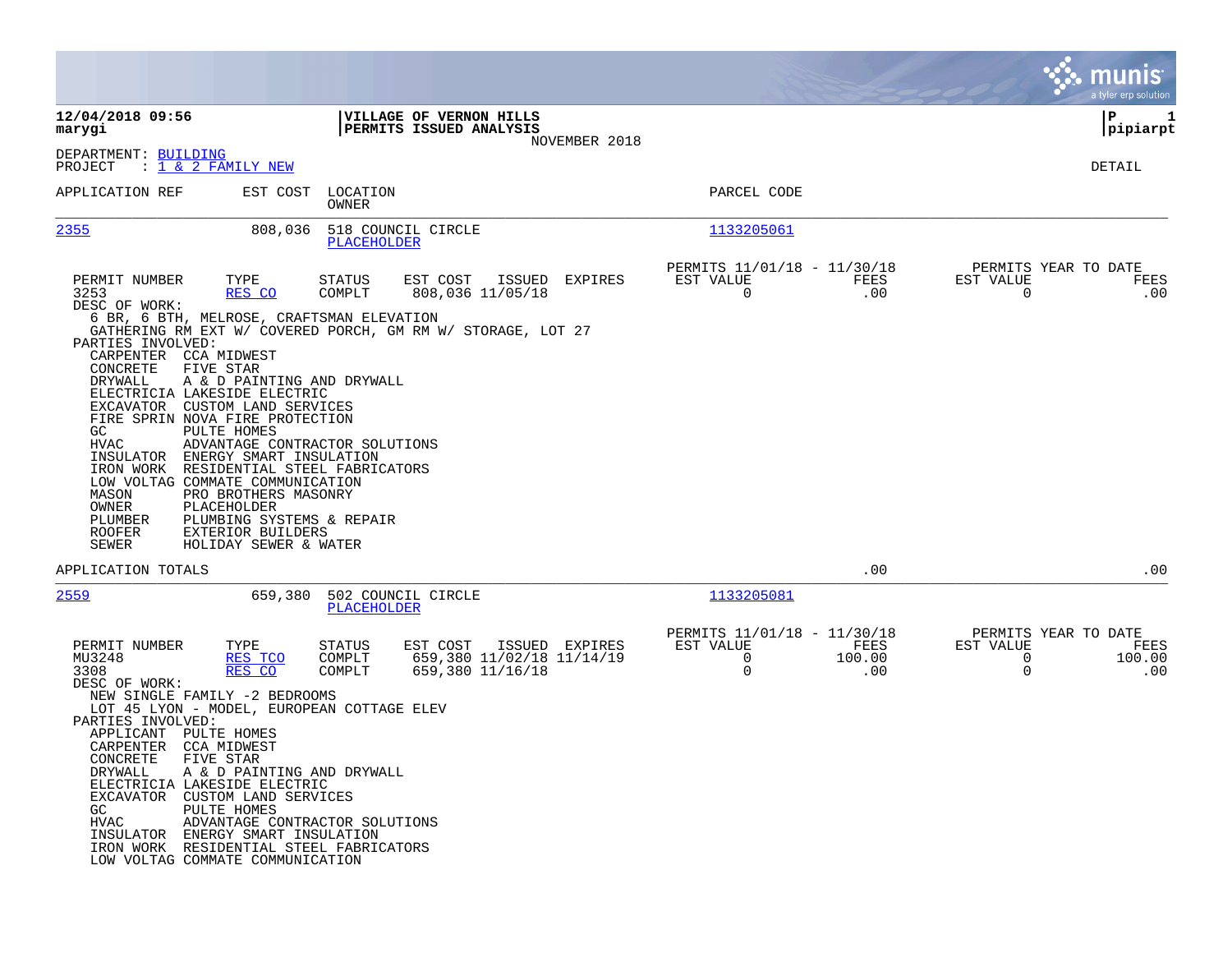|                                                                                                                                                                                                                                                                                                                                                                                                                                                                                                                                                                                                                                                                                                                                                                                                                                                                                           |                                                                          | munis<br>a tyler erp solution                                     |
|-------------------------------------------------------------------------------------------------------------------------------------------------------------------------------------------------------------------------------------------------------------------------------------------------------------------------------------------------------------------------------------------------------------------------------------------------------------------------------------------------------------------------------------------------------------------------------------------------------------------------------------------------------------------------------------------------------------------------------------------------------------------------------------------------------------------------------------------------------------------------------------------|--------------------------------------------------------------------------|-------------------------------------------------------------------|
| 12/04/2018 09:56<br><b>VILLAGE OF VERNON HILLS</b><br>marygi<br>PERMITS ISSUED ANALYSIS<br>NOVEMBER 2018                                                                                                                                                                                                                                                                                                                                                                                                                                                                                                                                                                                                                                                                                                                                                                                  |                                                                          | lР<br>$\mathbf{2}$<br> pipiarpt                                   |
| DEPARTMENT: BUILDING<br><u>: 1 &amp; 2 FAMILY NEW</u><br>PROJECT                                                                                                                                                                                                                                                                                                                                                                                                                                                                                                                                                                                                                                                                                                                                                                                                                          |                                                                          | DETAIL                                                            |
| APPLICATION REF<br>EST COST<br>LOCATION<br>OWNER<br>MASON<br>PRO BROTHERS MASONRY<br>OWNER<br>PLACEHOLDER<br>PLUMBING SYSTEMS & REPAIR<br>PLUMBER<br>EXTERIOR BUILDERS<br><b>ROOFER</b><br>HOLIDAY SEWER & WATER<br>SEWER                                                                                                                                                                                                                                                                                                                                                                                                                                                                                                                                                                                                                                                                 | PARCEL CODE                                                              |                                                                   |
| APPLICATION TOTALS                                                                                                                                                                                                                                                                                                                                                                                                                                                                                                                                                                                                                                                                                                                                                                                                                                                                        | 100.00                                                                   | 100.00                                                            |
| 2560<br>740,273<br>669 INSULL DRIVE<br><b>PLACEHOLDER</b>                                                                                                                                                                                                                                                                                                                                                                                                                                                                                                                                                                                                                                                                                                                                                                                                                                 | 1133205090                                                               |                                                                   |
| PERMIT NUMBER<br>TYPE<br><b>STATUS</b><br>EST COST<br>ISSUED EXPIRES<br>MU3309<br>RES TCO<br><b>ISSUED</b><br>740, 273 11/16/18 11/26/19<br>DESC OF WORK:<br>NEW SINGLE FAMILY - 3 BEDROOMS<br>LOT 53, LYON - MODEL, EUROPEAN COTTAGE - ELEV<br>PARTIES INVOLVED:<br>APPLICANT PULTE HOMES<br>PULTE HOMES<br>APPLICANT<br>CARPENTER<br>CCA MIDWEST<br>CONCRETE<br>FIVE STAR<br>DRYWALL<br>A & D PAINTING AND DRYWALL<br>ELECTRICIA LAKESIDE ELECTRIC<br>EXCAVATOR CUSTOM LAND SERVICES<br>PULTE HOMES<br>GC.<br><b>HVAC</b><br>ADVANTAGE CONTRACTOR SOLUTIONS<br>INSULATOR ENERGY SMART INSULATION<br>IRON WORK RESIDENTIAL STEEL FABRICATORS<br>LOW VOLTAG COMMATE COMMUNICATION<br>PRO BROTHERS MASONRY<br>MASON<br>PLACEHOLDER<br>OWNER<br>PLUMBING SYSTEMS & REPAIR<br>PLUMBER<br>PULTE HOMES<br>PAYER<br>EXTERIOR BUILDERS<br><b>ROOFER</b><br><b>SEWER</b><br>HOLIDAY SEWER & WATER | PERMITS 11/01/18 - 11/30/18<br>EST VALUE<br>FEES<br>$\Omega$<br>100.00   | PERMITS YEAR TO DATE<br>EST VALUE<br>FEES<br>$\Omega$<br>100.00   |
| APPLICATION TOTALS                                                                                                                                                                                                                                                                                                                                                                                                                                                                                                                                                                                                                                                                                                                                                                                                                                                                        | 100.00                                                                   | 100.00                                                            |
| 3223<br>845,000<br>661 INSULL DRIVE<br>PLACEHOLDER                                                                                                                                                                                                                                                                                                                                                                                                                                                                                                                                                                                                                                                                                                                                                                                                                                        | 1133205089                                                               |                                                                   |
| PERMIT NUMBER<br>TYPE<br><b>STATUS</b><br>EST COST<br>ISSUED EXPIRES<br>$1&2$ FAM<br>845,000 11/07/18 11/26/19<br>MU3265<br><b>ISSUED</b><br>DESC OF WORK:<br>NEW SINGLE FAMILY 5 BEDROOMS LOT 52 BOURGES -EURO COTTAGE<br>PARTIES INVOLVED:<br>APPLICANT PULTE HOMES<br>CARPENTER<br><b>CCA MIDWEST</b><br>CONCRETE<br>FIVE STAR                                                                                                                                                                                                                                                                                                                                                                                                                                                                                                                                                         | PERMITS 11/01/18 - 11/30/18<br>EST VALUE<br>FEES<br>845,000<br>16,584.36 | PERMITS YEAR TO DATE<br>EST VALUE<br>FEES<br>845,000<br>16,584.36 |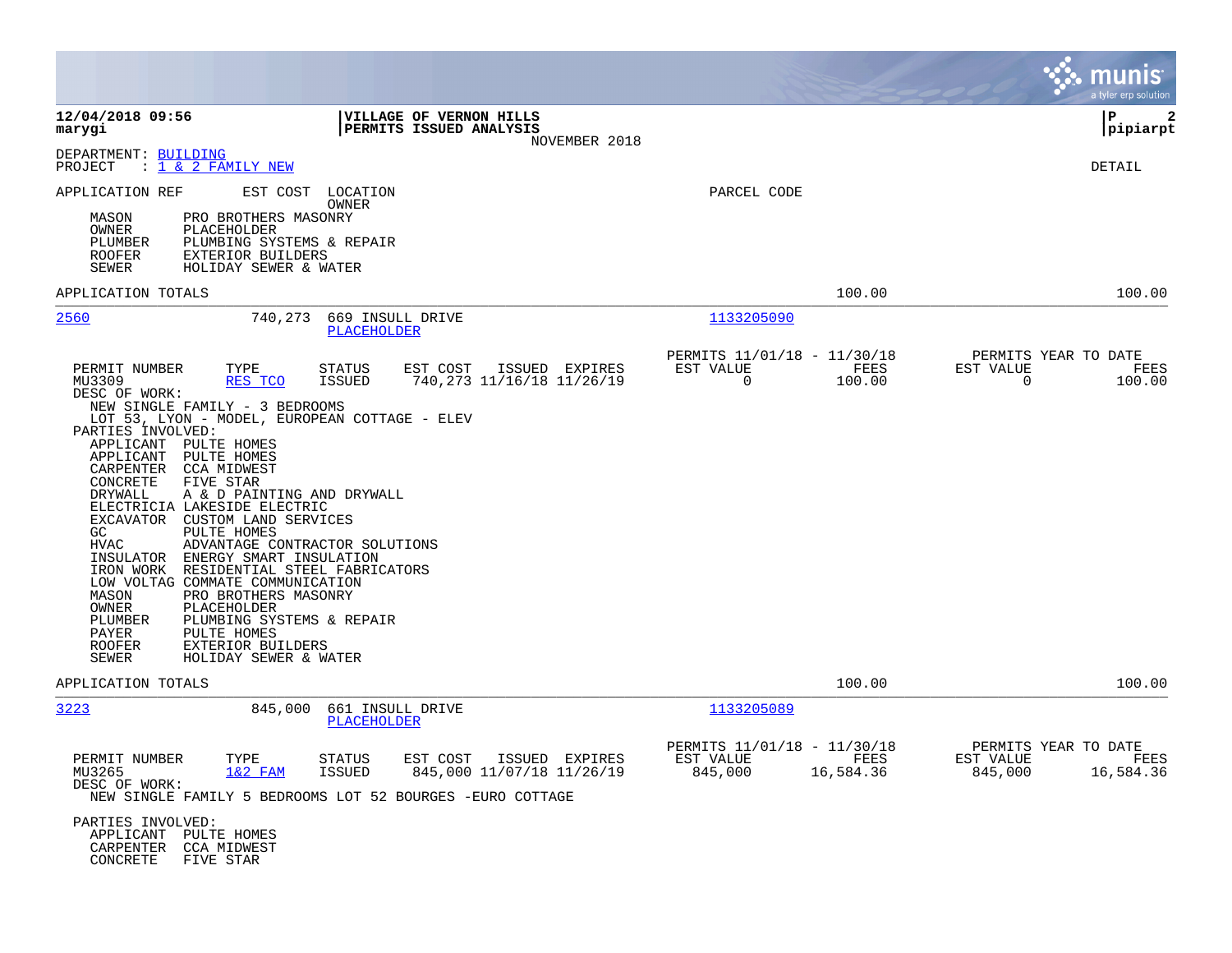|                                                                                                                                                                                                                                                                                                                                                                                                                                                                                                                                                                                                                                                            |                                                                                                                                                          |                                                     |                   |                                              | <b>munis</b><br>a tyler erp solution |
|------------------------------------------------------------------------------------------------------------------------------------------------------------------------------------------------------------------------------------------------------------------------------------------------------------------------------------------------------------------------------------------------------------------------------------------------------------------------------------------------------------------------------------------------------------------------------------------------------------------------------------------------------------|----------------------------------------------------------------------------------------------------------------------------------------------------------|-----------------------------------------------------|-------------------|----------------------------------------------|--------------------------------------|
| 12/04/2018 09:56<br>marygi                                                                                                                                                                                                                                                                                                                                                                                                                                                                                                                                                                                                                                 | VILLAGE OF VERNON HILLS<br>PERMITS ISSUED ANALYSIS<br>NOVEMBER 2018                                                                                      |                                                     |                   |                                              | ∣P<br>3<br> pipiarpt                 |
| DEPARTMENT: BUILDING<br>: 1 & 2 FAMILY NEW<br>PROJECT                                                                                                                                                                                                                                                                                                                                                                                                                                                                                                                                                                                                      |                                                                                                                                                          |                                                     |                   |                                              | DETAIL                               |
| EST COST<br>APPLICATION REF<br>DRYWALL<br>A & D PAINTING AND DRYWALL<br>ELECTRICIA LAKESIDE ELECTRIC<br>GC<br>PULTE HOMES<br><b>HVAC</b><br>ADVANTAGE CONTRACTOR SOLUTIONS<br>INSULATOR ENERGY SMART INSULATION<br>IRON WORK RESIDENTIAL STEEL FABRICATORS<br>LOW VOLTAG COMMATE COMMUNICATION<br>MASON<br>PRO BROTHERS MASONRY<br>OWNER<br>PLACEHOLDER<br>PLUMBER<br>PLUMBING SYSTEMS & REPAIR<br>PAYER<br>PULTE HOMES<br><b>ROOFER</b><br>EXTERIOR BUILDERS<br>HOLIDAY SEWER & WATER<br>SEWER                                                                                                                                                            | LOCATION<br>OWNER                                                                                                                                        | PARCEL CODE                                         |                   |                                              |                                      |
| APPLICATION TOTALS                                                                                                                                                                                                                                                                                                                                                                                                                                                                                                                                                                                                                                         |                                                                                                                                                          |                                                     | 16,584.36         |                                              | 16,584.36                            |
| 3224<br>634,500                                                                                                                                                                                                                                                                                                                                                                                                                                                                                                                                                                                                                                            | 528 COUNCIL CIRCLE<br><b>PLACEHOLDER</b>                                                                                                                 | 1133205056                                          |                   |                                              |                                      |
| TYPE<br>PERMIT NUMBER<br>$1&2$ FAM<br>MU3267<br>DESC OF WORK:<br>PARTIES INVOLVED:<br>APPLICANT PULTE HOMES<br>CARPENTER CCA MIDWEST<br>CARPENTER FIVE STAR<br>DRYWALL<br>A & D PAINTING AND DRYWALL<br>ELECTRICIA LAKESIDE ELECTRIC<br>EXCAVATOR CUSTOM LAND SERVICES<br>GC<br>PULTE HOMES<br><b>HVAC</b><br>ADVANTAGE CONTRACTOR SOLUTIONS<br>INSULATOR ENERGY SMART INSULATION<br>IRON WORK RESIDENTIAL STEEL FABRICATORS<br>LOW VOLTAG COMMATE COMMUNICATION<br>PRO BROTHERS MASONRY<br>MASON<br>OWNER<br>PLACEHOLDER<br>PLUMBER<br>PLUMBING SYSTEMS & REPAIR<br>PULTE HOMES<br>PAYER<br>ROOFER<br>EXTERIOR BUILDERS<br>SEWER<br>HOLIDAY SEWER & WATER | <b>STATUS</b><br>EST COST<br>ISSUED EXPIRES<br><b>ISSUED</b><br>634,500 11/07/18 11/26/19<br>NEW SINGLE FAM 5 BEDROOMS LOT 22 WOODSIDE - CRAFTMAN (CR3S) | PERMITS 11/01/18 - 11/30/18<br>EST VALUE<br>634,500 | FEES<br>16,658.74 | PERMITS YEAR TO DATE<br>EST VALUE<br>634,500 | FEES<br>16,658.74                    |
| APPLICATION TOTALS                                                                                                                                                                                                                                                                                                                                                                                                                                                                                                                                                                                                                                         |                                                                                                                                                          |                                                     | 16,658.74         |                                              | 16,658.74                            |
| 3232<br>699,078                                                                                                                                                                                                                                                                                                                                                                                                                                                                                                                                                                                                                                            | 530 COUNCIL CIRCLE<br>PLACEHOLDER                                                                                                                        | 1133205055                                          |                   |                                              |                                      |
| PERMIT NUMBER<br>TYPE<br>MU3266<br>$1&2$ FAM                                                                                                                                                                                                                                                                                                                                                                                                                                                                                                                                                                                                               | <b>STATUS</b><br>EST COST<br>ISSUED EXPIRES<br><b>ISSUED</b><br>699,078 11/07/18 11/30/19                                                                | PERMITS 11/01/18 - 11/30/18<br>EST VALUE<br>699,078 | FEES<br>14,850.48 | PERMITS YEAR TO DATE<br>EST VALUE<br>699,078 | FEES<br>14,850.48                    |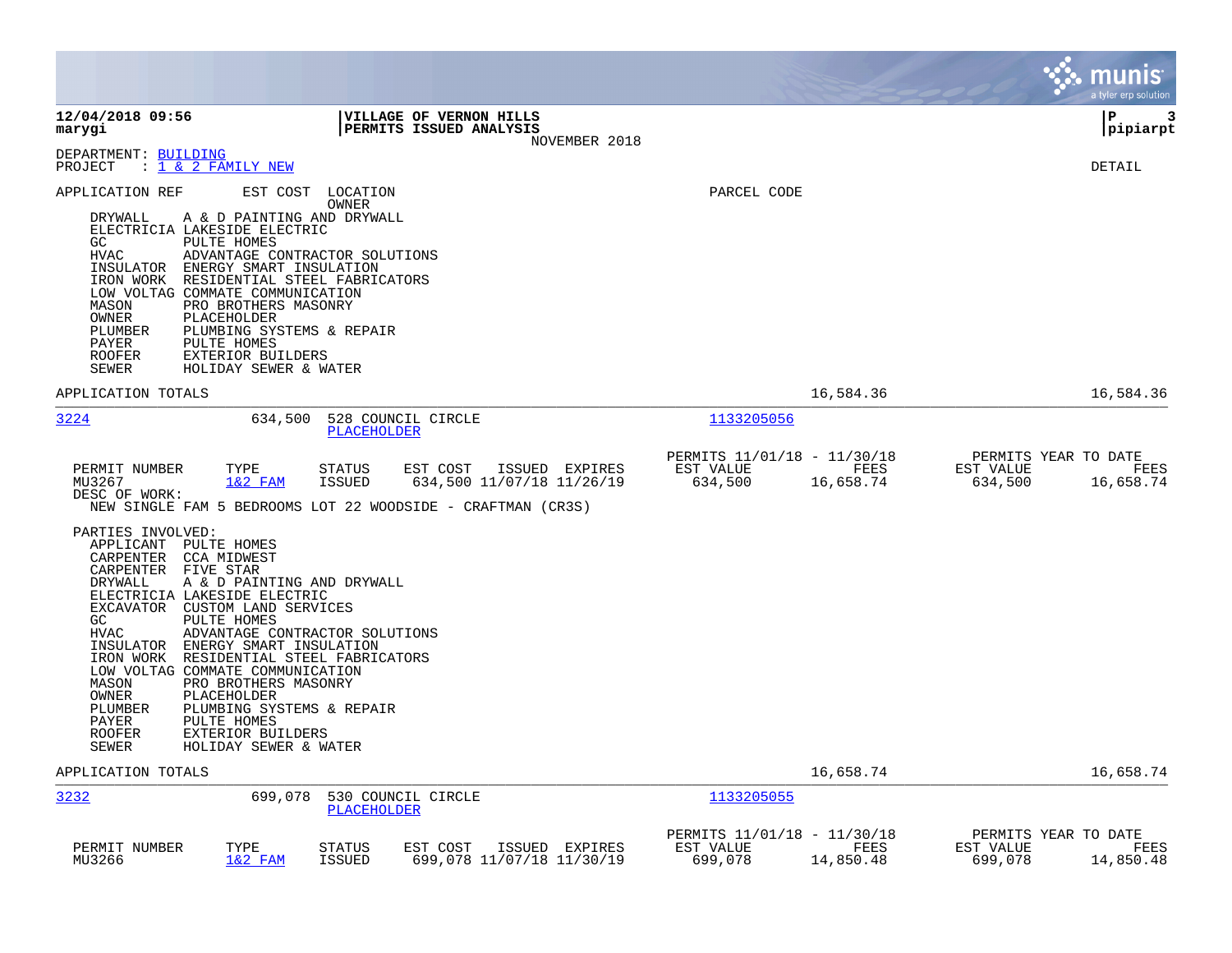|                                                                                                                                                                                                        |                                                                                                                                                                                                                                                                                                                                                                                              |                   |                                                                     |             |                        |           | <b>munis</b><br>a tyler erp solution |
|--------------------------------------------------------------------------------------------------------------------------------------------------------------------------------------------------------|----------------------------------------------------------------------------------------------------------------------------------------------------------------------------------------------------------------------------------------------------------------------------------------------------------------------------------------------------------------------------------------------|-------------------|---------------------------------------------------------------------|-------------|------------------------|-----------|--------------------------------------|
| 12/04/2018 09:56<br>marygi                                                                                                                                                                             |                                                                                                                                                                                                                                                                                                                                                                                              |                   | VILLAGE OF VERNON HILLS<br>PERMITS ISSUED ANALYSIS<br>NOVEMBER 2018 |             |                        |           | $\mathbf P$<br> pipiarpt             |
| DEPARTMENT: BUILDING<br>PROJECT                                                                                                                                                                        | : 1 & 2 FAMILY NEW                                                                                                                                                                                                                                                                                                                                                                           |                   |                                                                     |             |                        |           | DETAIL                               |
| APPLICATION REF                                                                                                                                                                                        | EST COST                                                                                                                                                                                                                                                                                                                                                                                     | LOCATION<br>OWNER |                                                                     | PARCEL CODE |                        |           |                                      |
| DESC OF WORK:                                                                                                                                                                                          | NEW SINGLE FAM 4 BATHROOMS                                                                                                                                                                                                                                                                                                                                                                   |                   | WILLWOOD, NORTHERN CRAFTSMAN                                        |             |                        |           |                                      |
| PARTIES INVOLVED:<br>APPLICANT<br>CARPENTER<br>CONCRETE<br>DRYWALL<br><b>EXCAVATOR</b><br><b>GC</b><br><b>HVAC</b><br>INSULATOR<br>MASON<br>OWNER<br>PLUMBER<br>PAYER<br><b>ROOFER</b><br><b>SEWER</b> | PULTE HOMES<br><b>CCA MIDWEST</b><br>FIVE STAR<br>A & D PAINTING AND DRYWALL<br>ELECTRICIA LAKESIDE ELECTRIC<br>CUSTOM LAND SERVICES<br>PULTE HOMES<br>ADVANTAGE CONTRACTOR SOLUTIONS<br>ENERGY SMART INSULATION<br>LOW VOLTAG COMMATE COMMUNICATION<br>PRO BROTHERS MASONRY<br>PLACEHOLDER<br>PLUMBING SYSTEMS & REPAIR<br>PULTE HOMES<br><b>EXTERIOR BUILDERS</b><br>HOLIDAY SEWER & WATER |                   |                                                                     |             |                        |           |                                      |
| APPLICATION TOTALS<br>PROJECT TOTALS                                                                                                                                                                   |                                                                                                                                                                                                                                                                                                                                                                                              |                   |                                                                     | 2,178,578   | 14,850.48<br>48,293.58 | 2,178,578 | 14,850.48<br>48,293.58               |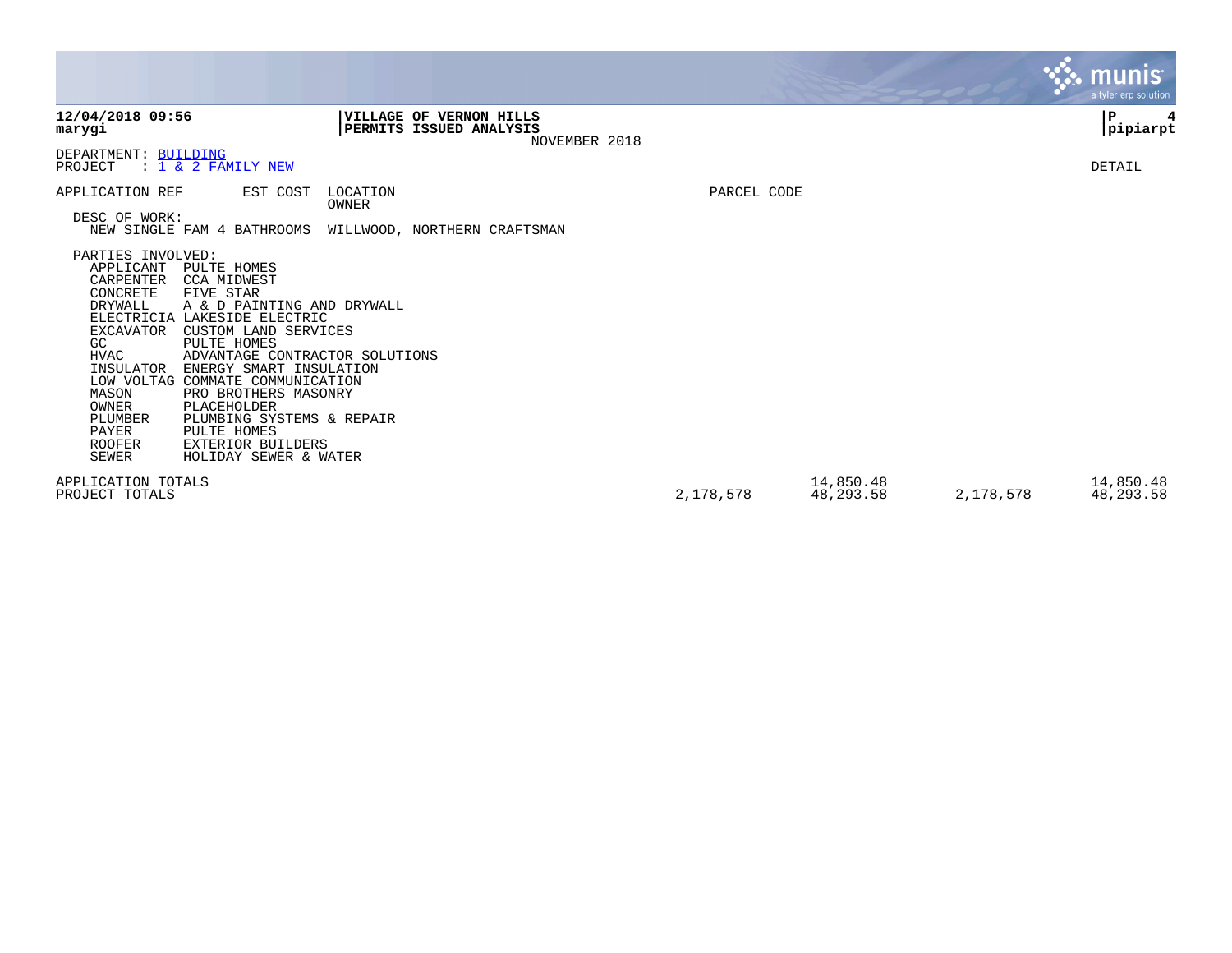|                                                                                                                                                                                                                                                                                                                                                                                                                                                                                                                                 |                                                                                      |                                                                        | munis<br>a tyler erp solution                                   |
|---------------------------------------------------------------------------------------------------------------------------------------------------------------------------------------------------------------------------------------------------------------------------------------------------------------------------------------------------------------------------------------------------------------------------------------------------------------------------------------------------------------------------------|--------------------------------------------------------------------------------------|------------------------------------------------------------------------|-----------------------------------------------------------------|
| 12/04/2018 09:56<br>marygi                                                                                                                                                                                                                                                                                                                                                                                                                                                                                                      | VILLAGE OF VERNON HILLS<br>PERMITS ISSUED ANALYSIS<br>NOVEMBER 2018                  |                                                                        | 5<br>ΙP<br> pipiarpt                                            |
| DEPARTMENT: BUILDING<br>: COMMERCIAL ALTERATION<br>PROJECT                                                                                                                                                                                                                                                                                                                                                                                                                                                                      |                                                                                      |                                                                        | DETAIL                                                          |
| APPLICATION REF                                                                                                                                                                                                                                                                                                                                                                                                                                                                                                                 | EST COST LOCATION<br>OWNER                                                           | PARCEL CODE                                                            |                                                                 |
| 2257<br>100,000                                                                                                                                                                                                                                                                                                                                                                                                                                                                                                                 | 901 NORTH MILWAUKEE AVENUE 400<br>PLACEHOLDER                                        | 1134302008                                                             |                                                                 |
| TYPE<br>PERMIT NUMBER<br>MU3285<br>CO NO FEE<br>DESC OF WORK:<br>INTERIOR BUILD OUT: MANAGEMENT OFFICE                                                                                                                                                                                                                                                                                                                                                                                                                          | ISSUED EXPIRES<br><b>STATUS</b><br>EST COST<br>100,000 11/12/18 11/12/19<br>ISSUED   | PERMITS 11/01/18 - 11/30/18<br>EST VALUE<br>FEES<br>$\mathbf 0$<br>.00 | PERMITS YEAR TO DATE<br>EST VALUE<br>FEES<br>$\mathbf 0$<br>.00 |
| PARTIES INVOLVED:<br>KA, INC. ARCHITECTURE<br>APPLICANT<br>CARPENTER<br>OSMAN CONSTRUCTION<br>OSMAN CONSTRUCTION<br>DRYWALL<br>ELECTRICIA CPI POWER & CONTROL<br>GC<br>OSMAN CONSTRUCTION<br><b>GC</b><br>REGENCY CENTERS LP<br><b>HVAC</b><br>METAL MECHANICS<br>OCCUPANT<br>REGENCY CENTERS LP<br><b>PLACEHOLDER</b><br>OWNER<br>PLUMBER<br>VORTEX PLUMBING<br>REGENCY CENTERS LP<br>PAYER<br>OLSSON ROOFING<br><b>ROOFER</b>                                                                                                 |                                                                                      |                                                                        |                                                                 |
| APPLICATION TOTALS                                                                                                                                                                                                                                                                                                                                                                                                                                                                                                              |                                                                                      | .00                                                                    | .00                                                             |
| 2283<br>1,200,000                                                                                                                                                                                                                                                                                                                                                                                                                                                                                                               | 925 NORTH MILWAUKEE AVENUE 100<br><b>PLACEHOLDER</b>                                 | 1134302008                                                             |                                                                 |
| PERMIT NUMBER<br>TYPE<br>MU3268<br>CO NO FEE<br>DESC OF WORK:<br>INTERIOR BUILD OUT: KUMA'S CORNER                                                                                                                                                                                                                                                                                                                                                                                                                              | <b>STATUS</b><br>EST COST<br>ISSUED EXPIRES<br>1,200,000 11/07/18 11/07/19<br>COMPLT | PERMITS 11/01/18 - 11/30/18<br>EST VALUE<br>FEES<br>$\mathbf 0$<br>.00 | PERMITS YEAR TO DATE<br>EST VALUE<br>FEES<br>$\Omega$<br>.00    |
| PARTIES INVOLVED:<br>APPLICANT<br>DXU ARCHITECTS<br>CARPENTER<br>LEVEL CONSTRUCTION, INC<br>CONCRETE<br>LEVEL CONSTRUCTION, INC<br>LEVEL CONSTRUCTION, INC<br>DRYWALL<br>ELECTRICIA TRI-M ELECTRIC<br>GC.<br>LEVEL CONSTRUCTION, INC<br>GC<br>KUMA'S CORNER<br><b>HVAC</b><br>KW LANG MECHANICAL<br>INSULATOR<br>LEVEL CONSTRUCTION, INC<br><b>OCCUPANT</b><br>KUMA'S CORNER<br>PLACEHOLDER<br>OWNER<br>PLUMBER<br>CAPITOL PLUMBING INC<br>PAYER<br>DXU ARCHITECTS<br>KUMA'S CORNER<br>PAYER<br><b>ROOFER</b><br>OLSSON ROOFING |                                                                                      |                                                                        |                                                                 |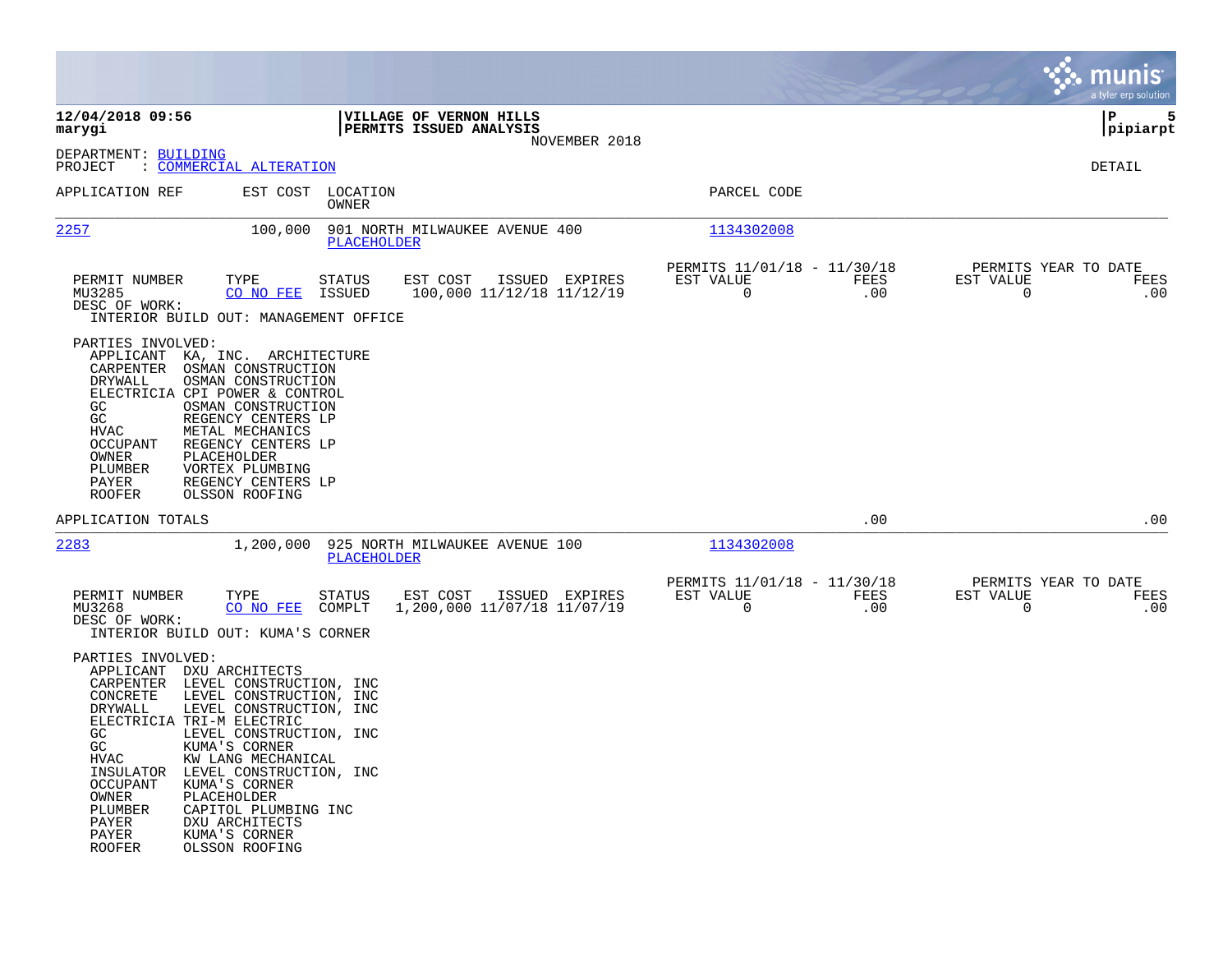|                                                                                                                                                                                                                                                                                                                                                                                                                                                                                                    |                                                                               | munis<br>a tyler erp solution                                   |
|----------------------------------------------------------------------------------------------------------------------------------------------------------------------------------------------------------------------------------------------------------------------------------------------------------------------------------------------------------------------------------------------------------------------------------------------------------------------------------------------------|-------------------------------------------------------------------------------|-----------------------------------------------------------------|
| 12/04/2018 09:56<br>VILLAGE OF VERNON HILLS<br>PERMITS ISSUED ANALYSIS<br>marygi<br>APPLICATION TOTALS                                                                                                                                                                                                                                                                                                                                                                                             | .00                                                                           | lР<br>6<br> pipiarpt<br>.00                                     |
| NOVEMBER 2018<br>DEPARTMENT: BUILDING<br>: COMMERCIAL ALTERATION<br>PROJECT                                                                                                                                                                                                                                                                                                                                                                                                                        |                                                                               | DETAIL                                                          |
| LOCATION<br>APPLICATION REF<br>EST COST<br>OWNER                                                                                                                                                                                                                                                                                                                                                                                                                                                   | PARCEL CODE                                                                   |                                                                 |
| 2315<br>225,000<br>901 NORTH MILWAUKEE AVENUE 700<br>PLACEHOLDER                                                                                                                                                                                                                                                                                                                                                                                                                                   | 1134302008                                                                    |                                                                 |
| EST COST<br>PERMIT NUMBER<br>TYPE<br>STATUS<br>ISSUED EXPIRES<br>225,000 11/30/18 11/30/19<br>MU3349<br>CO NO FEE<br>ISSUED<br>DESC OF WORK:<br>BUILD OUT: EUROPEAN WAX CENTER                                                                                                                                                                                                                                                                                                                     | PERMITS 11/01/18 - 11/30/18<br>EST VALUE<br><b>FEES</b><br>$\mathbf 0$<br>.00 | PERMITS YEAR TO DATE<br>EST VALUE<br>FEES<br>$\mathbf 0$<br>.00 |
| PARTIES INVOLVED:<br>APPLICANT RAILA12, LLC<br>CARPENTER<br>SANDOVAL & SONS<br>DRYWALL<br>SANDOVAL & SONS<br>ELECTRICIA AMERICAN ELECTRIC CONSTRUCTION<br>GC<br>THE GIACOPELLI GROUP<br><b>HVAC</b><br>COLUMBIA SHEET METAL<br>INSULATOR<br>SANDOVAL & SONS<br><b>OCCUPANT</b><br>EUROPEAN WAX CENTER<br>OWNER<br>PLACEHOLDER<br>PLUMBER<br>DEPENDABLE PLUMBING<br>PAYER<br>TORCH ARCHITECTURE<br>PAYER<br>THE GIACOPELLI GROUP<br><b>ROOFER</b><br>OLSSON ROOFING<br>SEWER<br>DEPENDABLE PLUMBING |                                                                               |                                                                 |
| APPLICATION TOTALS                                                                                                                                                                                                                                                                                                                                                                                                                                                                                 | .00                                                                           | .00                                                             |
| 2348<br>92,000<br>875 NORTH MILWAUKEE AVENUE 300<br>PLACEHOLDER                                                                                                                                                                                                                                                                                                                                                                                                                                    | 1134302008                                                                    |                                                                 |
| TYPE<br>EST COST<br>PERMIT NUMBER<br>STATUS<br>ISSUED EXPIRES<br>MU3330<br>CO NO FEE<br>COMPLT<br>92,000 11/26/18 11/26/19<br>DESC OF WORK:<br>BUILD OUT: MY EYE DR                                                                                                                                                                                                                                                                                                                                | PERMITS 11/01/18 - 11/30/18<br>EST VALUE<br>FEES<br>.00<br>0                  | PERMITS YEAR TO DATE<br>EST VALUE<br>FEES<br>.00<br>$\mathbf 0$ |
| PARTIES INVOLVED:<br>APPLICANT<br>TROTTA SPECIALTY CONSTRUCTION<br>CARPENTER<br>TROTTA SPECIALTY CONSTRUCTION<br>CONCRETE<br>TROTTA SPECIALTY CONSTRUCTION<br>DRYWALL<br>TROTTA SPECIALTY CONSTRUCTION<br>ELECTRICIA JM POLCURR INC<br>TROTTA SPECIALTY CONSTRUCTION<br>GC.<br>HVAC<br>D&P MECHANICAL<br>OCCUPANT<br>MY EYE DR<br>PLACEHOLDER<br>OWNER<br>PLUMBER<br>GMS PLUMBING                                                                                                                  |                                                                               |                                                                 |
| APPLICATION TOTALS                                                                                                                                                                                                                                                                                                                                                                                                                                                                                 | .00                                                                           | .00                                                             |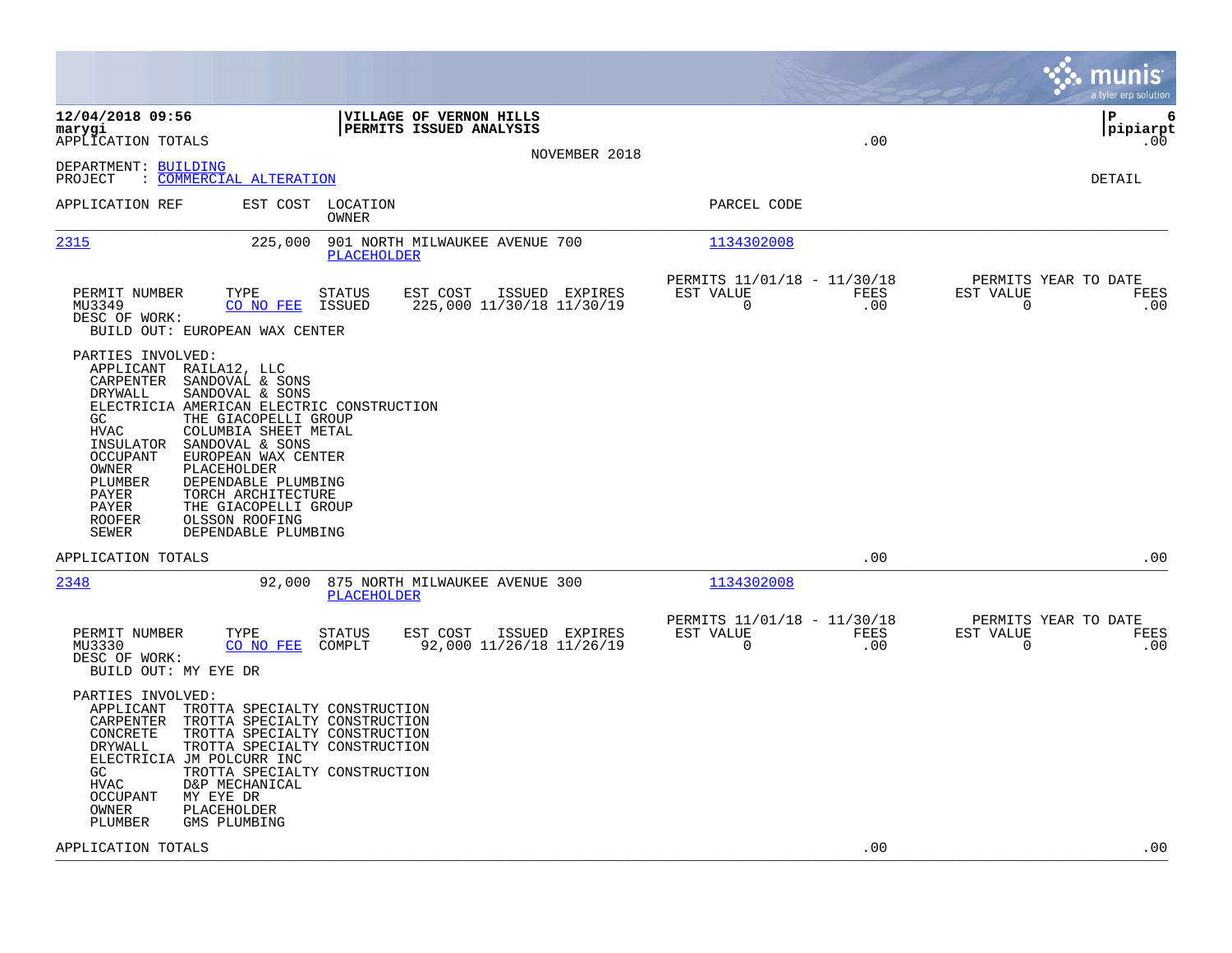|                                                                                                                                                                                                                                                                                                                                                                                                                                                                                           |                                                                                                     |                                 |                                                      |             |                                               | munis<br>a tyler erp solution |
|-------------------------------------------------------------------------------------------------------------------------------------------------------------------------------------------------------------------------------------------------------------------------------------------------------------------------------------------------------------------------------------------------------------------------------------------------------------------------------------------|-----------------------------------------------------------------------------------------------------|---------------------------------|------------------------------------------------------|-------------|-----------------------------------------------|-------------------------------|
| 12/04/2018 09:56<br>marygi<br>2487<br>650,000                                                                                                                                                                                                                                                                                                                                                                                                                                             | VILLAGE OF VERNON HILLS<br>PERMITS ISSUED ANALYSIS<br>875 NORTH MILWAUKEE AVENUE 600<br>PLACEHOLDER |                                 | 1134302008                                           |             |                                               | P<br>7<br> pipiarpt           |
| PERMIT NUMBER<br>TYPE                                                                                                                                                                                                                                                                                                                                                                                                                                                                     | STATUS<br>EST COST                                                                                  | ISSUED EXPIRES<br>NOVEMBER 2018 | PERMITS 11/01/18 - 11/30/18<br>EST VALUE             | FEES        | PERMITS YEAR TO DATE<br>EST VALUE             | FEES                          |
| DEPARTMENT: BUILDING<br>PROJECT<br>: COMMERCIAL ALTERATION                                                                                                                                                                                                                                                                                                                                                                                                                                |                                                                                                     |                                 |                                                      |             |                                               | DETAIL                        |
| APPLICATION REF                                                                                                                                                                                                                                                                                                                                                                                                                                                                           | EST COST LOCATION<br>OWNER                                                                          |                                 | PARCEL CODE                                          |             |                                               |                               |
| MU3340<br>CO NO FEE<br>DESC OF WORK:<br>COMMERCIAL BUILD OUT - ROTI                                                                                                                                                                                                                                                                                                                                                                                                                       | COMPLT                                                                                              | 650,000 11/28/18 11/28/19       | $\mathbf 0$                                          | .00         | $\Omega$                                      | .00                           |
| PARTIES INVOLVED:<br>APPLICANT LINGLE DESIGN GROUP<br>CARPENTER<br>TRICOR COMMERCIAL CARPENTRY<br>DRYWALL<br>TRICOR COMMERCIAL CARPENTRY<br>ELECTRICIA GTS ELECTRIC<br>GC.<br>THORNDALE CONSTRUCTION CO<br>GC<br>STASICA CONSTRUCTON<br>HVAC<br>AMCO, INC<br><b>OCCUPANT</b><br>ROTI MODERN MEDITERRANEAN<br>OWNER<br>PLACEHOLDER<br>PLUMBER<br>DEPENDABLE PLUMBING<br>PAYER<br>LINGLE DESIGN GROUP<br>PAYER<br>STASICA CONSTRUCTON<br>ROOFER<br>OLSSON ROOFING                           |                                                                                                     |                                 |                                                      |             |                                               |                               |
| APPLICATION TOTALS                                                                                                                                                                                                                                                                                                                                                                                                                                                                        |                                                                                                     |                                 |                                                      | .00         |                                               | .00                           |
| 2550<br>200,000                                                                                                                                                                                                                                                                                                                                                                                                                                                                           | 901 NORTH MILWAUKEE AVENUE 850<br><b>PLACEHOLDER</b>                                                |                                 | 1134302008                                           |             |                                               |                               |
| PERMIT NUMBER<br>TYPE<br>MU3286<br>CO NO FEE<br>DESC OF WORK:<br>BUILD OUT: THE DAILEY METHOD                                                                                                                                                                                                                                                                                                                                                                                             | EST COST<br>STATUS<br>ISSUED<br>200,000 11/12/18 11/12/19                                           | ISSUED EXPIRES                  | PERMITS 11/01/18 - 11/30/18<br>EST VALUE<br>$\Omega$ | FEES<br>.00 | PERMITS YEAR TO DATE<br>EST VALUE<br>$\Omega$ | FEES<br>.00                   |
| PARTIES INVOLVED:<br>APPLICANT THE DAILEY METHOD<br>CARPENTER KOLE CONSTRUCTION CO<br>CONCRETE<br>KOLE CONSTRUCTION CO<br>DRYWALL<br>ELECTRICIA BLAZE ELECTRIC CORP<br>GC<br>CRANE CONSTRUCTION<br>GC<br>LAKE FOREST BARRE LLC<br>GLASS<br>BUILDERS GLASS & MIRROR<br><b>HVAC</b><br>COLUMBIA SHEET METAL<br>OCCUPANT<br>THE DAILEY METHOD<br>OWNER<br>PLACEHOLDER<br>PLUMBER<br>DW MECHANICAL<br>PAYER<br>LAKE FOREST BARRE LLC<br>OLSSON ROOFING<br><b>ROOFER</b><br>APPLICATION TOTALS | POTTERS IACUNATO CONCRETE CONSTRUCTION                                                              |                                 |                                                      | .00         |                                               | .00                           |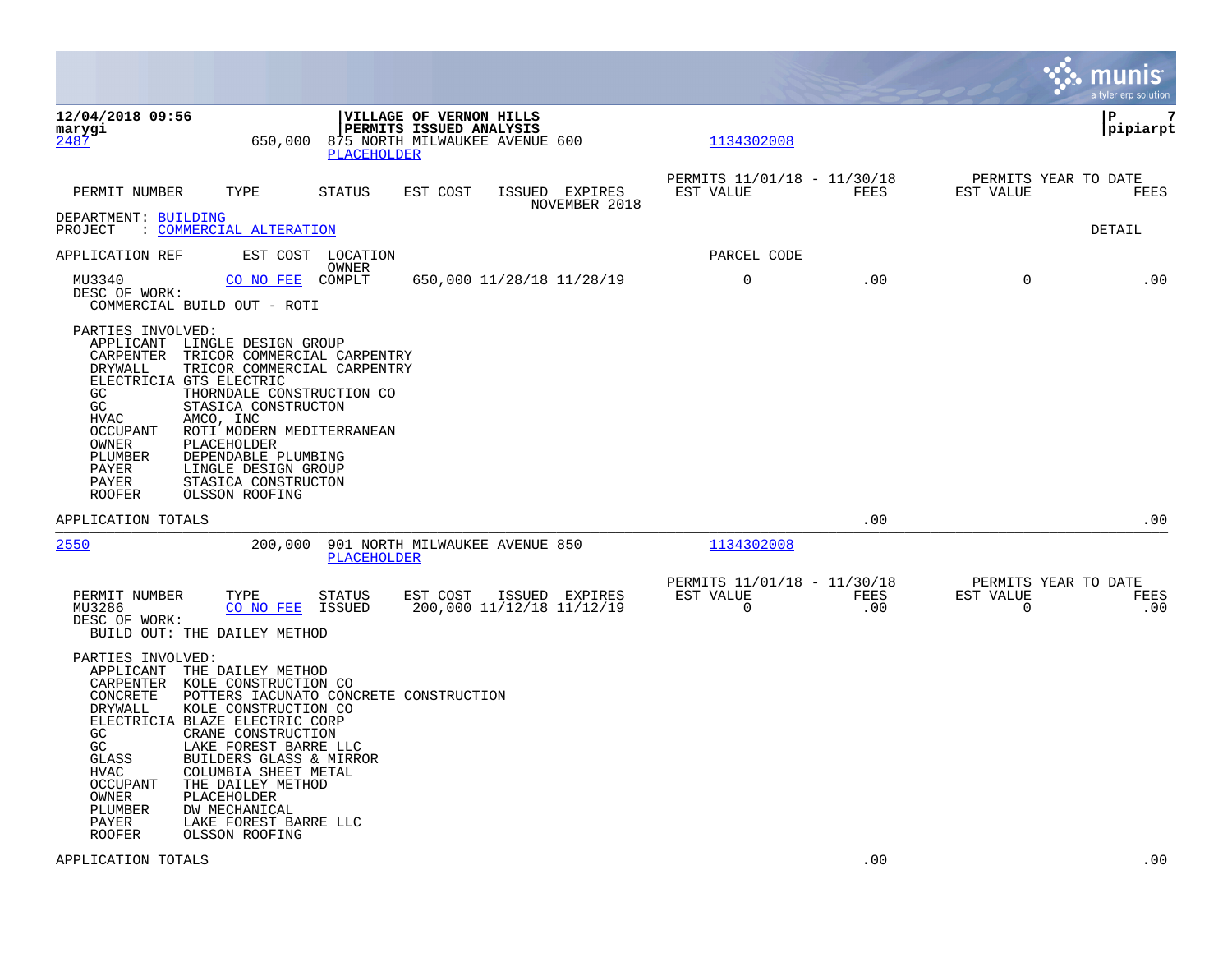|                                                                                                                                                                                                                                                                                                               |                                                                                                                                                       |                                                                         | munis<br>a tyler erp solution                                    |
|---------------------------------------------------------------------------------------------------------------------------------------------------------------------------------------------------------------------------------------------------------------------------------------------------------------|-------------------------------------------------------------------------------------------------------------------------------------------------------|-------------------------------------------------------------------------|------------------------------------------------------------------|
| 12/04/2018 09:56<br>marygi                                                                                                                                                                                                                                                                                    | VILLAGE OF VERNON HILLS<br>PERMITS ISSUED ANALYSIS<br>NOVEMBER 2018                                                                                   |                                                                         | ΙP<br>8<br> pipiarpt                                             |
| DEPARTMENT: BUILDING<br><u>COMMERCIAL ALTERATION</u><br>PROJECT                                                                                                                                                                                                                                               |                                                                                                                                                       |                                                                         | DETAIL                                                           |
| APPLICATION REF<br>EST COST                                                                                                                                                                                                                                                                                   | LOCATION<br>OWNER                                                                                                                                     | PARCEL CODE                                                             |                                                                  |
| 2761<br>500,000                                                                                                                                                                                                                                                                                               | 899 NORTH MILWAUKEE AVENUE 100<br>PLACEHOLDER                                                                                                         | 1134302008                                                              |                                                                  |
| PERMIT NUMBER<br>TYPE<br>MU3334<br>COM ALT<br>DESC OF WORK:<br>BUILD OUT: NEXT DOOR AMERICAN EATERY                                                                                                                                                                                                           | <b>STATUS</b><br>EST COST<br>ISSUED EXPIRES<br>500,000 11/27/18 11/27/19<br><b>ISSUED</b>                                                             | PERMITS 11/01/18 - 11/30/18<br>EST VALUE<br>FEES<br>500,000<br>5,200.00 | PERMITS YEAR TO DATE<br>EST VALUE<br>FEES<br>500,000<br>5,200.00 |
| PARTIES INVOLVED:<br>APPLICANT RED ARCHITECTURE & PLANNING<br>CARPENTER<br>CONCRETE<br>KONCRETE CONSTRUCTION<br>DRYWALL<br>ELECTRICIA 1ST CHOICE<br>GC<br><b>HVAC</b><br>INDOOR AIR<br><b>OCCUPANT</b><br>OWNER<br>PLACEHOLDER<br>PLUMBER<br>PAYER<br>THE KITCHEN CAFE LLC<br><b>ROOFER</b><br>OLSSON ROOFING | LAKEWOOD CARPENTRY SERVICES<br>LAKEWOOD CARPENTRY SERVICES<br>MIDWEST CONSTRUCTION PARTNERS<br>NEXT DOOR AMERICAN EATERY<br>PROSPECTIVE PLUMBING CORP |                                                                         |                                                                  |
| APPLICATION TOTALS                                                                                                                                                                                                                                                                                            |                                                                                                                                                       | 5,200.00                                                                | 5,200.00                                                         |
| <u>3019</u>                                                                                                                                                                                                                                                                                                   | 19,700<br>401 HAWTHORN CTR<br>CENTENNIAL                                                                                                              | 1133401086                                                              |                                                                  |
| PERMIT NUMBER<br>TYPE<br>MU3346<br>CO NO FEE<br>DESC OF WORK:<br>EXPAND UNIT 401 INTO UNIT 403                                                                                                                                                                                                                | ISSUED EXPIRES<br><b>STATUS</b><br>EST COST<br>19,700 11/29/18 11/29/19<br>COMPLT                                                                     | PERMITS 11/01/18 - 11/30/18<br>EST VALUE<br><b>FEES</b><br>0<br>.00     | PERMITS YEAR TO DATE<br>EST VALUE<br>FEES<br>$\mathbf 0$<br>.00  |
| PARTIES INVOLVED:<br>APPLICANT<br>QUANTUM BUILDERS<br>CARPENTER<br><b>QUANTUM BUILDERS</b><br>DRYWALL<br><b>QUANTUM BUILDERS</b><br>ELECTRICIA UMBDENSTOCK ELECTRIC<br>GC<br><b>QUANTUM BUILDERS</b><br>OCCUPANT<br>YU KIDS ISLAND<br>OWNER<br>CENTENNIAL<br>PAYER<br><b>QUANTUM BUILDERS</b>                 |                                                                                                                                                       |                                                                         |                                                                  |
| APPLICATION TOTALS                                                                                                                                                                                                                                                                                            |                                                                                                                                                       | .00                                                                     | .00                                                              |
| 3258<br>110,000                                                                                                                                                                                                                                                                                               | 700 NORTH MILWAUKEE AVE 122<br>HAWTHORN HILLS SOUARE 1687 LLC                                                                                         | 1504201051                                                              |                                                                  |
| PERMIT NUMBER<br>TYPE                                                                                                                                                                                                                                                                                         | <b>STATUS</b><br>EST COST<br>ISSUED<br><b>EXPIRES</b>                                                                                                 | PERMITS 11/01/18 - 11/30/18<br>EST VALUE<br>FEES                        | PERMITS YEAR TO DATE<br><b>FEES</b><br>EST VALUE                 |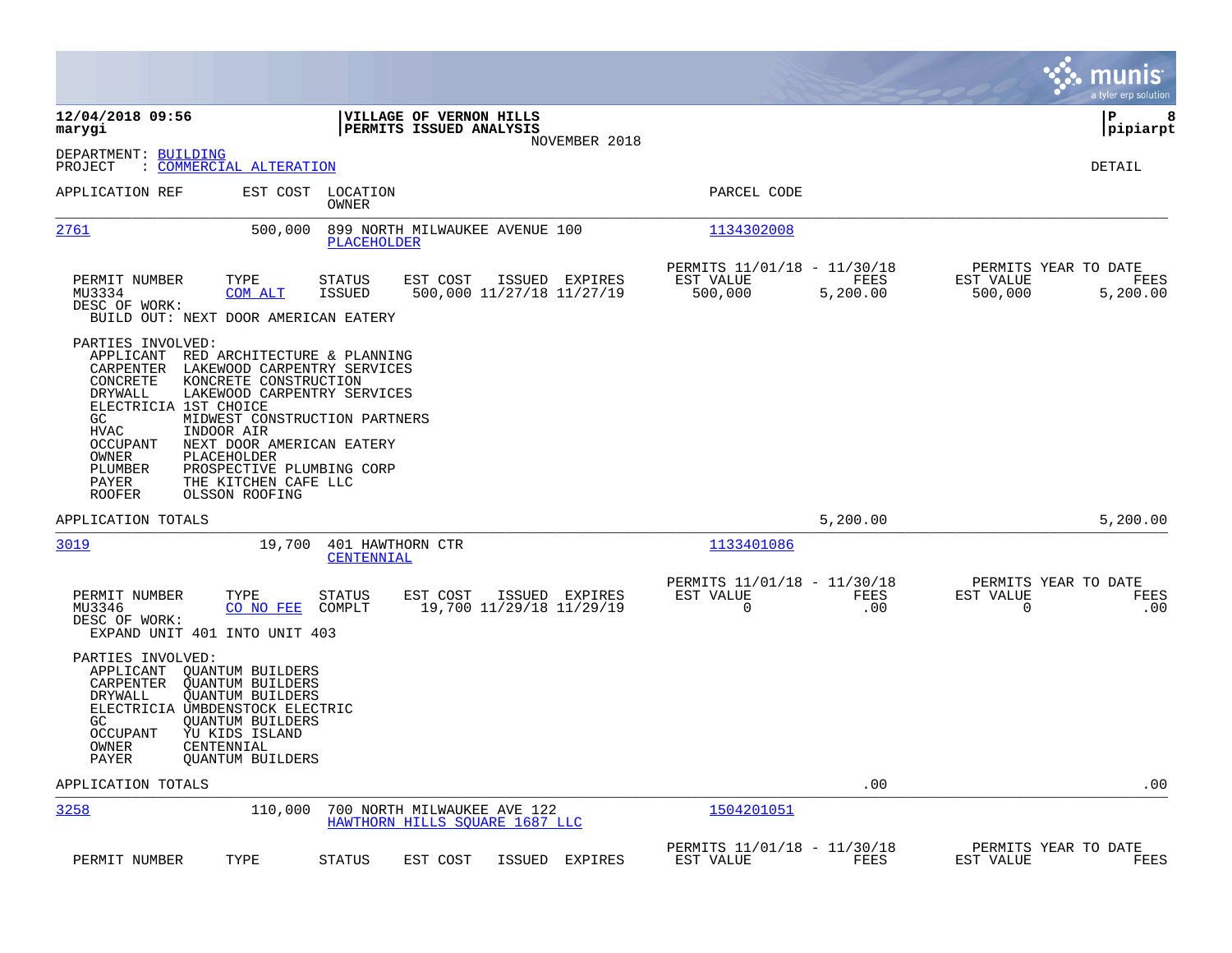|                                                                                                                                                           |                                                                                                                                                                                                                                                                                     |                 |                                                                     |             |                      |         | munis <sup>®</sup><br>a tyler erp solution |
|-----------------------------------------------------------------------------------------------------------------------------------------------------------|-------------------------------------------------------------------------------------------------------------------------------------------------------------------------------------------------------------------------------------------------------------------------------------|-----------------|---------------------------------------------------------------------|-------------|----------------------|---------|--------------------------------------------|
| 12/04/2018 09:56<br>marygi                                                                                                                                |                                                                                                                                                                                                                                                                                     |                 | VILLAGE OF VERNON HILLS<br>PERMITS ISSUED ANALYSIS<br>NOVEMBER 2018 |             |                      |         | 9<br>P<br> pipiarpt                        |
| DEPARTMENT: BUILDING<br>PROJECT                                                                                                                           | : COMMERCIAL ALTERATION                                                                                                                                                                                                                                                             |                 |                                                                     |             |                      |         | DETAIL                                     |
| APPLICATION REF                                                                                                                                           | EST COST                                                                                                                                                                                                                                                                            | LOCATION        |                                                                     | PARCEL CODE |                      |         |                                            |
| MU3335<br>DESC OF WORK:                                                                                                                                   | COM ALT<br>INTERIOR BUILD OUT: PURE BARRE FITNESS                                                                                                                                                                                                                                   | OWNER<br>ISSUED | 110,000 11/27/18 11/27/19                                           | 110,000     | 1,300.00             | 110,000 | 1,300.00                                   |
| PARTIES INVOLVED:<br>APPLICANT<br>CARPENTER<br>DRYWALL<br>ELECTRICIA<br>GC.<br>GC<br><b>HVAC</b><br>OCCUPANT<br>OWNER<br>PLUMBER<br>PAYER<br><b>PAYER</b> | KOLBROOK DESIGN<br>ACCURATE CONSTRUCTION<br>ACCURATE CONSTRUCTION<br>ALLSTATE ELECTRIC<br>ACCURATE CONSTRUCTION<br>PURE BARRE FITNESS<br><b>COMFORT KEEPERS</b><br>PURE BARRE FITNESS<br>HAWTHORN HILLS SQUARE 1687 LLC<br>BEEZEE PLUMBING<br>KOLBROOK DESIGN<br>PURE BARRE FITNESS |                 |                                                                     |             |                      |         |                                            |
| APPLICATION TOTALS<br>PROJECT TOTALS                                                                                                                      |                                                                                                                                                                                                                                                                                     |                 |                                                                     | 610,000     | 1,300.00<br>6,500.00 | 610,000 | 1,300.00<br>6,500.00                       |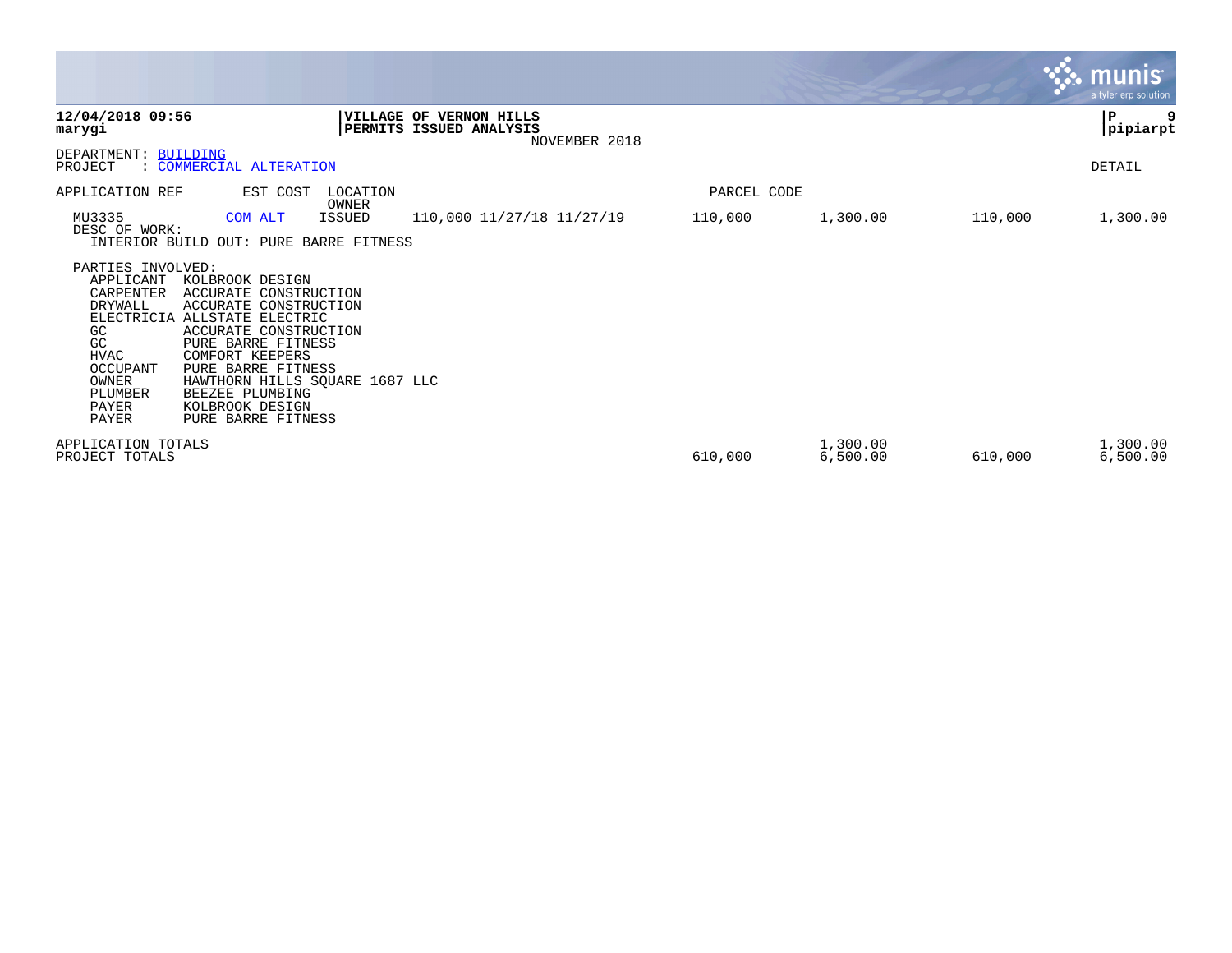|                                                                                                                                                                                  |                           |                                                                                                                                                                                                    |                                |                                                    |               |                                               |                  |                          |                      | munis<br>a tyler erp solution |
|----------------------------------------------------------------------------------------------------------------------------------------------------------------------------------|---------------------------|----------------------------------------------------------------------------------------------------------------------------------------------------------------------------------------------------|--------------------------------|----------------------------------------------------|---------------|-----------------------------------------------|------------------|--------------------------|----------------------|-------------------------------|
| 12/04/2018 09:56<br>marygi                                                                                                                                                       |                           |                                                                                                                                                                                                    |                                | VILLAGE OF VERNON HILLS<br>PERMITS ISSUED ANALYSIS | NOVEMBER 2018 |                                               |                  |                          | ΙP                   | 10<br> pipiarpt               |
| DEPARTMENT: BUILDING<br>PROJECT                                                                                                                                                  | : COMMERCIAL NEW          |                                                                                                                                                                                                    |                                |                                                    |               |                                               |                  |                          | <b>DETAIL</b>        |                               |
| APPLICATION REF                                                                                                                                                                  |                           | EST COST                                                                                                                                                                                           | LOCATION<br>OWNER              |                                                    |               | PARCEL CODE                                   |                  |                          |                      |                               |
| $\overline{9}$                                                                                                                                                                   |                           | 496,000                                                                                                                                                                                            |                                | 335 NORTH MILWAUKEE AVE<br>WALMART STORES INC      |               | 1503301034                                    |                  |                          |                      |                               |
| PERMIT NUMBER<br>MU3287<br>DESC OF WORK:<br>SAM'S CLUB FUEL STATION                                                                                                              |                           | TYPE<br>COMM TCO                                                                                                                                                                                   | <b>STATUS</b><br><b>ISSUED</b> | EST COST<br>ISSUED<br>496,000 11/12/18             | EXPIRES       | PERMITS 11/01/18 - 11/30/18<br>EST VALUE<br>0 | FEES<br>350.00   | EST VALUE<br>$\mathbf 0$ | PERMITS YEAR TO DATE | FEES<br>350.00                |
| PARTIES INVOLVED:<br>APPLICANT<br>CARPENTER<br>CONCRETE<br>ELECTRICIA NUCORE ELECTRIC<br>GC<br><b>HVAC</b><br>IRON WORK<br>OCCUPANT<br>OWNER<br>PLUMBER<br>PAYER<br><b>SEWER</b> | SAM'S CLUB<br>US PLUMBING | CORE STATES GROUP<br>WILLIAM A. RANDOLPH<br>PREFERRED CONCRETE<br>WILLIAM A. RANDOLPH<br>FOUR SEASONS MECHANICAL<br>ARNING COMPANIES<br>WALMART STORES INC<br>WALMART STORES INC<br>DK CONTRACTORS |                                |                                                    |               |                                               |                  |                          |                      |                               |
| APPLICATION TOTALS<br>PROJECT TOTALS                                                                                                                                             |                           |                                                                                                                                                                                                    |                                |                                                    |               | 0                                             | 350.00<br>350.00 | $\Omega$                 |                      | 350.00<br>350.00              |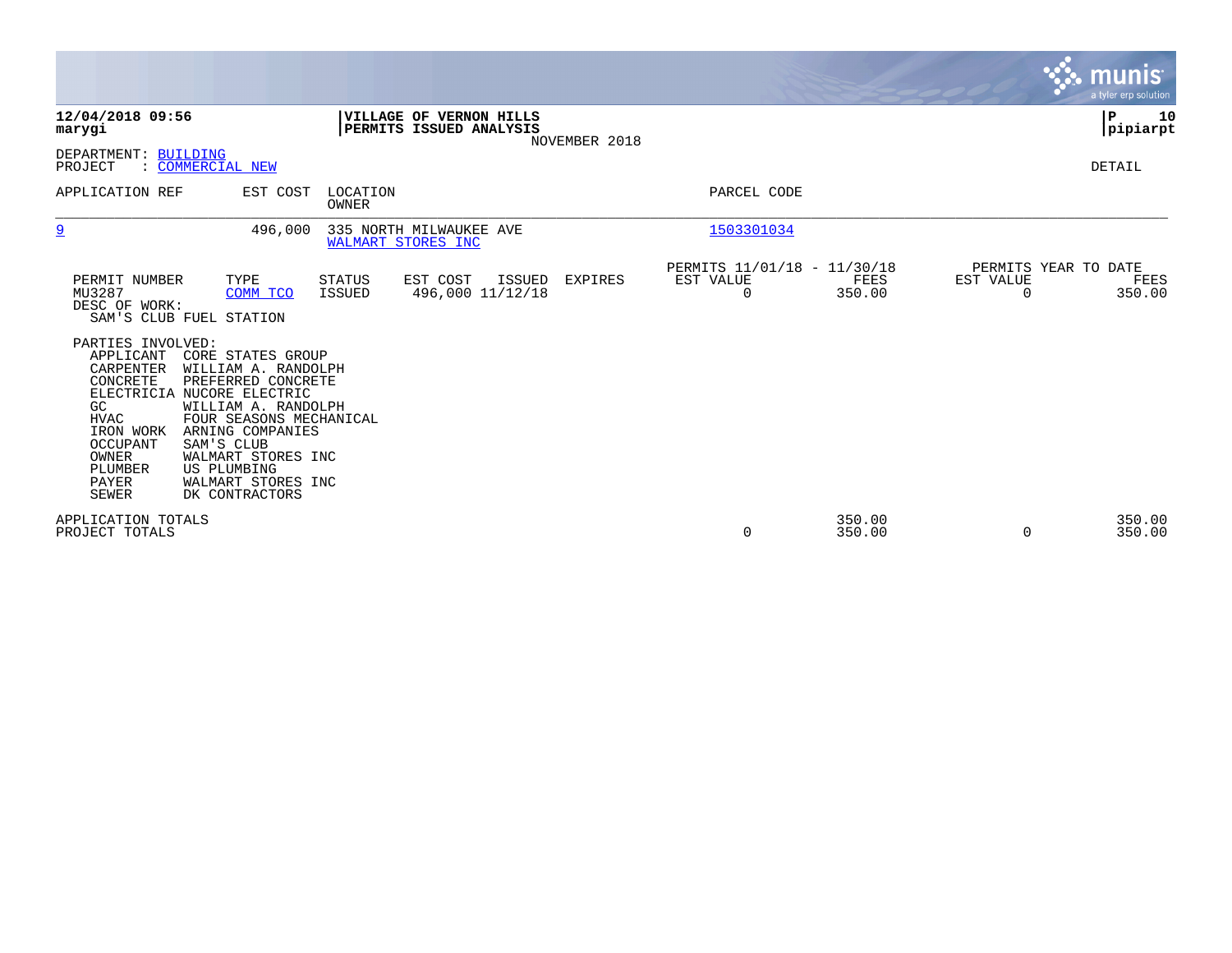|                                                                                                                                                      |                                                                            |                                                                              | munis<br>a tyler erp solution                                      |
|------------------------------------------------------------------------------------------------------------------------------------------------------|----------------------------------------------------------------------------|------------------------------------------------------------------------------|--------------------------------------------------------------------|
| 12/04/2018 09:56<br>marygi                                                                                                                           | VILLAGE OF VERNON HILLS<br>PERMITS ISSUED ANALYSIS                         |                                                                              | P<br>11<br> pipiarpt                                               |
| DEPARTMENT: BUILDING<br>: AC/FURNACE<br>PROJECT                                                                                                      | NOVEMBER 2018                                                              |                                                                              | DETAIL                                                             |
| APPLICATION REF                                                                                                                                      | EST COST LOCATION<br><b>OWNER</b>                                          | PARCEL CODE                                                                  |                                                                    |
| 3263                                                                                                                                                 | 1832 SAINT ANDREW DR<br>11,338<br>SANJAY & RITU GOEL                       | 1129311011                                                                   |                                                                    |
| PERMIT NUMBER<br>TYPE<br>MU3244<br><b>AC/FURN</b><br>DESC OF WORK:<br>FURNACE AND A/C                                                                | STATUS<br>EST COST<br>ISSUED EXPIRES<br>11,338 11/02/18 11/02/19<br>ISSUED | PERMITS 11/01/18 - 11/30/18<br>EST VALUE<br>FEES<br>$\overline{0}$<br>113.38 | PERMITS YEAR TO DATE<br>EST VALUE<br>FEES<br>$\mathbf 0$<br>113.38 |
| PARTIES INVOLVED:<br>APPLICANT<br>BECKMAN BROS<br>GC<br>BECKMAN BROS<br>BECKMAN BROS<br>HVAC<br>OWNER<br>SANJAY & RITU GOEL<br>PAYER<br>BECKMAN BROS |                                                                            |                                                                              |                                                                    |
| APPLICATION TOTALS                                                                                                                                   |                                                                            | 113.38                                                                       | 113.38                                                             |
| 3269                                                                                                                                                 | 2,200<br>291 COVENTRY CIR<br>TERRI BAKER                                   | 1133101098                                                                   |                                                                    |
| TYPE<br>PERMIT NUMBER<br>MU3251<br><b>AC/FURN</b><br>DESC OF WORK:<br><b>FURNACE</b>                                                                 | EST COST<br>ISSUED EXPIRES<br>STATUS<br>2,200 11/02/18 11/02/19<br>ISSUED  | PERMITS 11/01/18 - 11/30/18<br>EST VALUE<br>FEES<br>$\mathbf 0$<br>50.00     | PERMITS YEAR TO DATE<br>EST VALUE<br>FEES<br>$\Omega$<br>50.00     |
| PARTIES INVOLVED:<br>APPLICANT<br>TERRI BAKER<br>GC<br>TERRI BAKER<br>HVAC<br>OWNER<br>TERRI BAKER<br>PAYER<br>TERRI BAKER                           | ALLIED AIR CONDITIONING & HEATING                                          |                                                                              |                                                                    |
| APPLICATION TOTALS                                                                                                                                   |                                                                            | 50.00                                                                        | 50.00                                                              |
| 3287                                                                                                                                                 | 10,448 410 APPLETON DR<br>GEORGE B & CHRISTINE A HEADY, JR                 | 1505204001                                                                   |                                                                    |
| PERMIT NUMBER<br>TYPE<br>MU3275<br><b>AC/FURN</b><br>DESC OF WORK:<br>FURNACE AND A/C                                                                | EST COST<br>ISSUED EXPIRES<br>STATUS<br>10,448 11/09/18 11/09/19<br>COMPLT | PERMITS 11/01/18 - 11/30/18<br>EST VALUE<br>FEES<br>0<br>104.48              | PERMITS YEAR TO DATE<br>EST VALUE<br>FEES<br>0<br>104.48           |
| PARTIES INVOLVED:<br>APPLICANT ARS OF ILLINOIS<br>GC<br>ARS OF ILLINOIS<br>HVAC<br>ARS OF ILLINOIS<br>OWNER<br>PAYER<br>ARS OF ILLINOIS              | GEORGE B & CHRISTINE A HEADY, JR                                           |                                                                              |                                                                    |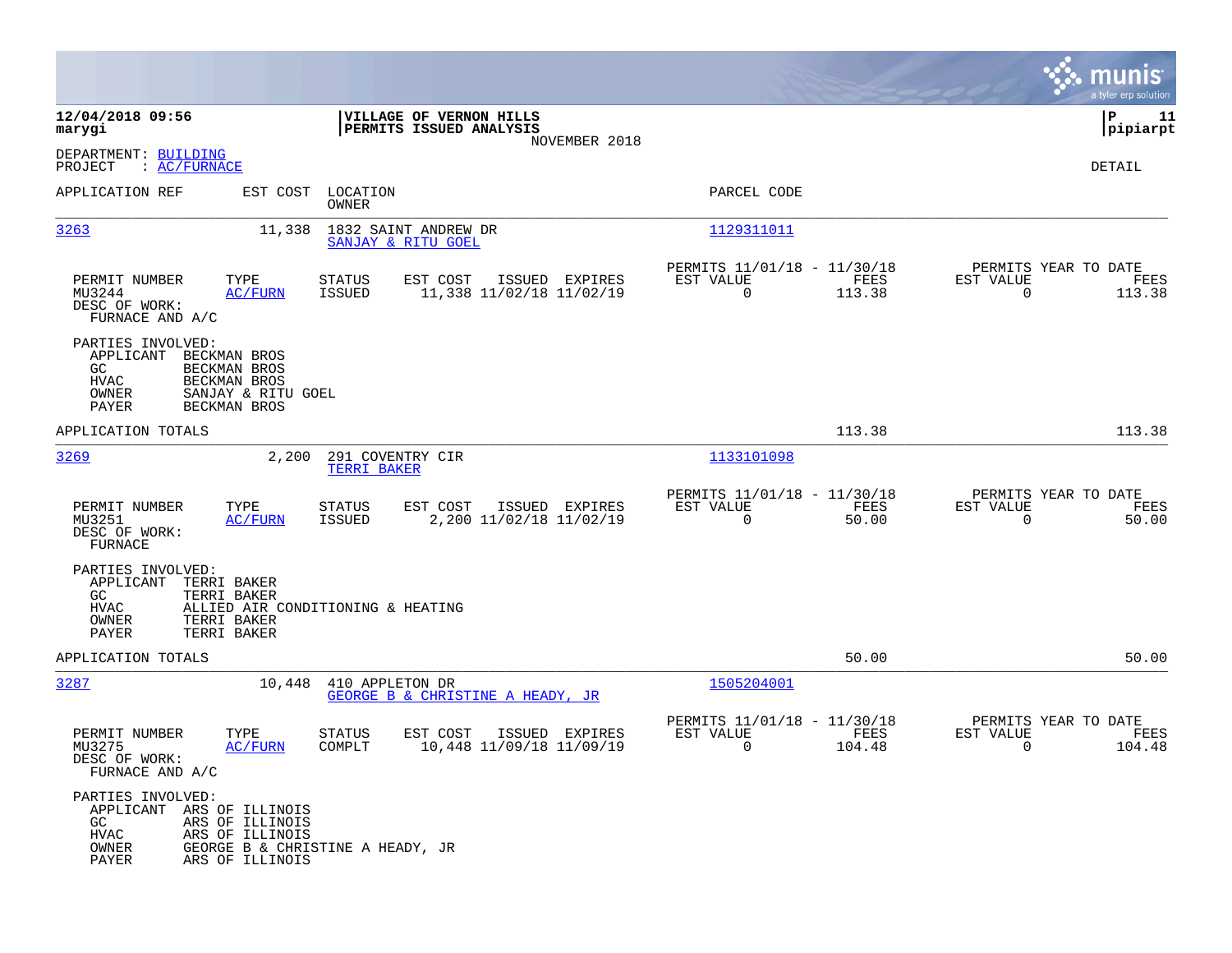|                                                                                                                                                                                                                        |                                                                                                                                                  |                                                                                  | munis<br>a tyler erp solution                                     |
|------------------------------------------------------------------------------------------------------------------------------------------------------------------------------------------------------------------------|--------------------------------------------------------------------------------------------------------------------------------------------------|----------------------------------------------------------------------------------|-------------------------------------------------------------------|
| 12/04/2018 09:56<br>marygi                                                                                                                                                                                             | VILLAGE OF VERNON HILLS<br>PERMITS ISSUED ANALYSIS<br>NOVEMBER 2018                                                                              |                                                                                  | ΙP<br>12<br> pipiarpt                                             |
| DEPARTMENT: BUILDING<br>: AC/FURNACE<br>PROJECT                                                                                                                                                                        |                                                                                                                                                  |                                                                                  | DETAIL                                                            |
| EST COST<br>APPLICATION REF                                                                                                                                                                                            | LOCATION<br>OWNER                                                                                                                                | PARCEL CODE                                                                      |                                                                   |
| APPLICATION TOTALS                                                                                                                                                                                                     |                                                                                                                                                  | 104.48                                                                           | 104.48                                                            |
| 3295<br>9,065                                                                                                                                                                                                          | 137 SUSSEX CIR<br>STEPHEN R & CARLA M MAKOWSKI                                                                                                   | 1508410001                                                                       |                                                                   |
| PERMIT NUMBER<br>TYPE<br>MU3283<br><u>AC/FURN</u><br>DESC OF WORK:<br>AC/FURNACE                                                                                                                                       | EST COST<br>STATUS<br>ISSUED EXPIRES<br>9,065 11/12/18 11/30/19<br>ISSUED                                                                        | PERMITS 11/01/18 - 11/30/18<br>EST VALUE<br>FEES<br>$\mathbf 0$<br>90.65         | PERMITS YEAR TO DATE<br>EST VALUE<br>FEES<br>$\mathbf 0$<br>90.65 |
| PARTIES INVOLVED:<br>APPLICANT<br>FOUR SEASONS HEATING & AIR<br>GC<br>FOUR SEASONS HEATING & AIR<br>HVAC<br>FOUR SEASONS HEATING & AIR<br>OWNER<br>STEPHEN R & CARLA M MAKOWSKI<br>PAYER<br>FOUR SEASONS HEATING & AIR |                                                                                                                                                  |                                                                                  |                                                                   |
| APPLICATION TOTALS                                                                                                                                                                                                     |                                                                                                                                                  | 90.65                                                                            | 90.65                                                             |
| <u>3299</u><br>2,400                                                                                                                                                                                                   | 1900 TURTLE BAY RD<br>STEPHEN FREIBRUN                                                                                                           | 1129401004                                                                       |                                                                   |
| TYPE<br>PERMIT NUMBER<br>MU3288<br>AC/FURN<br>DESC OF WORK:<br><b>FURNACE</b>                                                                                                                                          | STATUS<br>EST COST<br>ISSUED EXPIRES<br>COMPLT<br>2,400 11/12/18 11/28/19                                                                        | PERMITS 11/01/18 - 11/30/18<br>EST VALUE<br>FEES<br>$\mathbf 0$<br>50.00         | PERMITS YEAR TO DATE<br>EST VALUE<br>FEES<br>$\mathbf 0$<br>50.00 |
| PARTIES INVOLVED:<br>APPLICANT<br>GC.<br><b>HVAC</b><br>STEPHEN FREIBRUN<br>OWNER<br>PAYER                                                                                                                             | ALLIED AIR CONDITIONING & HEATING<br>ALLIED AIR CONDITIONING & HEATING<br>ALLIED AIR CONDITIONING & HEATING<br>ALLIED AIR CONDITIONING & HEATING |                                                                                  |                                                                   |
| APPLICATION TOTALS                                                                                                                                                                                                     |                                                                                                                                                  | 50.00                                                                            | 50.00                                                             |
| 3302<br>65,000                                                                                                                                                                                                         | 10 HAWTHORN PKY<br>BROOKDALE SENIOR LIVING                                                                                                       | 1132414223                                                                       |                                                                   |
| TYPE<br>PERMIT NUMBER<br>MU3301<br><b>AC/FURN</b><br>DESC OF WORK:<br>BOILER UNIT REPLACEMENT                                                                                                                          | <b>STATUS</b><br>EST COST<br>ISSUED EXPIRES<br><b>ISSUED</b><br>65,000 11/14/18 11/14/19                                                         | PERMITS 11/01/18 - 11/30/18<br>EST VALUE<br><b>FEES</b><br>$\mathbf 0$<br>650.00 | PERMITS YEAR TO DATE<br>EST VALUE<br>FEES<br>650.00<br>0          |
| PARTIES INVOLVED:<br>APPLICANT<br>DELCO<br>GC<br><b>DELCO</b><br><b>HVAC</b><br><b>DELCO</b>                                                                                                                           |                                                                                                                                                  |                                                                                  |                                                                   |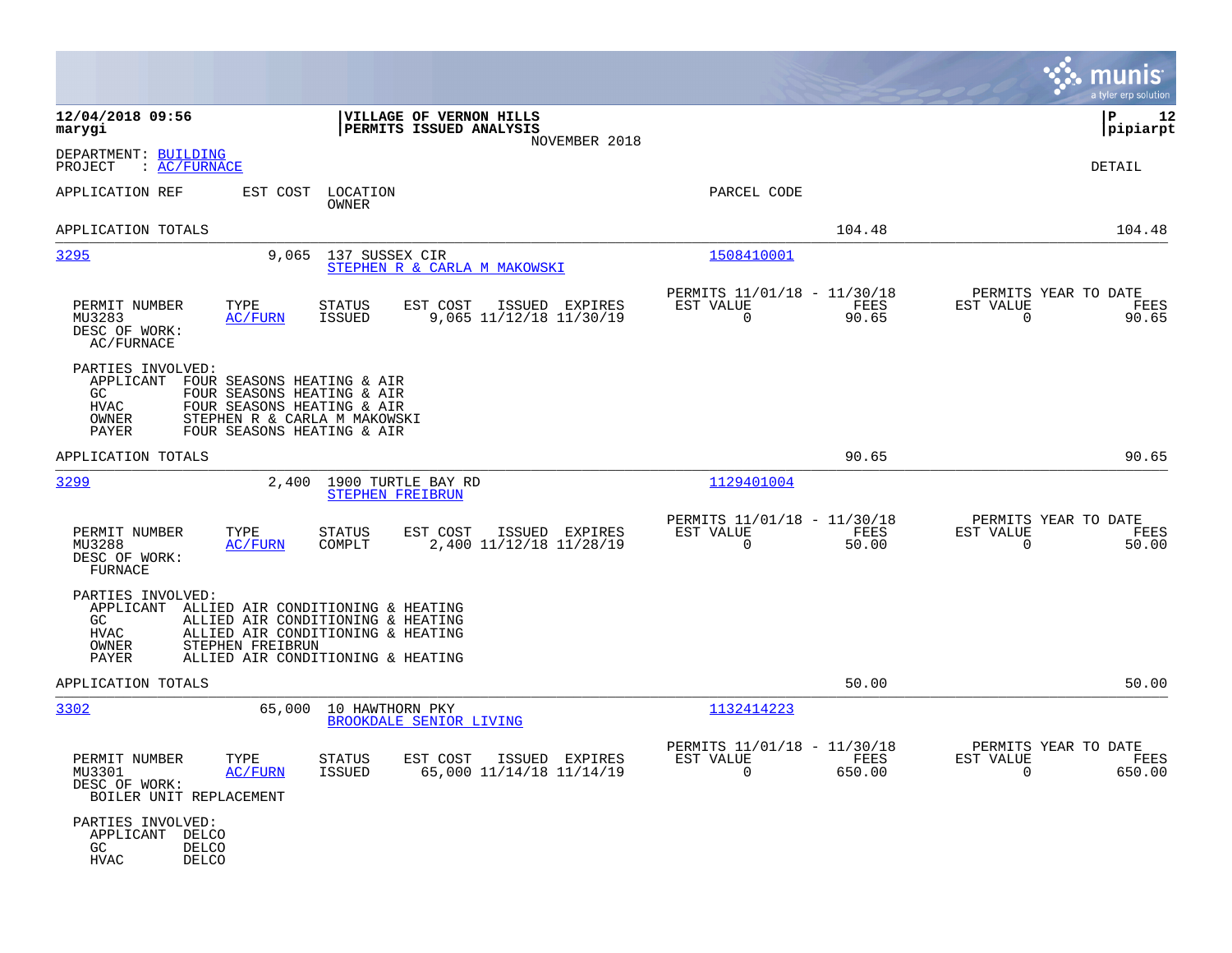|                                                                                                                                                                                                                                                                                 |                                                                          | munis<br>a tyler erp solution                                     |
|---------------------------------------------------------------------------------------------------------------------------------------------------------------------------------------------------------------------------------------------------------------------------------|--------------------------------------------------------------------------|-------------------------------------------------------------------|
| 12/04/2018 09:56<br>VILLAGE OF VERNON HILLS<br>PERMITS ISSUED ANALYSIS<br>marygi<br>NOVEMBER 2018                                                                                                                                                                               |                                                                          | 13<br>l P<br> pipiarpt                                            |
| DEPARTMENT: BUILDING<br>: AC/FURNACE<br>PROJECT                                                                                                                                                                                                                                 |                                                                          | <b>DETAIL</b>                                                     |
| APPLICATION REF<br>EST COST LOCATION<br>OWNER                                                                                                                                                                                                                                   | PARCEL CODE                                                              |                                                                   |
| BROOKDALE SENIOR LIVING<br>OCCUPANT<br>OWNER<br>BROOKDALE SENIOR LIVING<br>PAYER<br>DELCO                                                                                                                                                                                       |                                                                          |                                                                   |
| APPLICATION TOTALS                                                                                                                                                                                                                                                              | 650.00                                                                   | 650.00                                                            |
| 3304<br>3.000<br>374 NORTH FIORE PKY<br>DAVID P & RUTH MILLER TAYLOR                                                                                                                                                                                                            | 1506405001                                                               |                                                                   |
| TYPE<br><b>STATUS</b><br>EST COST<br>ISSUED EXPIRES<br>PERMIT NUMBER<br>3,000 11/14/18 11/14/19<br>MU3303<br><b>AC/FURN</b><br>ISSUED<br>DESC OF WORK:<br>FURNACE ONLY                                                                                                          | PERMITS 11/01/18 - 11/30/18<br>EST VALUE<br>FEES<br>$\mathbf 0$<br>50.00 | PERMITS YEAR TO DATE<br>EST VALUE<br>FEES<br>50.00<br>$\mathbf 0$ |
| PARTIES INVOLVED:<br>APPLICANT<br>ABC PLUMBING, HEATING, COOLING, ELECTRIC<br>GC.<br>ABC PLUMBING, HEATING, COOLING, ELECTRIC<br>HVAC<br>ABC PLUMBING, HEATING, COOLING, ELECTRIC<br>OWNER<br>DAVID P & RUTH MILLER TAYLOR<br>PAYER<br>ABC PLUMBING, HEATING, COOLING, ELECTRIC |                                                                          |                                                                   |
| APPLICATION TOTALS                                                                                                                                                                                                                                                              | 50.00                                                                    | 50.00                                                             |
| 3319<br>25,000<br>410 WHITE DEER TRL<br><b>MARK HARINGTON</b>                                                                                                                                                                                                                   | 1128410023                                                               |                                                                   |
| PERMIT NUMBER<br>EST COST<br>TYPE<br>STATUS<br>ISSUED EXPIRES<br>25,000 11/19/18 11/19/19<br>MU3317<br>ISSUED<br>AC/FURN<br>DESC OF WORK:<br>A/C & FURNANCE                                                                                                                     | PERMITS 11/01/18 - 11/30/18<br>FEES<br>EST VALUE<br>$\Omega$<br>250.00   | PERMITS YEAR TO DATE<br>EST VALUE<br>FEES<br>$\Omega$<br>250.00   |
| PARTIES INVOLVED:<br>APPLICANT<br>ABC PLUMBING, HEATING, COOLING, ELECTRIC<br>GC.<br>ABC PLUMBING, HEATING, COOLING, ELECTRIC<br>OWNER<br>MARK HARINGTON                                                                                                                        |                                                                          |                                                                   |
| PLUMBER<br>ABC PLUMBING, HEATING, COOLING, ELECTRIC                                                                                                                                                                                                                             |                                                                          |                                                                   |
| APPLICATION TOTALS<br>PROJECT TOTALS                                                                                                                                                                                                                                            | 250.00<br>0<br>1,358.51                                                  | 250.00<br>$\Omega$<br>1,358.51                                    |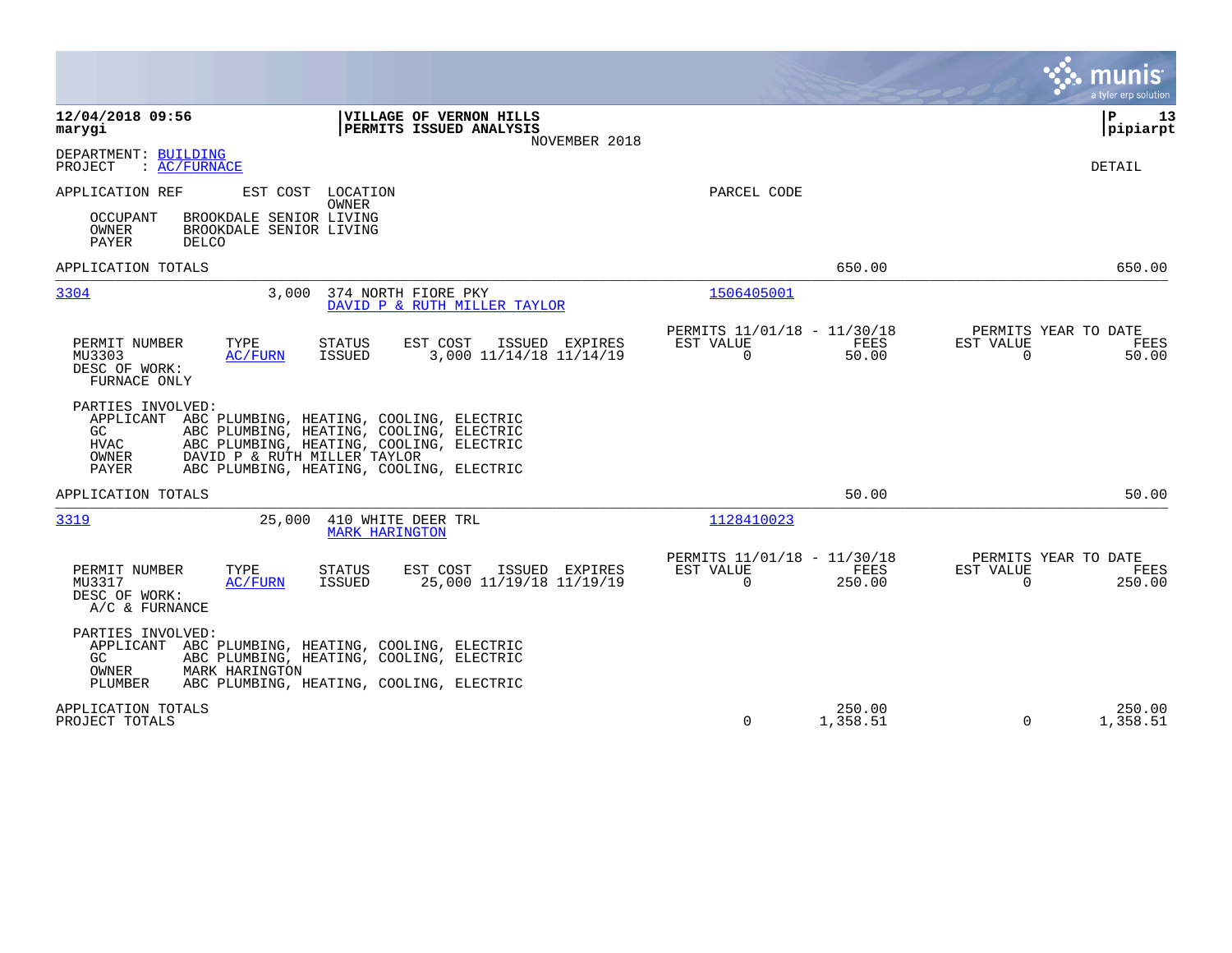|                                                                                                                                                                                                                              |                                                                        | munis<br>a tyler erp solution                                   |
|------------------------------------------------------------------------------------------------------------------------------------------------------------------------------------------------------------------------------|------------------------------------------------------------------------|-----------------------------------------------------------------|
| 12/04/2018 09:56<br><b>VILLAGE OF VERNON HILLS</b><br>PERMITS ISSUED ANALYSIS<br>marygi<br>NOVEMBER 2018                                                                                                                     |                                                                        | l P<br>14<br> pipiarpt                                          |
| DEPARTMENT: BUILDING<br><u>: NEW BUSINESS NO REMODEL</u><br>PROJECT                                                                                                                                                          |                                                                        | <b>DETAIL</b>                                                   |
| APPLICATION REF<br>EST COST<br>LOCATION<br>OWNER                                                                                                                                                                             | PARCEL CODE                                                            |                                                                 |
| 0<br>3094<br>701 NORTH MILWAUKEE AVE 316<br>INLAND REAL ESTATE CORPORATION                                                                                                                                                   | 1503102018                                                             |                                                                 |
| PERMIT NUMBER<br>TYPE<br><b>STATUS</b><br>EST COST<br>ISSUED EXPIRES<br>COMPLT<br>$0$ 11/08/18 11/08/19<br>MU3273<br>CO NO FEE<br>DESC OF WORK:<br>CO: KUMA'S SUSHI BOWL                                                     | PERMITS 11/01/18 - 11/30/18<br>EST VALUE<br>FEES<br>0<br>.00           | PERMITS YEAR TO DATE<br>EST VALUE<br>FEES<br>$\mathbf 0$<br>.00 |
| PARTIES INVOLVED:<br>KUMA'S SUSHI BOWL<br>GC.<br><b>OCCUPANT</b><br>KUMA'S SUSHI BOWL<br>OWNER<br>INLAND REAL ESTATE CORPORATION<br>PAYER<br>KUMA'S SUSHI BOWL                                                               |                                                                        |                                                                 |
| APPLICATION TOTALS                                                                                                                                                                                                           | .00                                                                    | .00                                                             |
| 3106<br>0 1155 MUSEUM BLVD<br>THE MIL TON APARTMENTS                                                                                                                                                                         | 1133406003                                                             |                                                                 |
| PERMIT NUMBER<br>TYPE<br>STATUS<br>EST COST<br>ISSUED EXPIRES<br>MU3278<br>CO NO FEE<br>COMPLT<br>$0$ 11/09/18 11/09/19<br>DESC OF WORK:<br>OWNERSHIP CHANGE: 1155, 1125, 1145, 1175 MUSEUM                                  | PERMITS 11/01/18 - 11/30/18<br>EST VALUE<br>FEES<br>0<br>.00           | PERMITS YEAR TO DATE<br>EST VALUE<br>FEES<br>$\Omega$<br>.00    |
| PARTIES INVOLVED:<br>GC.<br>THE MIL TON APARTMENTS<br>OWNER<br>THE MIL TON APARTMENTS<br>PAYER<br>THE MIL TON APARTMENTS                                                                                                     |                                                                        |                                                                 |
| APPLICATION TOTALS                                                                                                                                                                                                           | .00                                                                    | .00                                                             |
| 3249<br>0<br>520 HAWTHORN CTR<br>CENTENNIAL                                                                                                                                                                                  | 1133401086                                                             |                                                                 |
| TYPE<br><b>STATUS</b><br>EST COST<br>ISSUED EXPIRES<br>PERMIT NUMBER<br>$0$ 11/02/18 11/05/19<br>MU3250<br>CO NO FEE<br>COMPLT<br>DESC OF WORK:<br>TEMP SPACE 11/18 -1/19 OCCASION GIFTS                                     | PERMITS 11/01/18 - 11/30/18<br>EST VALUE<br>FEES<br>$\mathbf 0$<br>.00 | PERMITS YEAR TO DATE<br>EST VALUE<br>FEES<br>$\mathbf 0$<br>.00 |
| PARTIES INVOLVED:<br>APPLICANT<br>OCCASIONS GIFTS HALLMARK<br>GC.<br>OCCASION GIFT HALLMARK- TEMP SPACE<br><b>OCCUPANT</b><br>OCCASION GIFT HALLMARK- TEMP SPACE<br>CENTENNIAL<br>OWNER<br>PAYER<br>OCCASIONS GIFTS HALLMARK |                                                                        |                                                                 |
| APPLICATION TOTALS                                                                                                                                                                                                           | .00                                                                    | .00                                                             |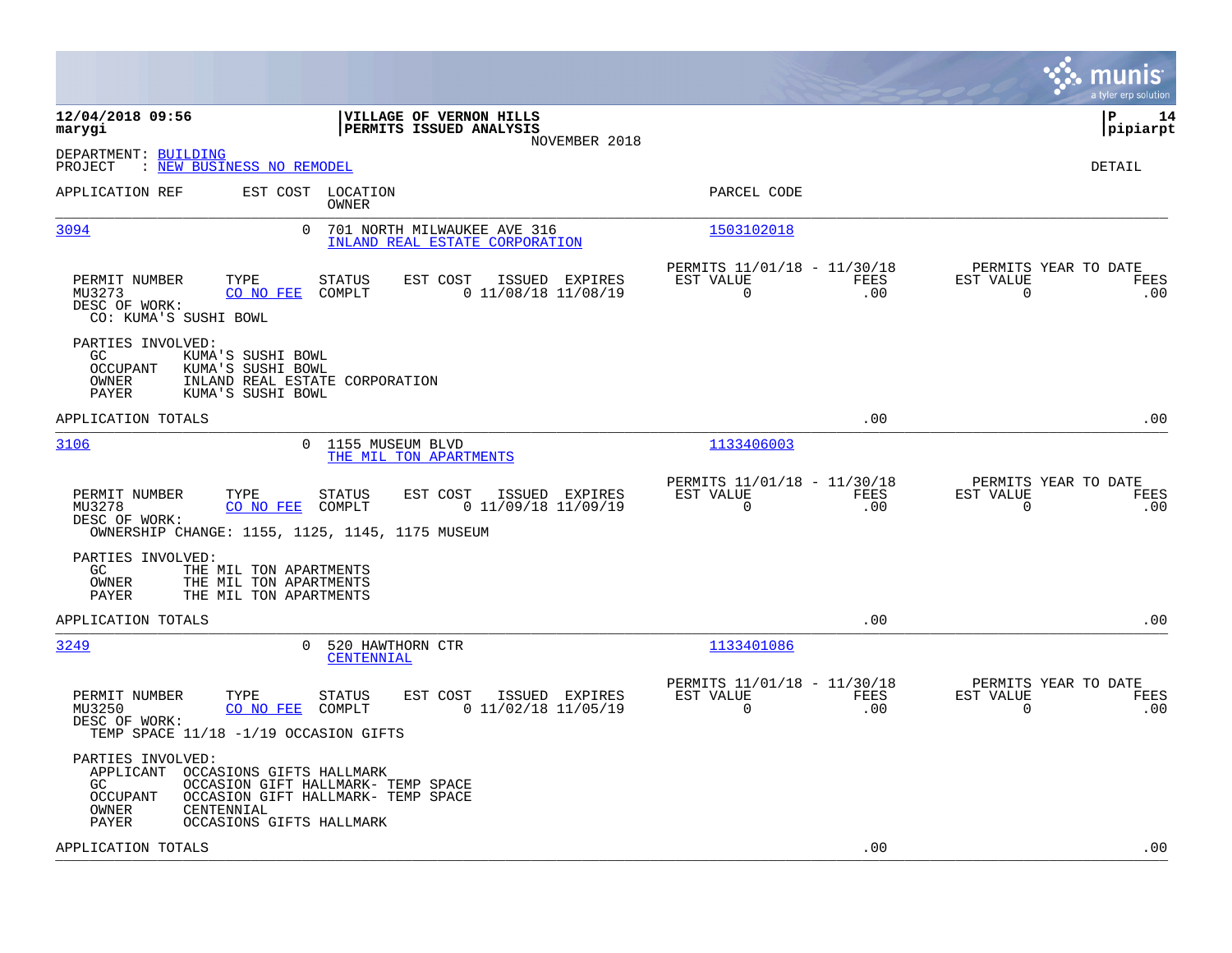|                                                                                                                                                                                                                          |                                              |                                                         |                |                                                  | munis<br>a tyler erp solution |
|--------------------------------------------------------------------------------------------------------------------------------------------------------------------------------------------------------------------------|----------------------------------------------|---------------------------------------------------------|----------------|--------------------------------------------------|-------------------------------|
| 12/04/2018 09:56<br>VILLAGE OF VERNON HILLS<br>PERMITS ISSUED ANALYSIS<br>marygi<br>3268<br>330 CORPORATE WOODS PARKWAY<br>$\Omega$<br>CORPORATE WOODS ASSOCIATES LLC                                                    |                                              | 1509401017                                              |                |                                                  | IΡ<br>15<br> pipiarpt         |
| PERMIT NUMBER<br>TYPE<br><b>STATUS</b><br>EST COST                                                                                                                                                                       | ISSUED EXPIRES<br>NOVEMBER 2018              | PERMITS 11/01/18 - 11/30/18<br>EST VALUE                | FEES           | PERMITS YEAR TO DATE<br>EST VALUE                | FEES                          |
| DEPARTMENT: BUILDING<br>PROJECT<br>: NEW BUSINESS NO REMODEL                                                                                                                                                             |                                              |                                                         |                |                                                  | DETAIL                        |
| EST COST LOCATION<br>APPLICATION REF<br>OWNER                                                                                                                                                                            |                                              | PARCEL CODE                                             |                |                                                  |                               |
| MU3247<br>NO REMODEL COMPLT<br>MU3276<br>CO NO FEE<br>COMPLT<br>DESC OF WORK:<br>CO AMSINO HEALTHCASE (USA) INC                                                                                                          | 0 11/02/18 11/05/19<br>$0$ 11/09/18 11/09/19 | $\Omega$<br>0                                           | 150.00<br>.00  | $\Omega$<br>$\Omega$                             | 150.00<br>.00                 |
| PARTIES INVOLVED:<br>GC.<br>AMSINO HEALTHCASE (USA) INC<br>OCCUPANT<br>AMSINO HEALTHCASE (USA) INC<br>OWNER<br>CORPORATE WOODS ASSOCIATES LLC<br>PAYER<br>AMSINO HEALTHCASE (USA) INC                                    |                                              |                                                         |                |                                                  |                               |
| APPLICATION TOTALS                                                                                                                                                                                                       |                                              |                                                         | 150.00         |                                                  | 150.00                        |
| 3294<br>209 BUTTERFIELD RD<br>$\Omega$<br>FRANK & CHRISTINE GIEGER                                                                                                                                                       |                                              | 1505308139                                              |                |                                                  |                               |
| PERMIT NUMBER<br>TYPE<br><b>STATUS</b><br>EST COST<br>MU3282<br>NO REMODEL ISSUED<br>DESC OF WORK:<br>CO: REBORN OF THE FURNITURE                                                                                        | ISSUED EXPIRES<br>$0$ 11/12/18 11/20/19      | PERMITS 11/01/18 - 11/30/18<br>EST VALUE<br>$\mathbf 0$ | FEES<br>150.00 | PERMITS YEAR TO DATE<br>EST VALUE<br>$\mathbf 0$ | FEES<br>150.00                |
| PARTIES INVOLVED:<br>APPLICANT<br>REBORN OF THE FURNITURE<br>GC<br>REBORN OF THE FURNITURE<br><b>OCCUPANT</b><br>REBORN OF THE FURNITURE<br>OWNER<br>FRANK & CHRISTINE GIEGER<br><b>PAYER</b><br>REBORN OF THE FURNITURE |                                              |                                                         |                |                                                  |                               |
| APPLICATION TOTALS                                                                                                                                                                                                       |                                              |                                                         | 150.00         |                                                  | 150.00                        |
| 3300<br>0<br>218 HAWTHORN CTR<br>CENTENNIAL                                                                                                                                                                              |                                              | 1133401086                                              |                |                                                  |                               |
| PERMIT NUMBER<br>TYPE<br>EST COST<br>STATUS<br>MU3290<br>NO REMODEL ISSUED<br>DESC OF WORK:<br>CO: BEARS FIT (SALES ONLY)                                                                                                | ISSUED EXPIRES<br>$0$ 11/13/18 11/20/19      | PERMITS 11/01/18 - 11/30/18<br>EST VALUE<br>$\mathbf 0$ | FEES<br>150.00 | PERMITS YEAR TO DATE<br>EST VALUE<br>$\mathbf 0$ | FEES<br>150.00                |
| PARTIES INVOLVED:<br>GC.<br>PALMIERI PERSONAL TRAINING<br><b>OCCUPANT</b><br>BEARS FIT<br>OWNER<br>CENTENNIAL<br>PAYER<br>PALMIERI PERSONAL TRAINING                                                                     |                                              |                                                         |                |                                                  |                               |
| APPLICATION TOTALS                                                                                                                                                                                                       |                                              |                                                         | 150.00         |                                                  | 150.00                        |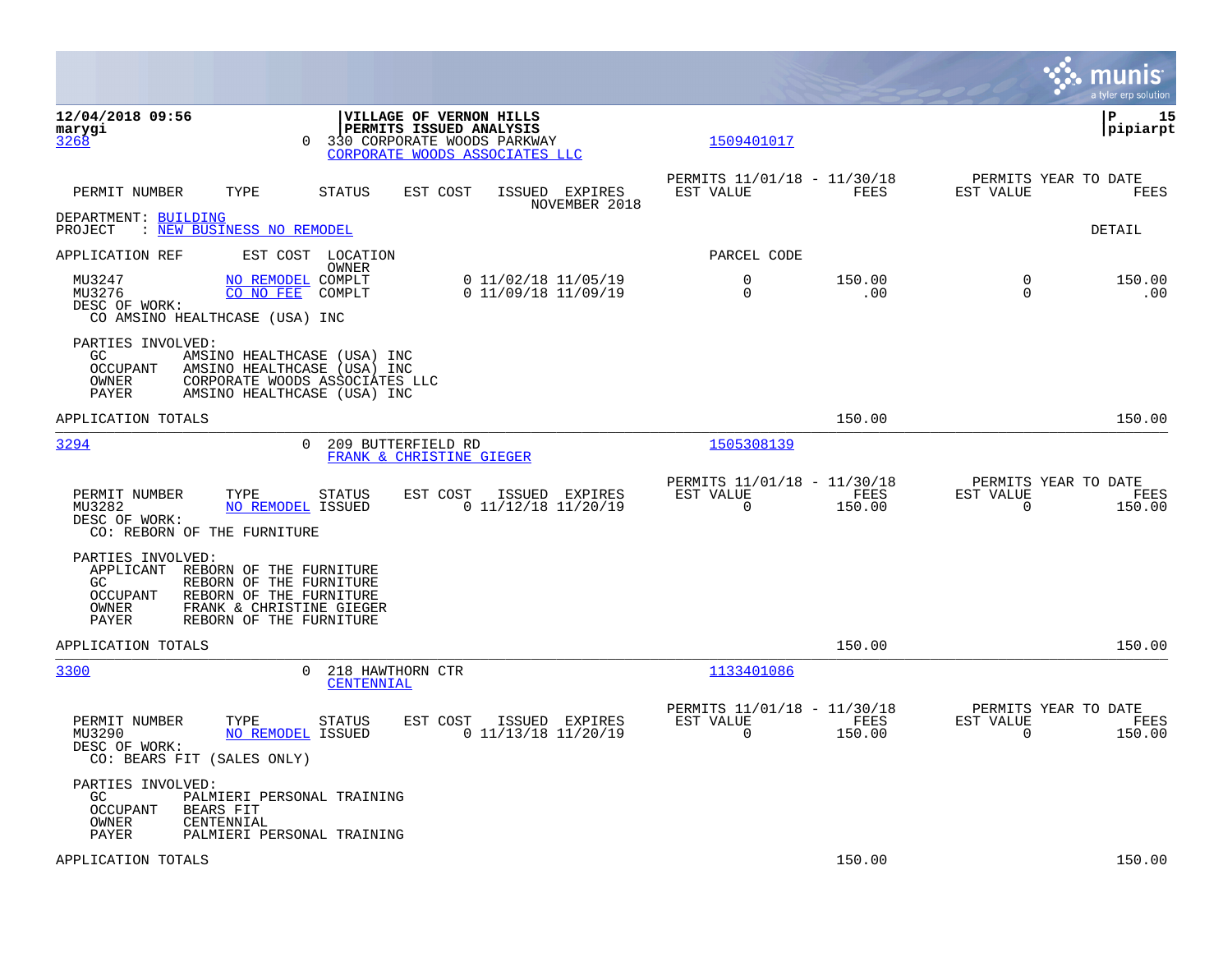|                                                                                  |                                                                                                                          |                                                                      |                |                                                              |                          |                                                       | munis<br>a tyler erp solution |
|----------------------------------------------------------------------------------|--------------------------------------------------------------------------------------------------------------------------|----------------------------------------------------------------------|----------------|--------------------------------------------------------------|--------------------------|-------------------------------------------------------|-------------------------------|
| 12/04/2018 09:56<br>marygi                                                       |                                                                                                                          | VILLAGE OF VERNON HILLS<br>PERMITS ISSUED ANALYSIS                   | NOVEMBER 2018  |                                                              |                          |                                                       | ΙP<br>16<br> pipiarpt         |
| DEPARTMENT: BUILDING<br>PROJECT                                                  | : NEW BUSINESS NO REMODEL                                                                                                |                                                                      |                |                                                              |                          |                                                       | DETAIL                        |
| APPLICATION REF                                                                  | EST COST LOCATION<br>OWNER                                                                                               |                                                                      |                | PARCEL CODE                                                  |                          |                                                       |                               |
| 3320                                                                             | $\Omega$                                                                                                                 | 330A HAWTHORN CENTER<br><b>CENTENNIAL</b>                            |                | 1133401086                                                   |                          |                                                       |                               |
| PERMIT NUMBER<br>MU3319<br>MU3324<br>DESC OF WORK:                               | TYPE<br><b>STATUS</b><br><b>NO REMODEL</b><br>ISSUED<br>COMM TCO<br>ISSUED<br>NEW COFFEE SHOP INSIDE BARBARA'S BOOKSTORE | EST COST<br>$0$ 11/19/18 11/29/19<br>0 11/20/18                      | ISSUED EXPIRES | PERMITS 11/01/18 - 11/30/18<br>EST VALUE<br>$\mathbf 0$<br>0 | FEES<br>150.00<br>350.00 | PERMITS YEAR TO DATE<br>EST VALUE<br>0<br>$\mathbf 0$ | FEES<br>150.00<br>350.00      |
| PARTIES INVOLVED:<br>APPLICANT<br><b>GC</b><br><b>OCCUPANT</b><br>OWNER<br>PAYER | HANSA COFFEE ROASTERS<br>HANSA COFFEE ROASTERS LTD<br>HANSA COFFEE ROASTERS<br>CENTENNIAL<br>HANSA COFFEE ROASTERS LTD   |                                                                      |                |                                                              |                          |                                                       |                               |
| APPLICATION TOTALS                                                               |                                                                                                                          |                                                                      |                |                                                              | 500.00                   |                                                       | 500.00                        |
| <u>3321</u>                                                                      | 0                                                                                                                        | 720 HAWTHORN CTR<br>CENTENNIAL                                       |                | 1133401086                                                   |                          |                                                       |                               |
| PERMIT NUMBER<br>MU3320<br>MU3325<br>DESC OF WORK:                               | TYPE<br><b>STATUS</b><br><b>NO REMODEL</b><br>COMPLT<br>CO NO FEE<br>COMPLT<br>CO: BARBARA'S BOOKSTORE                   | EST COST<br>$0$ 11/19/18 11/19/19<br>$0$ 11/20/18 11/20/19           | ISSUED EXPIRES | PERMITS 11/01/18 - 11/30/18<br>EST VALUE<br>0<br>$\mathbf 0$ | FEES<br>150.00<br>.00    | PERMITS YEAR TO DATE<br>EST VALUE<br>0<br>$\mathbf 0$ | <b>FEES</b><br>150.00<br>.00  |
| PARTIES INVOLVED:<br>APPLICANT<br>GC<br>OCCUPANT<br>OWNER<br>PAYER               | BARBARA'S BOOKSTORE<br>BARBARA'S BOOKSTORE<br>BARBARA'S BOOKSTORE<br>CENTENNIAL<br>BARBARA'S BOOKSTORE                   |                                                                      |                |                                                              |                          |                                                       |                               |
| APPLICATION TOTALS                                                               |                                                                                                                          |                                                                      |                |                                                              | 150.00                   |                                                       | 150.00                        |
| 3323                                                                             | $\Omega$                                                                                                                 | 211 HAWTHORN CTR<br>CENTENNIAL                                       |                | 1133401086                                                   |                          |                                                       |                               |
| PERMIT NUMBER<br>MU3321<br>MU3342<br>DESC OF WORK:                               | TYPE<br><b>STATUS</b><br><b>NO REMODEL</b><br>COMPLT<br>CO NO FEE<br>COMPLT<br>CO: MATRIX BATH SYSTEMS                   | EST COST<br>ISSUED<br>$0$ 11/20/18 11/27/19<br>$0$ 11/28/18 11/28/19 | EXPIRES        | PERMITS 11/01/18 - 11/30/18<br>EST VALUE<br>0<br>0           | FEES<br>150.00<br>.00    | PERMITS YEAR TO DATE<br>EST VALUE<br>0<br>$\mathbf 0$ | FEES<br>150.00<br>.00         |
| PARTIES INVOLVED:<br>APPLICANT<br>GC                                             | MATRIX BASEMENT SYSTEMS INC<br>MATRIX BASEMENT SYSTEMS INC                                                               |                                                                      |                |                                                              |                          |                                                       |                               |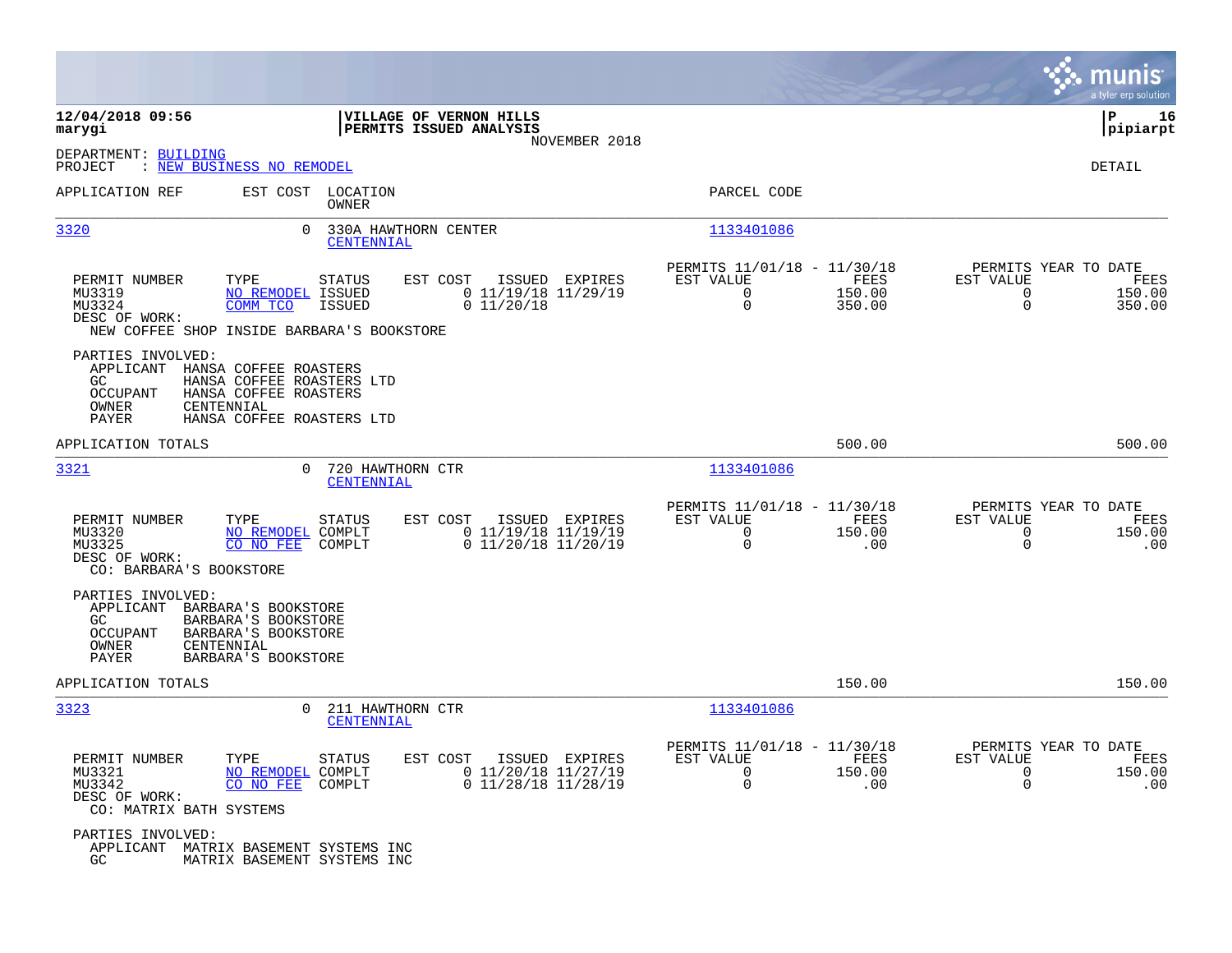|                                                                                                                                                            |                                                                                       |                                               |                    | munis<br>a tyler erp solution                                   |
|------------------------------------------------------------------------------------------------------------------------------------------------------------|---------------------------------------------------------------------------------------|-----------------------------------------------|--------------------|-----------------------------------------------------------------|
| 12/04/2018 09:56<br>marygi                                                                                                                                 | VILLAGE OF VERNON HILLS<br>PERMITS ISSUED ANALYSIS<br>NOVEMBER 2018                   |                                               |                    | P<br>17<br> pipiarpt                                            |
| DEPARTMENT: BUILDING<br>PROJECT<br>: NEW BUSINESS NO REMODEL                                                                                               |                                                                                       |                                               |                    | DETAIL                                                          |
| APPLICATION REF<br>EST COST<br>MATRIX BASEMENT SYSTEMS INC<br>OCCUPANT<br>OWNER<br>CENTENNIAL<br>PAYER                                                     | LOCATION<br>OWNER<br>MATRIX BASEMENT SYSTEMS INC                                      | PARCEL CODE                                   |                    |                                                                 |
| APPLICATION TOTALS                                                                                                                                         |                                                                                       |                                               | 150.00             | 150.00                                                          |
| 3328                                                                                                                                                       | 325 NORTH MILWAUKEE AVE 250<br>$\cap$<br>ESS PRISA II LLC                             | 1503301030                                    |                    |                                                                 |
| PERMIT NUMBER<br>TYPE<br>MU3326<br>DESC OF WORK:<br>NEW OWNER - CERT OF OCC - FIRE HOUSE SUB                                                               | EST COST<br>STATUS<br>ISSUED<br>EXPIRES<br>$0$ 11/21/18 11/27/19<br>NO REMODEL ISSUED | PERMITS 11/01/18 - 11/30/18<br>EST VALUE<br>0 | FEES<br>150.00     | PERMITS YEAR TO DATE<br>EST VALUE<br>FEES<br>150.00<br>$\Omega$ |
| PARTIES INVOLVED:<br>APPLICANT<br>CMJL LLC<br>GC.<br>FIREHOUSE SUBS<br>OCCUPANT<br><b>FIREHOUSE SUBS</b><br>OWNER<br>ESS PRISA II LLC<br>PAYER<br>CMJL LLC |                                                                                       |                                               |                    |                                                                 |
| APPLICATION TOTALS<br>PROJECT TOTALS                                                                                                                       |                                                                                       | 0                                             | 150.00<br>1,400.00 | 150.00<br>1,400.00<br>0                                         |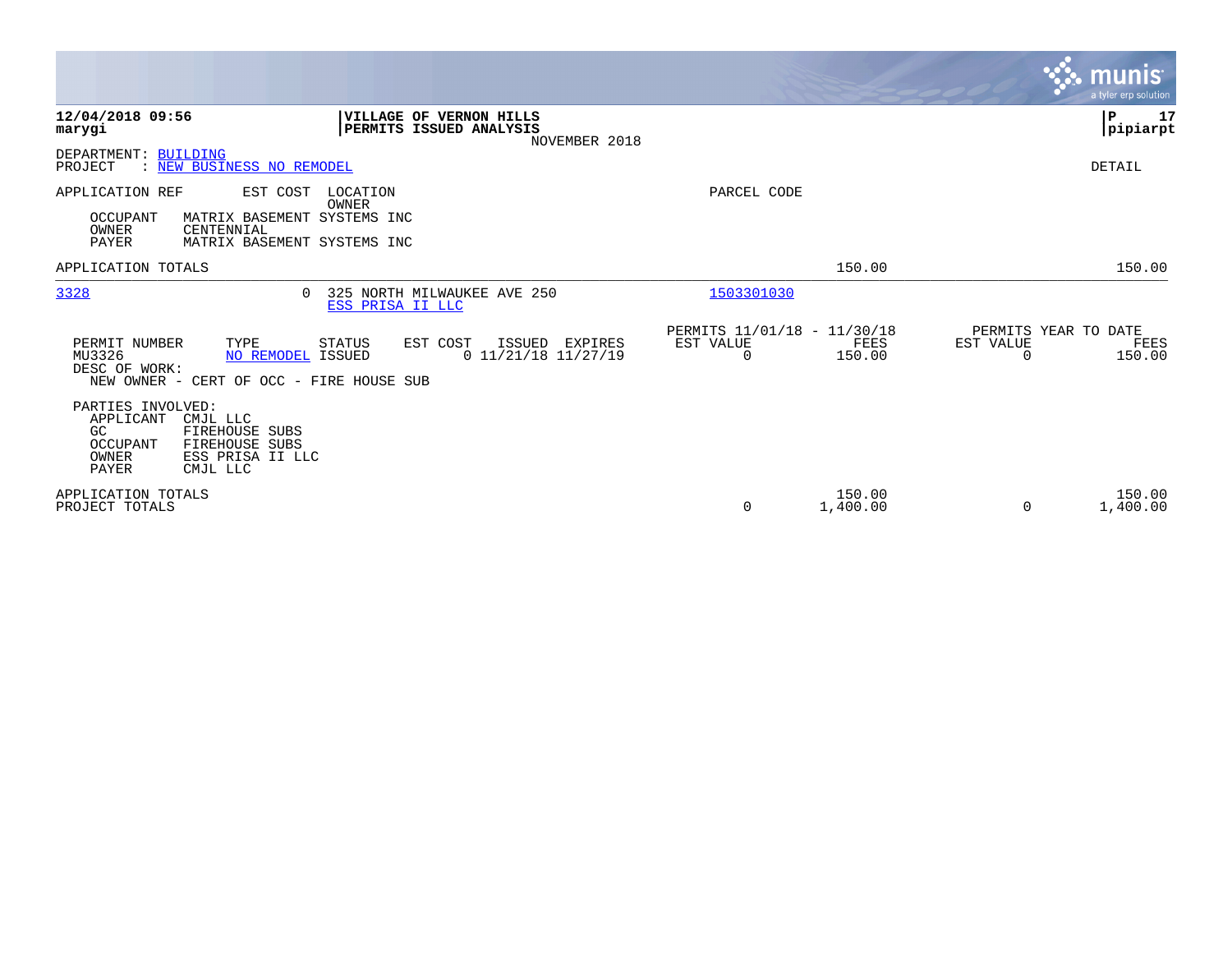|                                                                                   |                                                                                                                                                     |                              |                                                                            |                                               |                  |                       | <b>munis</b><br>a tyler erp solution   |
|-----------------------------------------------------------------------------------|-----------------------------------------------------------------------------------------------------------------------------------------------------|------------------------------|----------------------------------------------------------------------------|-----------------------------------------------|------------------|-----------------------|----------------------------------------|
| 12/04/2018 09:56<br>marygi                                                        |                                                                                                                                                     |                              | <b>VILLAGE OF VERNON HILLS</b><br>PERMITS ISSUED ANALYSIS<br>NOVEMBER 2018 |                                               |                  |                       | P<br>18<br> pipiarpt                   |
| DEPARTMENT: BUILDING<br>PROJECT                                                   | : COMMERCIAL ROOFTOP HVAC                                                                                                                           |                              |                                                                            |                                               |                  |                       | DETAIL                                 |
| APPLICATION REF                                                                   | EST COST                                                                                                                                            | LOCATION<br>OWNER            |                                                                            | PARCEL CODE                                   |                  |                       |                                        |
| 3282                                                                              | 19,581                                                                                                                                              | 475N BUNKER CT<br>ROGER H TU |                                                                            | 1504203016                                    |                  |                       |                                        |
| PERMIT NUMBER<br>MU3263<br>DESC OF WORK:<br>ROOFTOP HVAC                          | TYPE<br>RFTP HVAC                                                                                                                                   | STATUS<br>ISSUED             | EST COST<br>ISSUED<br>EXPIRES<br>19,581 11/06/18 11/06/19                  | PERMITS 11/01/18 - 11/30/18<br>EST VALUE<br>0 | FEES<br>195.81   | EST VALUE<br>$\Omega$ | PERMITS YEAR TO DATE<br>FEES<br>195.81 |
| PARTIES INVOLVED:<br>APPLICANT<br>GC<br><b>HVAC</b><br>OCCUPANT<br>OWNER<br>PAYER | UNIQUE INDOOR COMFORT INC<br>UNIQUE INDOOR COMFORT INC<br>UNIQUE INDOOR COMFORT INC<br>TUSON CORPORATION<br>ROGER H TU<br>UNIQUE INDOOR COMFORT INC |                              |                                                                            |                                               |                  |                       |                                        |
| APPLICATION TOTALS<br>PROJECT TOTALS                                              |                                                                                                                                                     |                              |                                                                            | 0                                             | 195.81<br>195.81 | $\Omega$              | 195.81<br>195.81                       |

 $\mathcal{L}^{\text{max}}$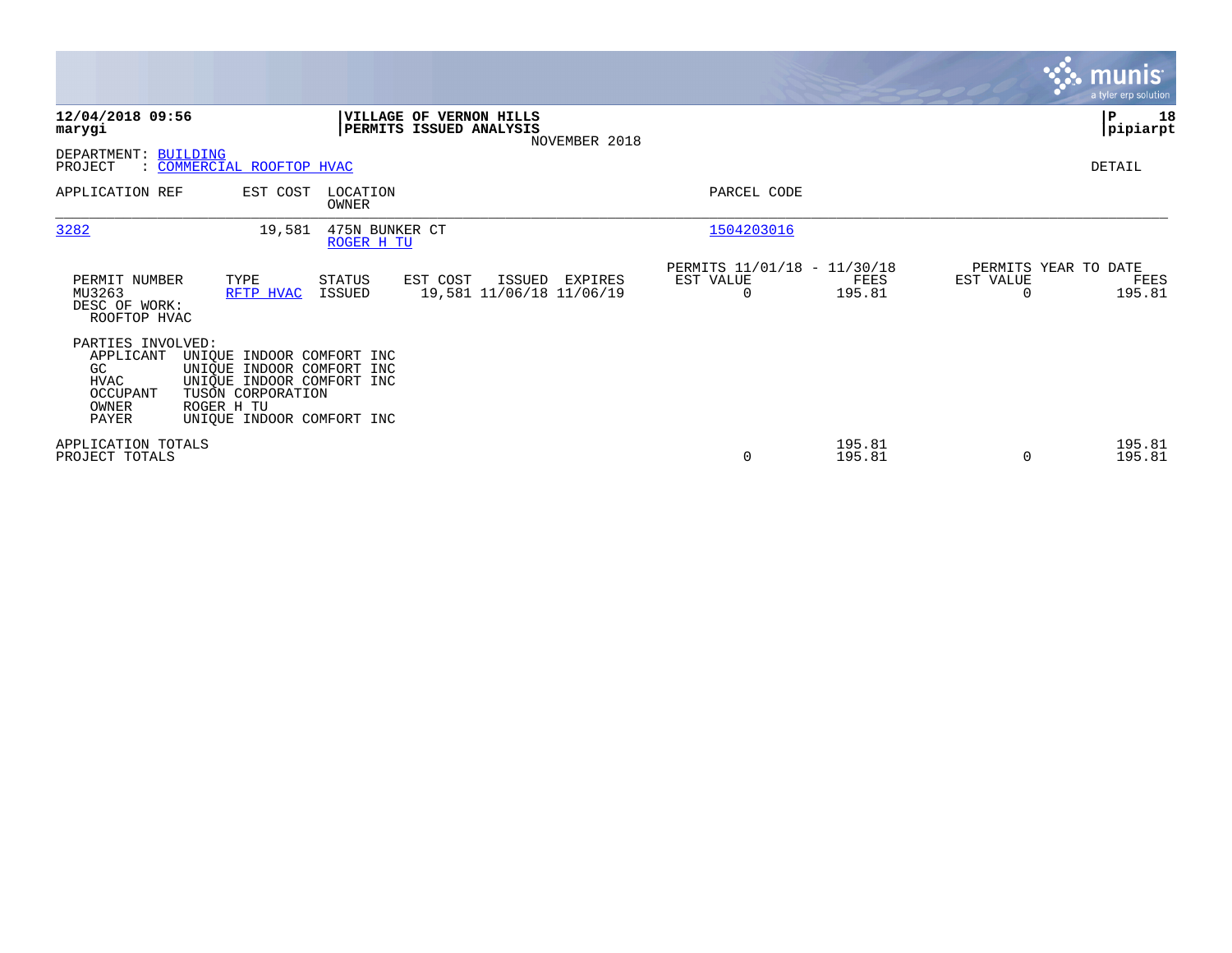|                                                                                                                                                                              |                                                                          | munis<br>a tyler erp solution                                     |
|------------------------------------------------------------------------------------------------------------------------------------------------------------------------------|--------------------------------------------------------------------------|-------------------------------------------------------------------|
| 12/04/2018 09:56<br>VILLAGE OF VERNON HILLS<br>PERMITS ISSUED ANALYSIS<br>marygi<br>NOVEMBER 2018                                                                            |                                                                          | l P<br>19<br> pipiarpt                                            |
| DEPARTMENT: BUILDING<br>PROJECT<br>: DECK                                                                                                                                    |                                                                          | <b>DETAIL</b>                                                     |
| EST COST<br>LOCATION<br>APPLICATION REF<br>OWNER                                                                                                                             | PARCEL CODE                                                              |                                                                   |
| 3272<br>5,346<br>245 COVENTRY CIR<br><b>PLACEHOLDER</b>                                                                                                                      | 1133101121                                                               |                                                                   |
| PERMIT NUMBER<br>TYPE<br><b>STATUS</b><br>EST COST<br>ISSUED EXPIRES<br>MU3297<br><b>DECK</b><br><b>ISSUED</b><br>5,346 11/13/18 11/13/19<br>DESC OF WORK:<br><b>BALCONY</b> | PERMITS 11/01/18 - 11/30/18<br>EST VALUE<br>FEES<br>$\Omega$<br>53.46    | PERMITS YEAR TO DATE<br>EST VALUE<br>FEES<br>$\Omega$<br>53.46    |
| PARTIES INVOLVED:<br>APPLICANT<br>MCGILL MANAGEMENT<br>GC.<br>MCGILL MANAGEMENT<br><b>PLACEHOLDER</b><br>OWNER<br>PAYER<br>MCGILL MANAGEMENT                                 |                                                                          |                                                                   |
| APPLICATION TOTALS                                                                                                                                                           | 53.46                                                                    | 53.46                                                             |
| 3273<br>5,535 1306 COVENTRY CIR<br><b>PLACEHOLDER</b>                                                                                                                        | 1133101274                                                               |                                                                   |
| TYPE<br>EST COST<br>PERMIT NUMBER<br><b>STATUS</b><br>ISSUED EXPIRES<br>MU3293<br><b>DECK</b><br><b>ISSUED</b><br>5,535 11/13/18 11/13/19<br>DESC OF WORK:<br><b>BALCONY</b> | PERMITS 11/01/18 - 11/30/18<br>EST VALUE<br>FEES<br>$\mathbf 0$<br>55.35 | PERMITS YEAR TO DATE<br>EST VALUE<br>FEES<br>$\mathbf 0$<br>55.35 |
| PARTIES INVOLVED:<br>APPLICANT MCGILL MANAGEMENT<br>MCGILL MANAGEMENT<br>GC.<br>OWNER<br>PLACEHOLDER<br>PAYER<br>MCGILL MANAGEMENT                                           |                                                                          |                                                                   |
| APPLICATION TOTALS                                                                                                                                                           | 55.35                                                                    | 55.35                                                             |
| 3274<br>5,535 1436 WENTWORTH CT<br>PLACEHOLDER                                                                                                                               | 1133101159                                                               |                                                                   |
| PERMIT NUMBER<br>TYPE<br>STATUS<br>EST COST<br>ISSUED EXPIRES<br>5,535 11/13/18 11/13/19<br>MU3295<br>DECK<br>ISSUED<br>DESC OF WORK:<br><b>BALCONY</b>                      | PERMITS 11/01/18 - 11/30/18<br>EST VALUE<br>FEES<br>$\Omega$<br>55.35    | PERMITS YEAR TO DATE<br>EST VALUE<br>FEES<br>$\Omega$<br>55.35    |
| PARTIES INVOLVED:<br>APPLICANT MCGILL MANAGEMENT<br>GC.<br>MCGILL MANAGEMENT<br>PLACEHOLDER<br>OWNER<br>PAYER<br>MCGILL MANAGEMENT                                           |                                                                          |                                                                   |
| APPLICATION TOTALS                                                                                                                                                           | 55.35                                                                    | 55.35                                                             |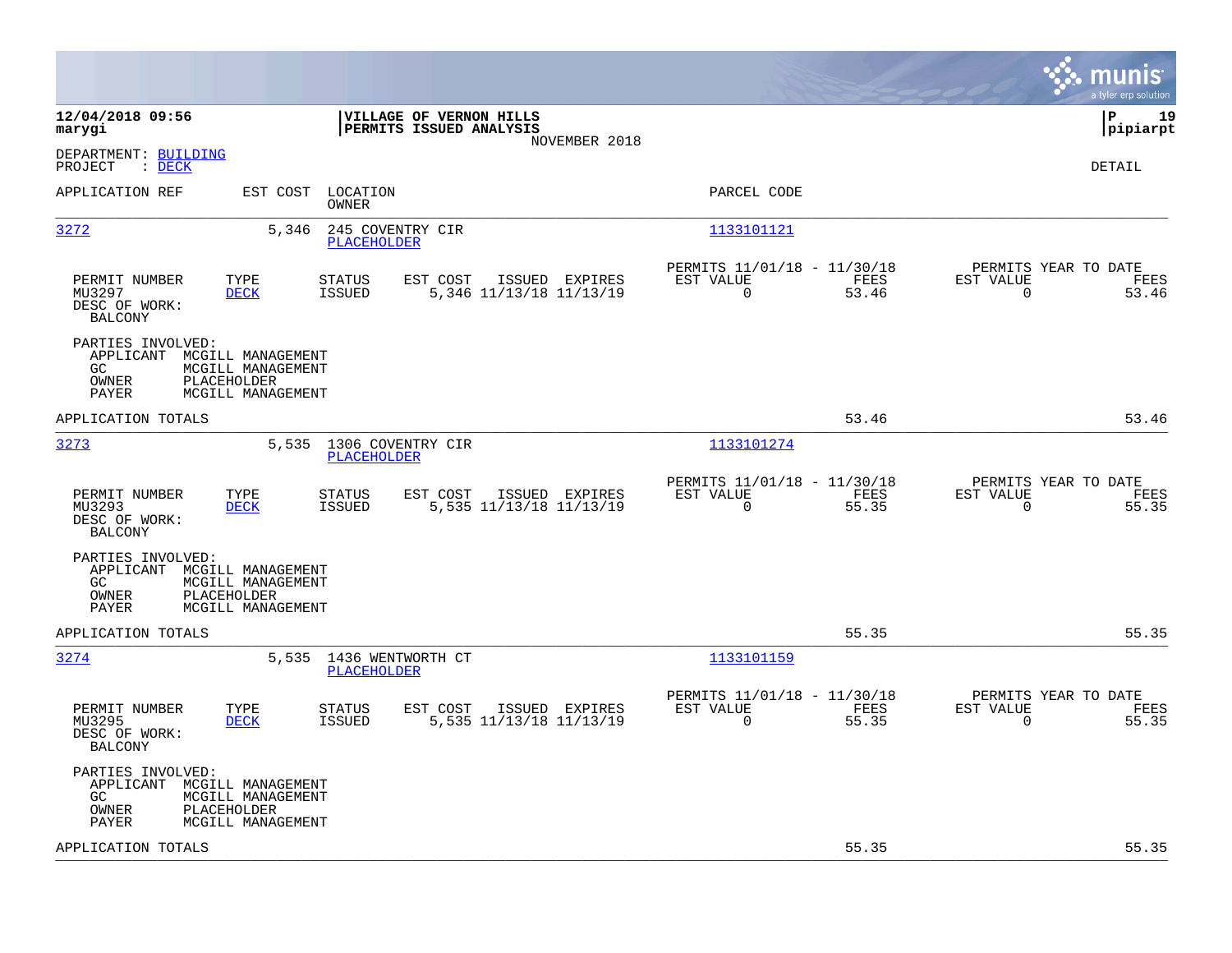|                                                                                  |                                                                            |                                            |                                                                  |                                 |                                                         |               |                                                  | munis<br>a tyler erp solution |
|----------------------------------------------------------------------------------|----------------------------------------------------------------------------|--------------------------------------------|------------------------------------------------------------------|---------------------------------|---------------------------------------------------------|---------------|--------------------------------------------------|-------------------------------|
| 12/04/2018 09:56<br>marygi<br>3275                                               | 5,535                                                                      | 235 COVENTRY CIR<br><b>PLACEHOLDER</b>     | <b>VILLAGE OF VERNON HILLS</b><br><b>PERMITS ISSUED ANALYSIS</b> |                                 | 1133101125                                              |               |                                                  | l P<br>20<br> pipiarpt        |
| PERMIT NUMBER                                                                    | TYPE                                                                       | <b>STATUS</b>                              | EST COST                                                         | ISSUED EXPIRES<br>NOVEMBER 2018 | PERMITS 11/01/18 - 11/30/18<br>EST VALUE                | FEES          | PERMITS YEAR TO DATE<br>EST VALUE                | FEES                          |
| DEPARTMENT: BUILDING<br>PROJECT<br>$\therefore$ DECK                             |                                                                            |                                            |                                                                  |                                 |                                                         |               |                                                  | DETAIL                        |
| APPLICATION REF                                                                  | EST COST                                                                   | LOCATION<br>OWNER                          |                                                                  |                                 | PARCEL CODE                                             |               |                                                  |                               |
| MU3294<br>DESC OF WORK:<br>BALCONY                                               | DECK                                                                       | <b>ISSUED</b>                              | 5,535 11/13/18 11/13/19                                          |                                 | $\mathbf 0$                                             | 55.35         | $\mathbf 0$                                      | 55.35                         |
| PARTIES INVOLVED:<br>APPLICANT MCGILL MANAGEMENT<br>GC<br>OWNER<br>PAYER         | MCGILL MANAGEMENT<br>PLACEHOLDER<br>MCGILL MANAGEMENT                      |                                            |                                                                  |                                 |                                                         |               |                                                  |                               |
| APPLICATION TOTALS                                                               |                                                                            |                                            |                                                                  |                                 |                                                         | 55.35         |                                                  | 55.35                         |
| 3276                                                                             | 5,535                                                                      | 1437 CLAIRMONT COURT<br><b>PLACEHOLDER</b> |                                                                  |                                 | 1133101155                                              |               |                                                  |                               |
| PERMIT NUMBER<br>MU3296<br>DESC OF WORK:<br><b>BALCONY</b>                       | TYPE<br><b>DECK</b>                                                        | <b>STATUS</b><br><b>ISSUED</b>             | EST COST<br>5,535 11/13/18 11/13/19                              | ISSUED EXPIRES                  | PERMITS 11/01/18 - 11/30/18<br>EST VALUE<br>$\mathbf 0$ | FEES<br>55.35 | PERMITS YEAR TO DATE<br>EST VALUE<br>$\mathbf 0$ | FEES<br>55.35                 |
| PARTIES INVOLVED:<br>APPLICANT MCGILL MANAGEMENT<br>GC.<br>OWNER<br><b>PAYER</b> | MCGILL MANAGEMENT<br>PLACEHOLDER<br>MCGILL MANAGEMENT                      |                                            |                                                                  |                                 |                                                         |               |                                                  |                               |
| APPLICATION TOTALS                                                               |                                                                            |                                            |                                                                  |                                 |                                                         | 55.35         |                                                  | 55.35                         |
| 3277                                                                             | 5,535                                                                      | 1456 CLAIRMONT COURT<br>PLACEHOLDER        |                                                                  |                                 | 1133101189                                              |               |                                                  |                               |
| PERMIT NUMBER<br>MU3298<br>DESC OF WORK:<br><b>BALCONY</b>                       | TYPE<br><b>DECK</b>                                                        | <b>STATUS</b><br><b>ISSUED</b>             | EST COST<br>5,535 11/13/18 11/13/19                              | ISSUED EXPIRES                  | PERMITS 11/01/18 - 11/30/18<br>EST VALUE<br>$\mathbf 0$ | FEES<br>55.35 | PERMITS YEAR TO DATE<br>EST VALUE<br>$\mathbf 0$ | FEES<br>55.35                 |
| PARTIES INVOLVED:<br>APPLICANT<br>GC<br>OWNER<br>PAYER                           | MCGILL MANAGEMENT<br>MCGILL MANAGEMENT<br>PLACEHOLDER<br>MCGILL MANAGEMENT |                                            |                                                                  |                                 |                                                         |               |                                                  |                               |
| APPLICATION TOTALS                                                               |                                                                            |                                            |                                                                  |                                 |                                                         | 55.35         |                                                  | 55.35                         |
| 3278                                                                             |                                                                            | 5,535 217 COVENTRY CIR                     |                                                                  |                                 | 1133101179                                              |               |                                                  |                               |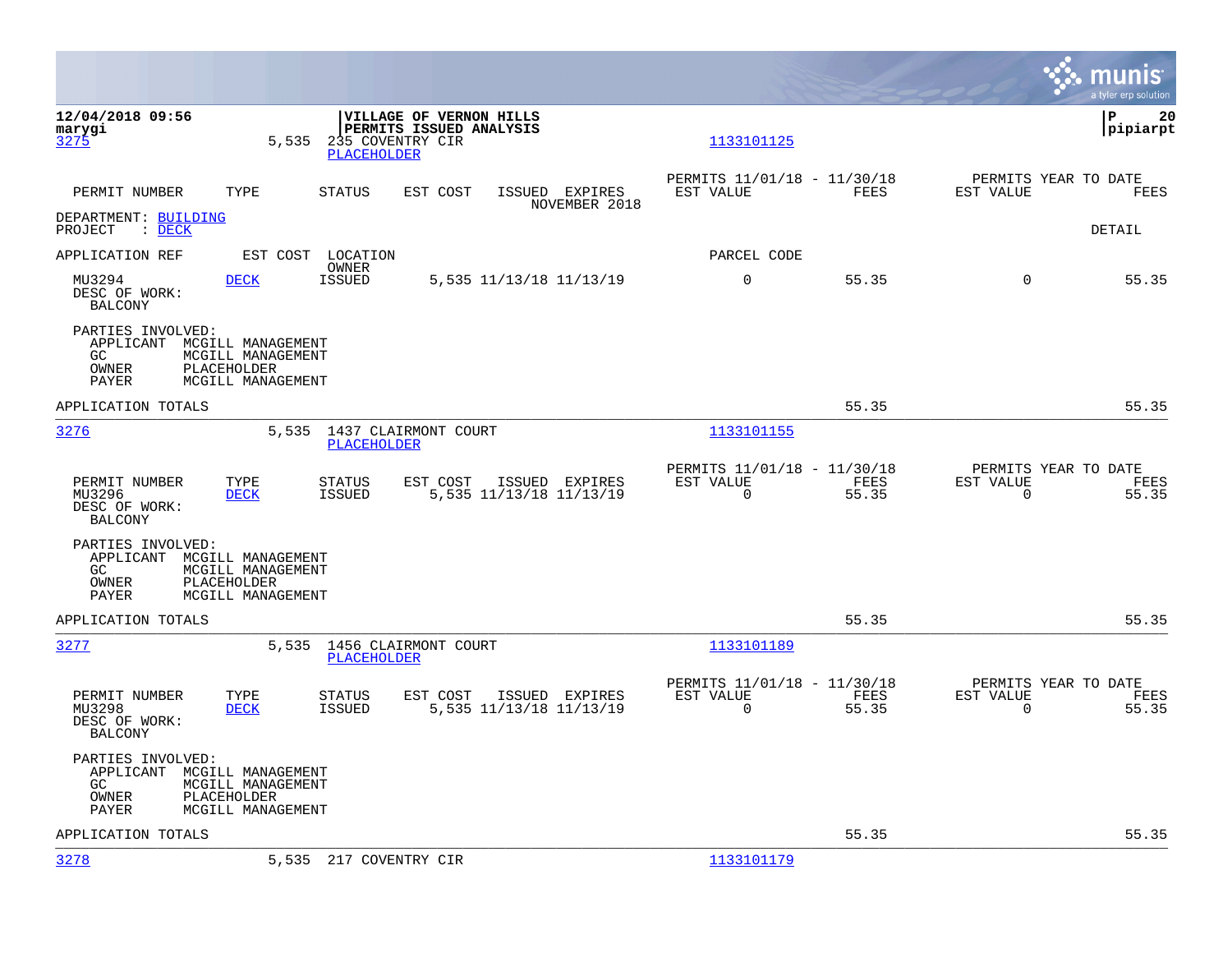|                                                                                                                                                                         |                          |                                                      |                 |                       | munis<br>a tyler erp solution         |
|-------------------------------------------------------------------------------------------------------------------------------------------------------------------------|--------------------------|------------------------------------------------------|-----------------|-----------------------|---------------------------------------|
| 12/04/2018 09:56<br>VILLAGE OF VERNON HILLS<br>PERMITS ISSUED ANALYSIS<br>marygi<br><b>PLACEHOLDER</b>                                                                  |                          |                                                      |                 |                       | P.<br>21<br> pipiarpt                 |
| PERMIT NUMBER<br>TYPE<br><b>STATUS</b><br>EST COST<br>ISSUED                                                                                                            | EXPIRES<br>NOVEMBER 2018 | PERMITS 11/01/18 - 11/30/18<br>EST VALUE             | FEES            | EST VALUE             | PERMITS YEAR TO DATE<br>FEES          |
| DEPARTMENT: BUILDING<br>$\therefore$ DECK<br>PROJECT                                                                                                                    |                          |                                                      |                 |                       | <b>DETAIL</b>                         |
| APPLICATION REF<br>LOCATION<br>EST COST<br>OWNER                                                                                                                        |                          | PARCEL CODE                                          |                 |                       |                                       |
| MU3299<br><b>ISSUED</b><br><b>DECK</b><br>5,535 11/13/18 11/13/19<br>DESC OF WORK:<br><b>BALCONY</b>                                                                    |                          | $\mathbf 0$                                          | 55.35           | $\Omega$              | 55.35                                 |
| PARTIES INVOLVED:<br>APPLICANT<br>MCGILL MANAGEMENT<br>GC<br>MCGILL MANAGEMENT<br>PLACEHOLDER<br>OWNER<br>PAYER<br>MCGILL MANAGEMENT                                    |                          |                                                      |                 |                       |                                       |
| APPLICATION TOTALS                                                                                                                                                      |                          |                                                      | 55.35           |                       | 55.35                                 |
| 3315<br>354 PRAIRIE MEADOW LN<br>2,650<br>MICHELL ZEIGLER                                                                                                               |                          | 1507223012                                           |                 |                       |                                       |
| PERMIT NUMBER<br>TYPE<br><b>STATUS</b><br>EST COST<br>ISSUED<br>2,650 11/21/18 11/30/19<br>MU3327<br><b>ISSUED</b><br><b>DECK</b><br>DESC OF WORK:<br><b>DECK</b>       | EXPIRES                  | PERMITS 11/01/18 - 11/30/18<br>EST VALUE<br>$\Omega$ | FEES<br>50.00   | EST VALUE<br>$\Omega$ | PERMITS YEAR TO DATE<br>FEES<br>50.00 |
| PARTIES INVOLVED:<br>APPLICANT<br>MICHELL ZEIGLER<br>CARPENTER<br>KRUEGER CONSTRUCTION<br>GC<br>MICHELL ZEIGLER<br>MICHELL ZEIGLER<br>OWNER<br>PAYER<br>MICHELL ZEIGLER |                          |                                                      |                 |                       |                                       |
| APPLICATION TOTALS<br>PROJECT TOTALS                                                                                                                                    |                          | $\mathbf 0$                                          | 50.00<br>435.56 | $\Omega$              | 50.00<br>435.56                       |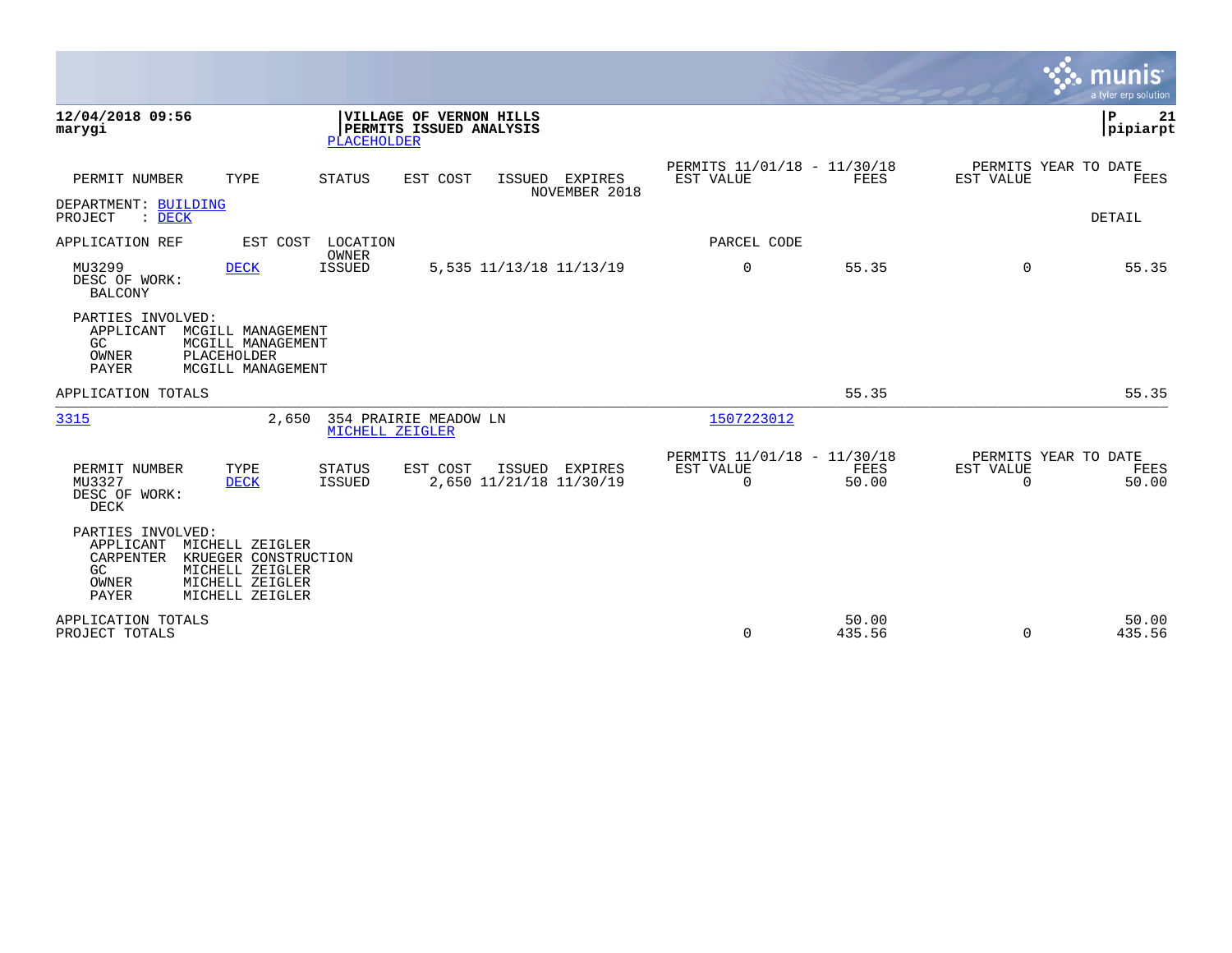|                                                                             |                                                                                                                     |                                       |                                                    |                |                                                         |               |                                                  | munis<br>a tyler erp solution |
|-----------------------------------------------------------------------------|---------------------------------------------------------------------------------------------------------------------|---------------------------------------|----------------------------------------------------|----------------|---------------------------------------------------------|---------------|--------------------------------------------------|-------------------------------|
| 12/04/2018 09:56<br>marygi                                                  |                                                                                                                     |                                       | VILLAGE OF VERNON HILLS<br>PERMITS ISSUED ANALYSIS |                |                                                         |               |                                                  | P<br>22<br> pipiarpt          |
| DEPARTMENT: BUILDING<br>PROJECT<br>: FENCE                                  |                                                                                                                     |                                       |                                                    | NOVEMBER 2018  |                                                         |               |                                                  | DETAIL                        |
| APPLICATION REF                                                             | EST COST                                                                                                            | LOCATION<br>OWNER                     |                                                    |                | PARCEL CODE                                             |               |                                                  |                               |
| 3209                                                                        | 3,600                                                                                                               | 403 ELM TREE LN<br>ALEX ASHKINAZI     |                                                    |                | 1504106001                                              |               |                                                  |                               |
| PERMIT NUMBER<br>MU3272<br>DESC OF WORK:<br>FENCE                           | TYPE<br><b>FENCE</b>                                                                                                | <b>STATUS</b><br><b>ISSUED</b>        | EST COST<br>3,600 11/08/18 11/16/19                | ISSUED EXPIRES | PERMITS 11/01/18 - 11/30/18<br>EST VALUE<br>$\mathbf 0$ | FEES<br>50.00 | PERMITS YEAR TO DATE<br>EST VALUE<br>$\mathbf 0$ | FEES<br>50.00                 |
| PARTIES INVOLVED:<br>APPLICANT<br>FENCE<br>GC.<br>OWNER<br>PAYER            | ALEX ASHKINAZI<br>JOHN'S FENCE<br>ALEX ASHKINAZI<br>ALEX ASHKINAZI<br>ALEX ASHKINAZI                                |                                       |                                                    |                |                                                         |               |                                                  |                               |
| APPLICATION TOTALS                                                          |                                                                                                                     |                                       |                                                    |                |                                                         | 50.00         |                                                  | 50.00                         |
| 3226                                                                        | 2,750                                                                                                               | 203 ALPINE DR<br><b>MATTHEW HUSER</b> |                                                    |                | 1505422005                                              |               |                                                  |                               |
| PERMIT NUMBER<br>MU3271<br>DESC OF WORK:<br>FENCE                           | TYPE<br><b>FENCE</b>                                                                                                | <b>STATUS</b><br>COMPLT               | EST COST<br>2,750 11/07/18 11/21/19                | ISSUED EXPIRES | PERMITS 11/01/18 - 11/30/18<br>EST VALUE<br>$\mathbf 0$ | FEES<br>50.00 | PERMITS YEAR TO DATE<br>EST VALUE<br>$\mathbf 0$ | FEES<br>50.00                 |
| PARTIES INVOLVED:<br>APPLICANT<br>FENCE<br>GC<br>OWNER<br>PAYER             | <b>MATTHEW HUSER</b><br><b>ACTION FENCE</b><br><b>MATTHEW HUSER</b><br><b>MATTHEW HUSER</b><br><b>MATTHEW HUSER</b> |                                       |                                                    |                |                                                         |               |                                                  |                               |
| APPLICATION TOTALS                                                          |                                                                                                                     |                                       |                                                    |                |                                                         | 50.00         |                                                  | 50.00                         |
| 3231                                                                        | 2,100                                                                                                               | 250S SOUTHGATE DR                     | MICHAEL & ELIZABETH POLISKY                        |                | 1508218005                                              |               |                                                  |                               |
| PERMIT NUMBER<br>MU3316<br>DESC OF WORK:<br>FENCE                           | TYPE<br><b>FENCE</b>                                                                                                | STATUS<br>ISSUED                      | EST COST<br>2,100 11/19/18 11/26/19                | ISSUED EXPIRES | PERMITS 11/01/18 - 11/30/18<br>EST VALUE<br>0           | FEES<br>50.00 | PERMITS YEAR TO DATE<br>EST VALUE<br>0           | FEES<br>50.00                 |
| PARTIES INVOLVED:<br>APPLICANT MEJIA FENCE<br>FENCE<br>GC<br>OWNER<br>PAYER | MEJIA FENCE<br>MEJIA FENCE<br>MICHAEL & ELIZABETH POLISKY<br>MEJIA FENCE                                            |                                       |                                                    |                |                                                         |               |                                                  |                               |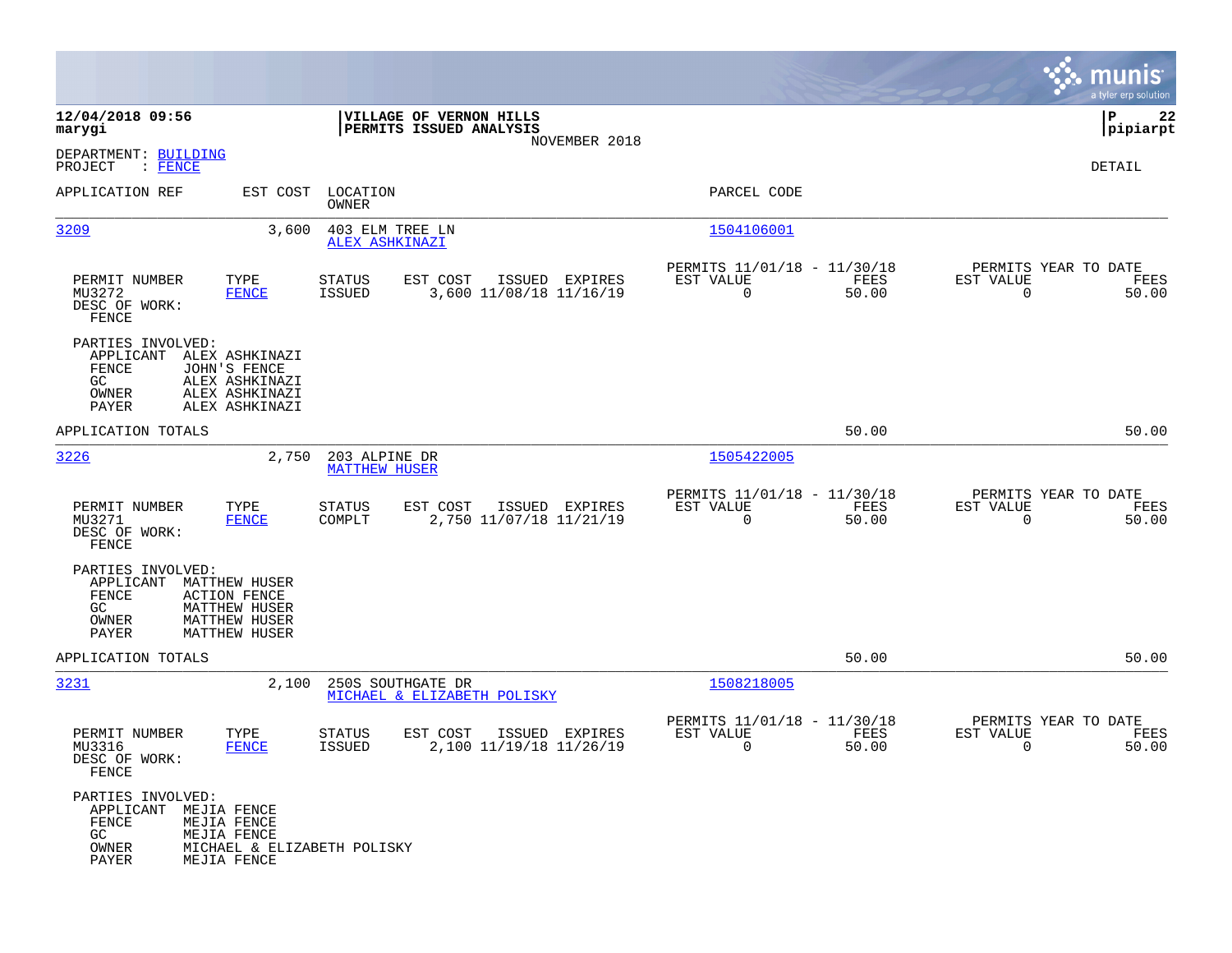|                                                                                                                                                                            |                                                                                         |                                                                       | munis<br>a tyler erp solution                                     |
|----------------------------------------------------------------------------------------------------------------------------------------------------------------------------|-----------------------------------------------------------------------------------------|-----------------------------------------------------------------------|-------------------------------------------------------------------|
| 12/04/2018 09:56<br>marygi                                                                                                                                                 | VILLAGE OF VERNON HILLS<br>PERMITS ISSUED ANALYSIS<br>NOVEMBER 2018                     |                                                                       | ΙP<br>23<br> pipiarpt                                             |
| DEPARTMENT: BUILDING<br>: FENCE<br>PROJECT                                                                                                                                 |                                                                                         |                                                                       | DETAIL                                                            |
| EST COST<br>APPLICATION REF                                                                                                                                                | LOCATION<br>OWNER                                                                       | PARCEL CODE                                                           |                                                                   |
| APPLICATION TOTALS                                                                                                                                                         |                                                                                         | 50.00                                                                 | 50.00                                                             |
| 2,976<br>3242                                                                                                                                                              | 1108 WADSWORTH PL<br>PAULA T PEDDLE                                                     | 1132401018                                                            |                                                                   |
| PERMIT NUMBER<br>TYPE<br>MU3284<br>PATIO<br>DESC OF WORK:<br>FENCE                                                                                                         | EST COST<br><b>STATUS</b><br>ISSUED EXPIRES<br>2,976 11/12/18 11/12/19<br><b>ISSUED</b> | PERMITS 11/01/18 - 11/30/18<br>EST VALUE<br>FEES<br>$\Omega$<br>50.00 | PERMITS YEAR TO DATE<br>EST VALUE<br>FEES<br>$\Omega$<br>50.00    |
| PARTIES INVOLVED:<br>APPLICANT<br>PAULA T PEDDLE<br>FENCE<br>ARONSON FENCE<br>GC<br>PAULA T PEDDLE<br>OWNER<br>PAULA T PEDDLE<br>PAYER<br>PAULA T PEDDLE                   |                                                                                         |                                                                       |                                                                   |
| APPLICATION TOTALS                                                                                                                                                         |                                                                                         | 50.00                                                                 | 50.00                                                             |
| 3257<br>9,000                                                                                                                                                              | 518 COUNCIL CIRCLE<br><b>PLACEHOLDER</b>                                                | 1133205061                                                            |                                                                   |
| TYPE<br>PERMIT NUMBER<br>MU3242<br><b>FENCE</b><br>DESC OF WORK:<br>FENCE                                                                                                  | EST COST<br><b>STATUS</b><br>ISSUED EXPIRES<br>9,000 11/01/18 11/20/19<br>COMPLT        | PERMITS 11/01/18 - 11/30/18<br>EST VALUE<br>FEES<br>0<br>90.00        | PERMITS YEAR TO DATE<br>EST VALUE<br>FEES<br>90.00<br>0           |
| PARTIES INVOLVED:<br>APPLICANT<br><b>CUSTOM BUILT</b><br>FENCE<br><b>CUSTOM BUILT</b><br>GC<br><b>CUSTOM BUILT</b><br>PLACEHOLDER<br>OWNER<br>PAYER<br><b>CUSTOM BUILT</b> |                                                                                         |                                                                       |                                                                   |
| APPLICATION TOTALS                                                                                                                                                         |                                                                                         | 90.00                                                                 | 90.00                                                             |
| 3301<br>1,980                                                                                                                                                              | 256 LASALLE ST<br>TERRY I & ROBIN T LEVIN                                               | 1509310002                                                            |                                                                   |
| PERMIT NUMBER<br>TYPE<br>MU3331<br><b>FENCE</b><br>DESC OF WORK:<br>FENCE                                                                                                  | <b>STATUS</b><br>EST COST<br>ISSUED EXPIRES<br><b>ISSUED</b><br>1,980 11/27/18 11/27/19 | PERMITS 11/01/18 - 11/30/18<br>EST VALUE<br>FEES<br>0<br>50.00        | PERMITS YEAR TO DATE<br>EST VALUE<br>FEES<br>$\mathbf 0$<br>50.00 |
| PARTIES INVOLVED:<br>APPLICANT<br>TERRY I & ROBIN T LEVIN<br>FENCE<br>QUETZAC FENCE INC<br>GC<br>TERRY I & ROBIN T LEVIN                                                   |                                                                                         |                                                                       |                                                                   |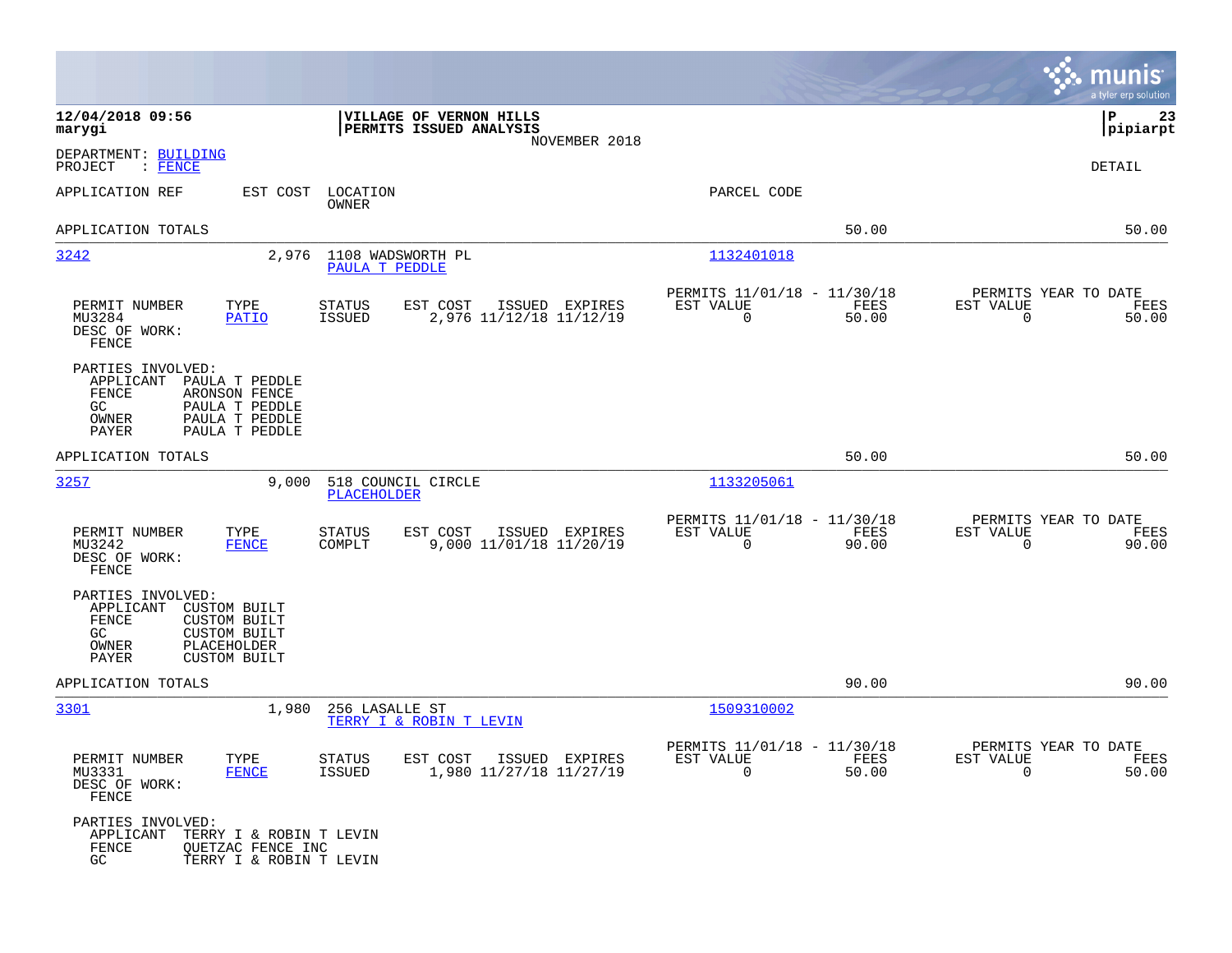|                                                                      |                                                                     |             |                 | <b>munis</b><br>a tyler erp solution |
|----------------------------------------------------------------------|---------------------------------------------------------------------|-------------|-----------------|--------------------------------------|
| 12/04/2018 09:56<br>marygi                                           | VILLAGE OF VERNON HILLS<br>PERMITS ISSUED ANALYSIS<br>NOVEMBER 2018 |             |                 | 24<br>ΙP<br> pipiarpt                |
| DEPARTMENT: BUILDING<br>PROJECT<br>$:$ FENCE                         |                                                                     |             |                 | DETAIL                               |
| APPLICATION REF<br>EST COST                                          | LOCATION<br>OWNER                                                   | PARCEL CODE |                 |                                      |
| OWNER<br>TERRY I & ROBIN T LEVIN<br>PAYER<br>TERRY I & ROBIN T LEVIN |                                                                     |             |                 |                                      |
| APPLICATION TOTALS<br>PROJECT TOTALS                                 |                                                                     | 0           | 50.00<br>340.00 | 50.00<br>340.00                      |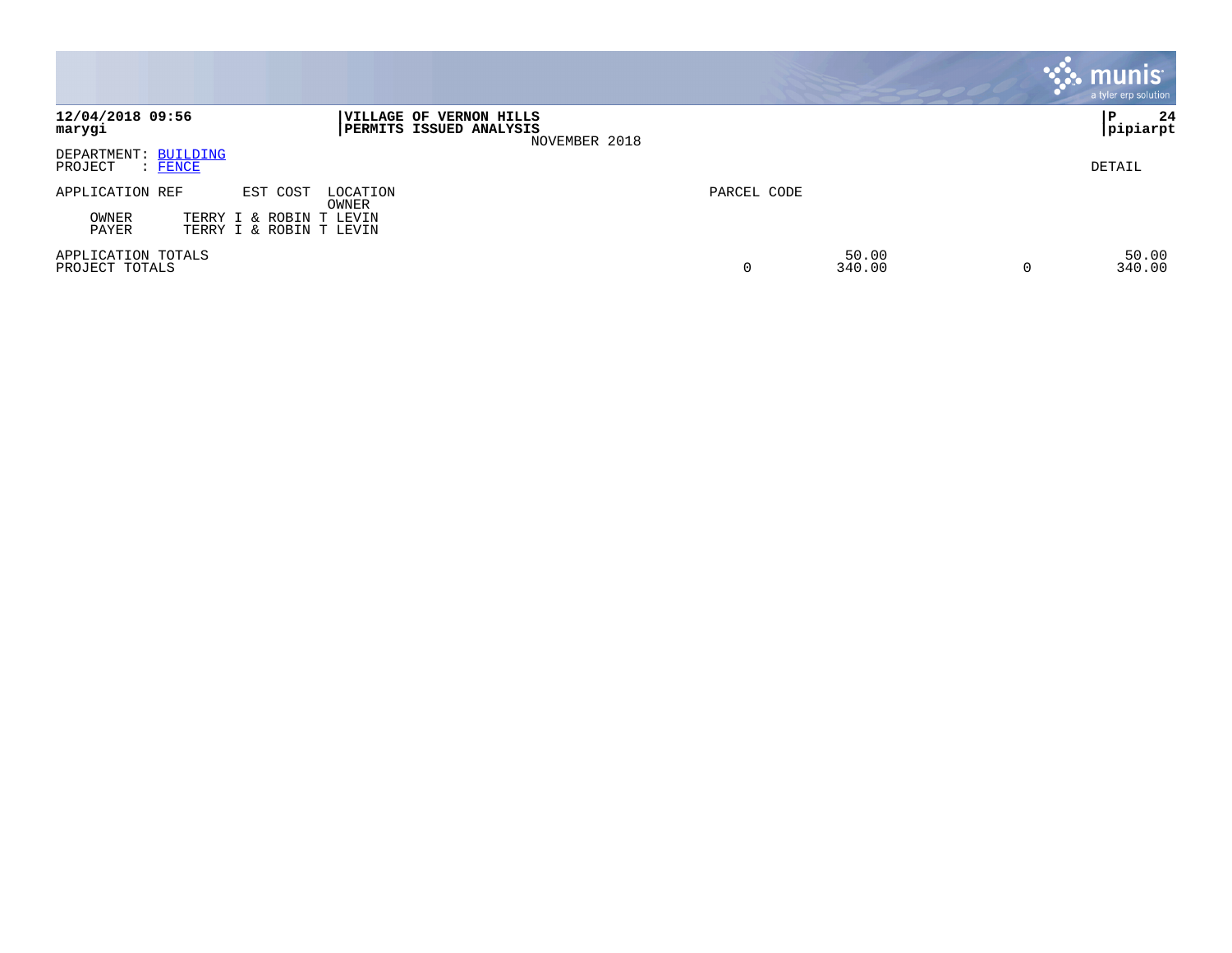|                                                                                                                                                                   |                                                                                                                                   |                                                                     |                                                                           | munis<br>a tyler erp solution                                      |
|-------------------------------------------------------------------------------------------------------------------------------------------------------------------|-----------------------------------------------------------------------------------------------------------------------------------|---------------------------------------------------------------------|---------------------------------------------------------------------------|--------------------------------------------------------------------|
| 12/04/2018 09:56<br>marygi                                                                                                                                        |                                                                                                                                   | VILLAGE OF VERNON HILLS<br>PERMITS ISSUED ANALYSIS<br>NOVEMBER 2018 |                                                                           | lР<br>25<br> pipiarpt                                              |
| DEPARTMENT: BUILDING<br>PROJECT<br>: FIRE ALARM                                                                                                                   |                                                                                                                                   |                                                                     |                                                                           | DETAIL                                                             |
| APPLICATION REF                                                                                                                                                   | EST COST<br>LOCATION<br><b>OWNER</b>                                                                                              |                                                                     | PARCEL CODE                                                               |                                                                    |
| 3101                                                                                                                                                              | 6,700<br><b>PLACEHOLDER</b>                                                                                                       | 901 NORTH MILWAUKEE AVENUE 700                                      | 1134302008                                                                |                                                                    |
| PERMIT NUMBER<br>TYPE<br>MU3337<br>DESC OF WORK:<br>FIRE ALARM                                                                                                    | <b>STATUS</b><br>FIRE ALARM COMPLT                                                                                                | EST COST<br>ISSUED EXPIRES<br>6,700 11/27/18 12/03/19               | PERMITS 11/01/18 - 11/30/18<br>EST VALUE<br>FEES<br>$\mathbf 0$<br>340.00 | PERMITS YEAR TO DATE<br>EST VALUE<br>FEES<br>$\mathbf 0$<br>340.00 |
| PARTIES INVOLVED:<br>APPLICANT S & S SYSTEMS OF AMERICA<br>FIRE SPRIN S & S SYSTEMS OF AMERICA<br>GC<br><b>OCCUPANT</b><br>OWNER<br>PLACEHOLDER<br>PAYER<br>PAYER | THE GIACOPELLI GROUP<br>EUROPEAN WAX CENTER<br>S & S SYSTEMS OF AMERICA<br>THE GIACOPELLI GROUP                                   |                                                                     |                                                                           |                                                                    |
| APPLICATION TOTALS                                                                                                                                                |                                                                                                                                   |                                                                     | 340.00                                                                    | 340.00                                                             |
| 3119                                                                                                                                                              | 7,000<br><b>PLACEHOLDER</b>                                                                                                       | 875 NORTH MILWAUKEE AVENUE 600                                      | 1134302008                                                                |                                                                    |
| PERMIT NUMBER<br>TYPE<br>MU3270<br>DESC OF WORK:<br>FIRE ALARM                                                                                                    | <b>STATUS</b><br>FIRE ALARM COMPLT                                                                                                | EST COST<br>ISSUED EXPIRES<br>7,000 11/07/18 11/20/19               | PERMITS 11/01/18 - 11/30/18<br>EST VALUE<br>FEES<br>$\mathbf 0$<br>360.00 | PERMITS YEAR TO DATE<br>EST VALUE<br>FEES<br>$\Omega$<br>360.00    |
| PARTIES INVOLVED:<br><b>ALARM</b><br>APPLICANT<br>GC<br><b>OCCUPANT</b><br>OWNER<br>PLACEHOLDER<br>PAYER                                                          | FOX VALLEY FIRE SYSTEM<br>FOX VALLEY FIRE SYSTEM<br>FOX VALLEY FIRE SYSTEM<br>ROTI MODERN MEDITERRANEAN<br>FOX VALLEY FIRE SYSTEM |                                                                     |                                                                           |                                                                    |
| APPLICATION TOTALS                                                                                                                                                |                                                                                                                                   |                                                                     | 360.00                                                                    | 360.00                                                             |
| 3194                                                                                                                                                              | 3,276                                                                                                                             | 544 LAKEVIEW PARKWAY 202<br>COLLIERS INTERNATIONAL                  | 1504202152                                                                |                                                                    |
| PERMIT NUMBER<br>TYPE<br>MU3237<br>DESC OF WORK:<br>FIRE ALARM                                                                                                    | STATUS<br>FIRE ALARM COMPLT                                                                                                       | EST COST<br>ISSUED EXPIRES<br>3,276 11/01/18 11/29/19               | PERMITS 11/01/18 - 11/30/18<br>EST VALUE<br>FEES<br>$\mathbf 0$<br>285.00 | PERMITS YEAR TO DATE<br>EST VALUE<br>FEES<br>$\mathbf 0$<br>285.00 |
| PARTIES INVOLVED:<br>ALARM<br>DETECTION SYSTEMS<br>APPLICANT<br>DETECTION SYSTEMS                                                                                 |                                                                                                                                   |                                                                     |                                                                           |                                                                    |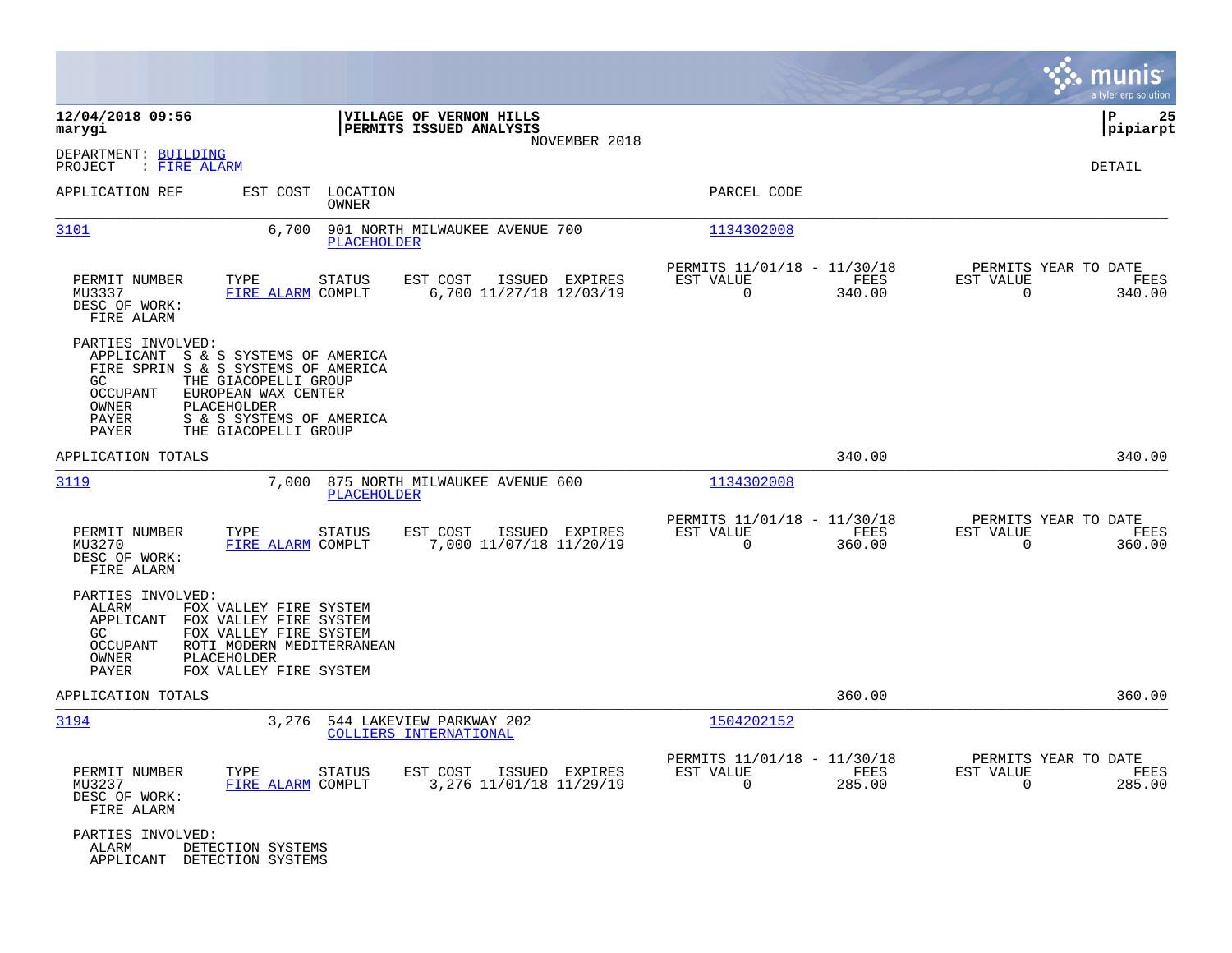|                                                                                                                                                                                                              |                                                                           | munis<br>a tyler erp solution                                      |
|--------------------------------------------------------------------------------------------------------------------------------------------------------------------------------------------------------------|---------------------------------------------------------------------------|--------------------------------------------------------------------|
| 12/04/2018 09:56<br>VILLAGE OF VERNON HILLS<br>PERMITS ISSUED ANALYSIS<br>marygi<br>NOVEMBER 2018                                                                                                            |                                                                           | ΙP<br>26<br> pipiarpt                                              |
| DEPARTMENT: BUILDING<br>PROJECT<br>: FIRE ALARM                                                                                                                                                              |                                                                           | <b>DETAIL</b>                                                      |
| APPLICATION REF<br>EST COST LOCATION<br><b>OWNER</b><br>GC<br>DETECTION SYSTEMS<br>OCCUPANT<br>HOUSING HEADQUARTERS<br>OWNER<br>COLLIERS INTERNATIONAL<br><b>PAYER</b><br>DETECTION SYSTEMS                  | PARCEL CODE                                                               |                                                                    |
| APPLICATION TOTALS                                                                                                                                                                                           | 285.00                                                                    | 285.00                                                             |
| 3255<br>1,500<br>544 LAKEVIEW PKY<br>COLLIERS INTERNATIONAL                                                                                                                                                  | 1504202152                                                                |                                                                    |
| PERMIT NUMBER<br>TYPE<br><b>STATUS</b><br>EST COST<br>ISSUED EXPIRES<br>1,500 11/12/18 11/29/19<br>MU3281<br>FIRE ALARM COMPLT<br>DESC OF WORK:<br>FIRE ALARM                                                | PERMITS 11/01/18 - 11/30/18<br>EST VALUE<br>FEES<br>$\mathbf 0$<br>290.00 | PERMITS YEAR TO DATE<br>EST VALUE<br>FEES<br>0<br>290.00           |
| PARTIES INVOLVED:<br>ALARM<br>DETECTION SYSTEMS<br>APPLICANT<br>DETECTION SYSTEMS<br>GC<br>DETECTION SYSTEMS<br>OWNER<br>COLLIERS INTERNATIONAL<br>PAYER<br>DETECTION SYSTEMS                                |                                                                           |                                                                    |
| APPLICATION TOTALS                                                                                                                                                                                           | 290.00                                                                    | 290.00                                                             |
| 3285<br>3,000<br>901 NORTH MILWAUKEE AVENUE 650<br><b>PLACEHOLDER</b>                                                                                                                                        | 1134302008                                                                |                                                                    |
| PERMIT NUMBER<br>TYPE<br>EST COST<br>ISSUED EXPIRES<br><b>STATUS</b><br>MU3291<br>FIRE ALARM COMPLT<br>3,000 11/13/18 12/03/19<br>DESC OF WORK:<br>FIRE ALARM                                                | PERMITS 11/01/18 - 11/30/18<br>EST VALUE<br>FEES<br>$\mathbf 0$<br>340.00 | PERMITS YEAR TO DATE<br>EST VALUE<br>FEES<br>340.00<br>0           |
| PARTIES INVOLVED:<br>ALARM<br>CM ELECTRIC<br>APPLICANT<br>ANDREAS HOGUE SALON<br>ANDREAS HOGUE SALON<br>GC<br>OCCUPANT<br>ANDREAS HOGUE SALON<br>OWNER<br>PLACEHOLDER<br><b>PAYER</b><br>ANDREAS HOGUE SALON |                                                                           |                                                                    |
| APPLICATION TOTALS                                                                                                                                                                                           | 340.00                                                                    | 340.00                                                             |
| 3296<br>25,000<br>155 EAST TOWNLINE RD<br>DAVID I WEISS                                                                                                                                                      | 1504109005                                                                |                                                                    |
| PERMIT NUMBER<br>TYPE<br>EST COST<br>ISSUED EXPIRES<br>STATUS<br>25,000 11/16/18 11/16/19<br>MU3310<br>FIRE ALARM ISSUED<br>DESC OF WORK:<br>FIRE ALARM                                                      | PERMITS 11/01/18 - 11/30/18<br>EST VALUE<br>FEES<br>$\mathbf 0$<br>840.00 | PERMITS YEAR TO DATE<br>EST VALUE<br>FEES<br>$\mathbf 0$<br>840.00 |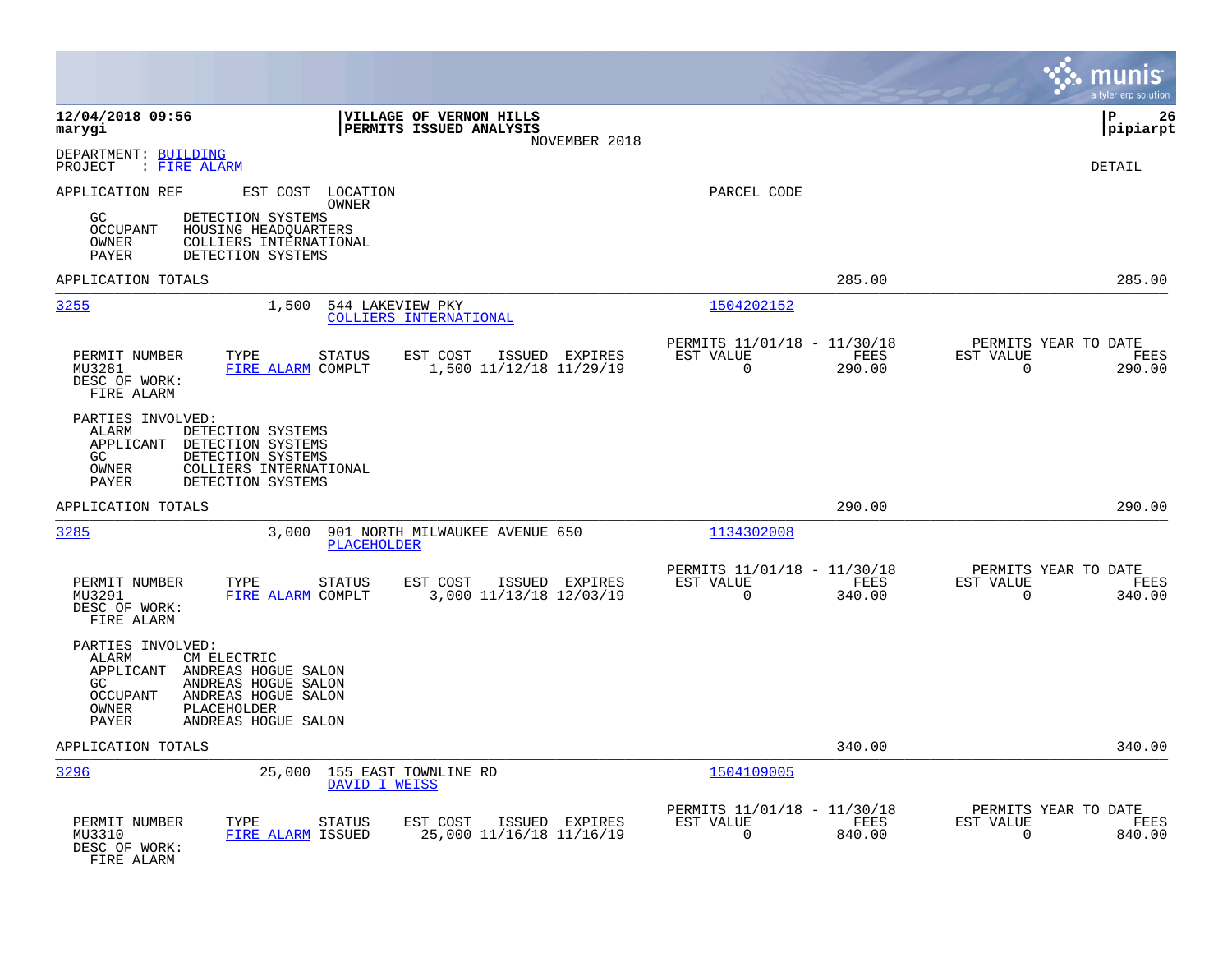|                                                                                                                                                                                                                                                                                  |                                                    |             |                    |   | munis <sup>'</sup><br>a tyler erp solution |
|----------------------------------------------------------------------------------------------------------------------------------------------------------------------------------------------------------------------------------------------------------------------------------|----------------------------------------------------|-------------|--------------------|---|--------------------------------------------|
| 12/04/2018 09:56<br>marygi                                                                                                                                                                                                                                                       | VILLAGE OF VERNON HILLS<br>PERMITS ISSUED ANALYSIS |             |                    |   | 27<br>IΡ<br> pipiarpt                      |
|                                                                                                                                                                                                                                                                                  | NOVEMBER 2018                                      |             |                    |   |                                            |
| DEPARTMENT: BUILDING<br>PROJECT<br>: FIRE ALARM                                                                                                                                                                                                                                  |                                                    |             |                    |   | DETAIL                                     |
| APPLICATION REF<br>EST COST<br>PARTIES INVOLVED:<br>ALARM<br>SIEMENS INDUSTRY INC<br>APPLICANT<br>SIEMENS INDUSTRY INC<br><b>ELECTRICIA</b><br>BASSETT ELECTRICAL<br>BASSETT ELECTRICAL<br>GC.<br>OCCUPANT<br>BEARS FIT<br>OWNER<br>DAVID I WEISS<br>PAYER<br>BASSETT ELECTRICAL | LOCATION<br>OWNER                                  | PARCEL CODE |                    |   |                                            |
| APPLICATION TOTALS<br>PROJECT TOTALS                                                                                                                                                                                                                                             |                                                    | 0           | 840.00<br>2,455.00 | 0 | 840.00<br>2,455.00                         |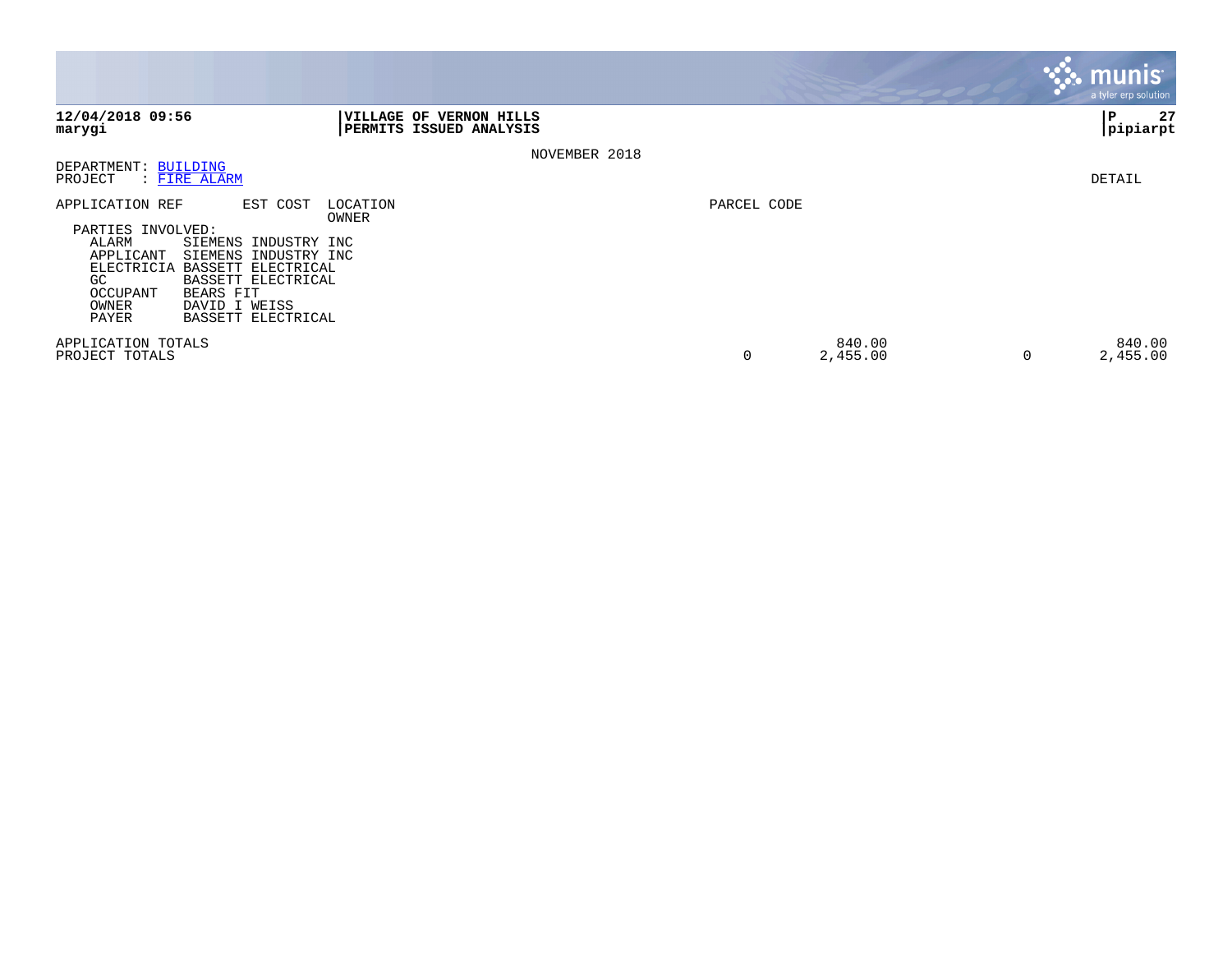|                                                                                                                                                   |                                                                             |                                                    |                |                                                      |                  |                                                  | a tyler erp solution  |
|---------------------------------------------------------------------------------------------------------------------------------------------------|-----------------------------------------------------------------------------|----------------------------------------------------|----------------|------------------------------------------------------|------------------|--------------------------------------------------|-----------------------|
| 12/04/2018 09:56<br>marygi                                                                                                                        |                                                                             | VILLAGE OF VERNON HILLS<br>PERMITS ISSUED ANALYSIS |                |                                                      |                  |                                                  | l P<br>28<br>pipiarpt |
| DEPARTMENT: BUILDING<br>PROJECT<br>: FIRE SPRINKLER                                                                                               |                                                                             |                                                    | NOVEMBER 2018  |                                                      |                  |                                                  | DETAIL                |
| APPLICATION REF                                                                                                                                   | EST COST<br>LOCATION<br>OWNER                                               |                                                    |                | PARCEL CODE                                          |                  |                                                  |                       |
| 3199                                                                                                                                              | 58,000                                                                      | 155 EAST TOWNLINE RD<br>DAVID I WEISS              |                | 1504109005                                           |                  |                                                  |                       |
| PERMIT NUMBER<br>MU3245<br>DESC OF WORK:<br>FIRE SPRINKLERS                                                                                       | TYPE<br><b>STATUS</b><br><b>FIRE SPR</b><br>ISSUED                          | EST COST<br>58,000 11/02/18 11/02/19               | ISSUED EXPIRES | PERMITS 11/01/18 - 11/30/18<br>EST VALUE<br>$\Omega$ | FEES<br>1,224.00 | PERMITS YEAR TO DATE<br>EST VALUE<br>$\mathbf 0$ | FEES<br>1,224.00      |
| PARTIES INVOLVED:<br>APPLICANT NOVA FIRE PROTECTION<br>FIRE SPRIN NOVA FIRE PROTECTION<br>GC<br>BEARS FIT<br>OCCUPANT<br>OWNER<br>PAYER           | NOVA FIRE PROTECTION<br>DAVID I WEISS<br>NOVA FIRE PROTECTION               |                                                    |                |                                                      |                  |                                                  |                       |
| APPLICATION TOTALS                                                                                                                                |                                                                             |                                                    |                |                                                      | 1,224.00         |                                                  | 1,224.00              |
| 3201                                                                                                                                              | 5,559<br><b>PLACEHOLDER</b>                                                 | 901 NORTH MILWAUKEE AVENUE 650                     |                | 1134302008                                           |                  |                                                  |                       |
| PERMIT NUMBER<br>MU3235<br>DESC OF WORK:<br>FIRE SPRINKLERS                                                                                       | TYPE<br><b>STATUS</b><br><b>FIRE SPR</b><br>ISSUED                          | EST COST<br>5,559 11/01/18 11/01/19                | ISSUED EXPIRES | PERMITS 11/01/18 - 11/30/18<br>EST VALUE<br>$\Omega$ | FEES<br>335.00   | PERMITS YEAR TO DATE<br>EST VALUE<br>$\mathbf 0$ | FEES<br>335.00        |
| PARTIES INVOLVED:<br>APPLICANT ABSOLUTE FIRE PROTECTION<br>FIRE SPRIN ABSOLUTE FIRE PROTECTION<br>GC<br>OCCUPANT<br>PLACEHOLDER<br>OWNER<br>PAYER | ABSOLUTE FIRE PROTECTION<br>ANDREAS HOGUE SALON<br>ABSOLUTE FIRE PROTECTION |                                                    |                |                                                      |                  |                                                  |                       |
| APPLICATION TOTALS                                                                                                                                |                                                                             |                                                    |                |                                                      | 335.00           |                                                  | 335.00                |
| 3243                                                                                                                                              | 5.000                                                                       | 200 NORTH FAIRWAY DR 176<br>ARTHUR J ROGERS & CO   |                | 1504303178                                           |                  |                                                  |                       |
| PERMIT NUMBER<br>MU3300<br>DESC OF WORK:<br>FIRE SPRINKLER                                                                                        | TYPE<br><b>STATUS</b><br>FIRE SPR<br>ISSUED                                 | EST COST<br>5,000 11/14/18 11/14/19                | ISSUED EXPIRES | PERMITS 11/01/18 - 11/30/18<br>EST VALUE<br>$\Omega$ | FEES<br>314.00   | PERMITS YEAR TO DATE<br>EST VALUE<br>$\Omega$    | FEES<br>314.00        |
| PARTIES INVOLVED:<br>APPLICANT METROLPOLITAN FIRE PROTECTION INC<br>FIRE SPRIN METROLPOLITAN FIRE PROTECTION INC<br>GC                            | ARTHUR J ROGERS & CO                                                        |                                                    |                |                                                      |                  |                                                  |                       |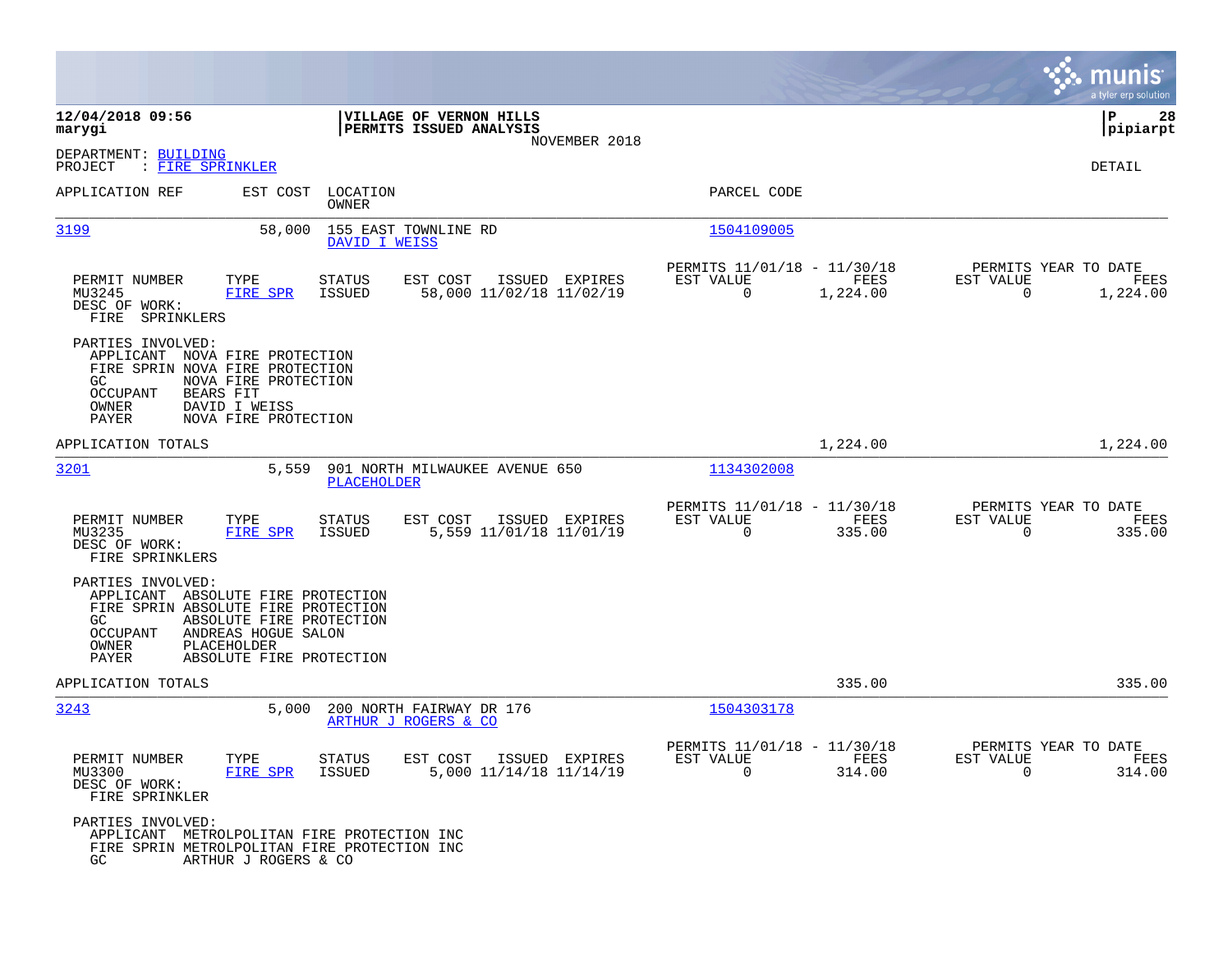|                                                                                                                                                                                         |                                                                                     |                                                      | <b>munis</b><br>a tyler erp solution                                              |
|-----------------------------------------------------------------------------------------------------------------------------------------------------------------------------------------|-------------------------------------------------------------------------------------|------------------------------------------------------|-----------------------------------------------------------------------------------|
| 12/04/2018 09:56<br>marygi                                                                                                                                                              | VILLAGE OF VERNON HILLS<br>PERMITS ISSUED ANALYSIS<br>NOVEMBER 2018                 |                                                      | P<br>29<br> pipiarpt                                                              |
| DEPARTMENT: BUILDING<br>: FIRE SPRINKLER<br>PROJECT                                                                                                                                     |                                                                                     |                                                      | DETAIL                                                                            |
| APPLICATION REF<br>EST COST<br><b>OCCUPANT</b><br>THEREPEDIATRICS<br>OWNER<br>ARTHUR J ROGERS & CO<br><b>PAYER</b><br>ARTHUR J ROGERS & CO                                              | LOCATION<br>OWNER                                                                   | PARCEL CODE                                          |                                                                                   |
| APPLICATION TOTALS                                                                                                                                                                      |                                                                                     |                                                      | 314.00<br>314.00                                                                  |
| 3266<br>8,742                                                                                                                                                                           | 404 WOODLAND CHASE LANE<br>PLACEHOLDER                                              | 1516104028                                           |                                                                                   |
| PERMIT NUMBER<br>TYPE<br>MU3318<br>FIRE SPR<br>DESC OF WORK:<br>FIRE SPRINKLERS                                                                                                         | EST COST<br>STATUS<br>ISSUED<br>EXPIRES<br>8,742 11/19/18 11/19/19<br><b>ISSUED</b> | PERMITS 11/01/18 - 11/30/18<br>EST VALUE<br>$\Omega$ | PERMITS YEAR TO DATE<br>EST VALUE<br>FEES<br>FEES<br>602.42<br>602.42<br>$\Omega$ |
| PARTIES INVOLVED:<br>APPLICANT<br>NOVA FIRE PROTECTION<br>FIRE SPRIN NOVA FIRE PROTECTION<br>NOVA FIRE PROTECTION<br>GC<br>PLACEHOLDER<br>OWNER<br><b>PAYER</b><br>NOVA FIRE PROTECTION |                                                                                     |                                                      |                                                                                   |
| APPLICATION TOTALS<br>PROJECT TOTALS                                                                                                                                                    |                                                                                     | 0                                                    | 602.42<br>602.42<br>2,475.42<br>2,475.42<br>0                                     |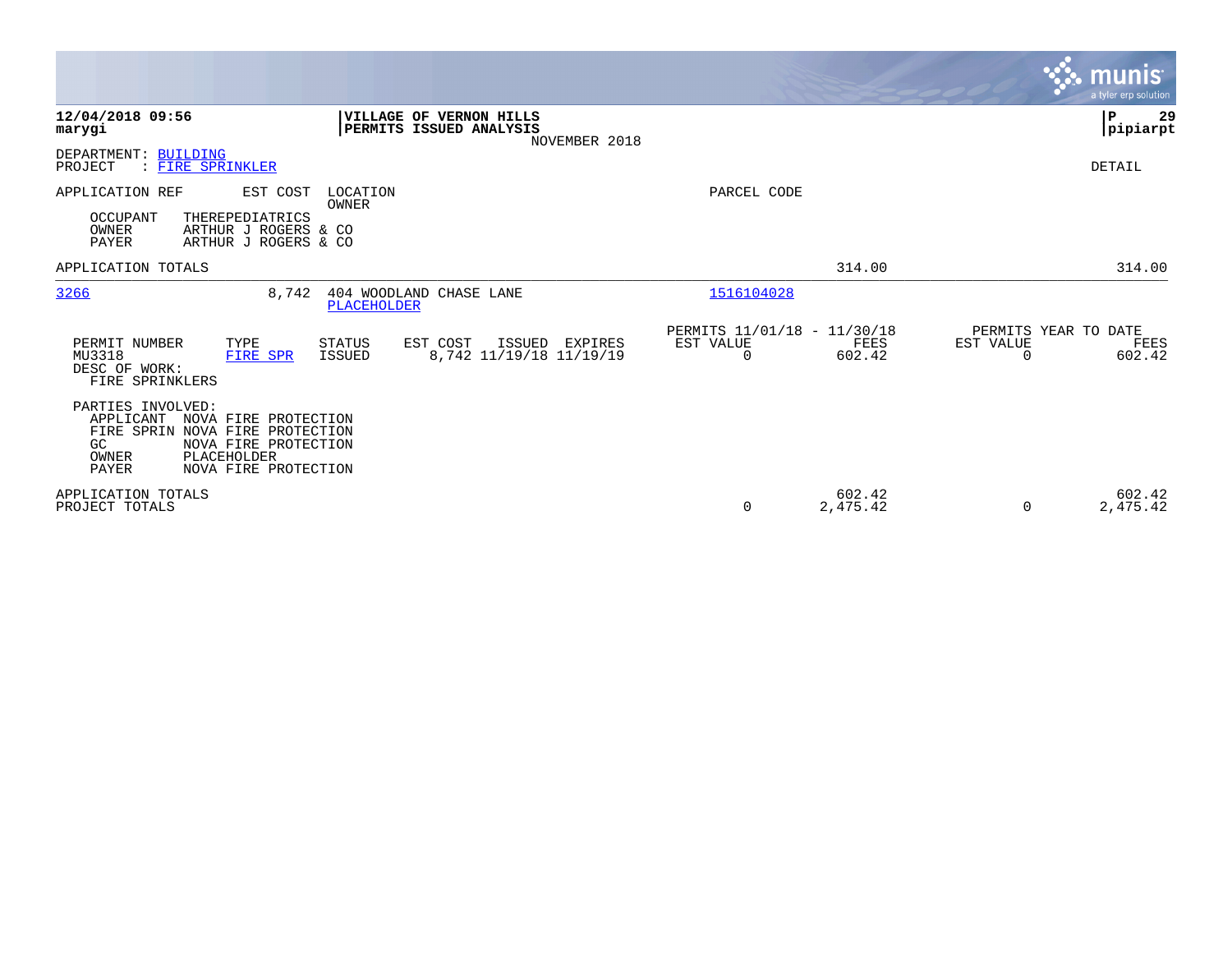|                                                                                                                                                                                                                                           |                                                                              |                                                                    |                |                                               | <b>munis</b><br>a tyler erp solution |
|-------------------------------------------------------------------------------------------------------------------------------------------------------------------------------------------------------------------------------------------|------------------------------------------------------------------------------|--------------------------------------------------------------------|----------------|-----------------------------------------------|--------------------------------------|
| 12/04/2018 09:56<br>marygi                                                                                                                                                                                                                | VILLAGE OF VERNON HILLS<br>PERMITS ISSUED ANALYSIS                           | NOVEMBER 2018                                                      |                |                                               | ∣P<br>30<br> pipiarpt                |
| DEPARTMENT: BUILDING<br>PROJECT<br>: LAWN SPRINKLER                                                                                                                                                                                       |                                                                              |                                                                    |                |                                               | DETAIL                               |
| APPLICATION REF<br>EST COST                                                                                                                                                                                                               | LOCATION<br>OWNER                                                            | PARCEL CODE                                                        |                |                                               |                                      |
| 3297<br>8,968                                                                                                                                                                                                                             | 335 NORTH MILWAUKEE AVE<br>WALMART STORES INC                                | 1503301034                                                         |                |                                               |                                      |
| PERMIT NUMBER<br>TYPE<br>MU3339<br>DESC OF WORK:<br>LAWN IRRIGATION: SAM'S FUEL CENTER                                                                                                                                                    | STATUS<br>EST COST<br>ISSUED<br>8,968 11/28/18 11/28/19<br>LAWN IRRIG ISSUED | PERMITS 11/01/18 - 11/30/18<br>EST VALUE<br>EXPIRES<br>$\mathbf 0$ | FEES<br>89.68  | PERMITS YEAR TO DATE<br>EST VALUE<br>$\Omega$ | FEES<br>89.68                        |
| PARTIES INVOLVED:<br>APPLICANT<br>THE RAINMEN LLC<br>GC<br>WILLIAM A. RANDOLPH<br>IRRIGATION<br>THE RAINMEN LLC<br>OCCUPANT<br>SAM'S CLUB<br>OWNER<br>WALMART STORES INC<br>PLUMBER<br>US PLUMBING<br><b>PAYER</b><br>WILLIAM A. RANDOLPH |                                                                              |                                                                    |                |                                               |                                      |
| APPLICATION TOTALS<br>PROJECT TOTALS                                                                                                                                                                                                      |                                                                              | 0                                                                  | 89.68<br>89.68 | $\Omega$                                      | 89.68<br>89.68                       |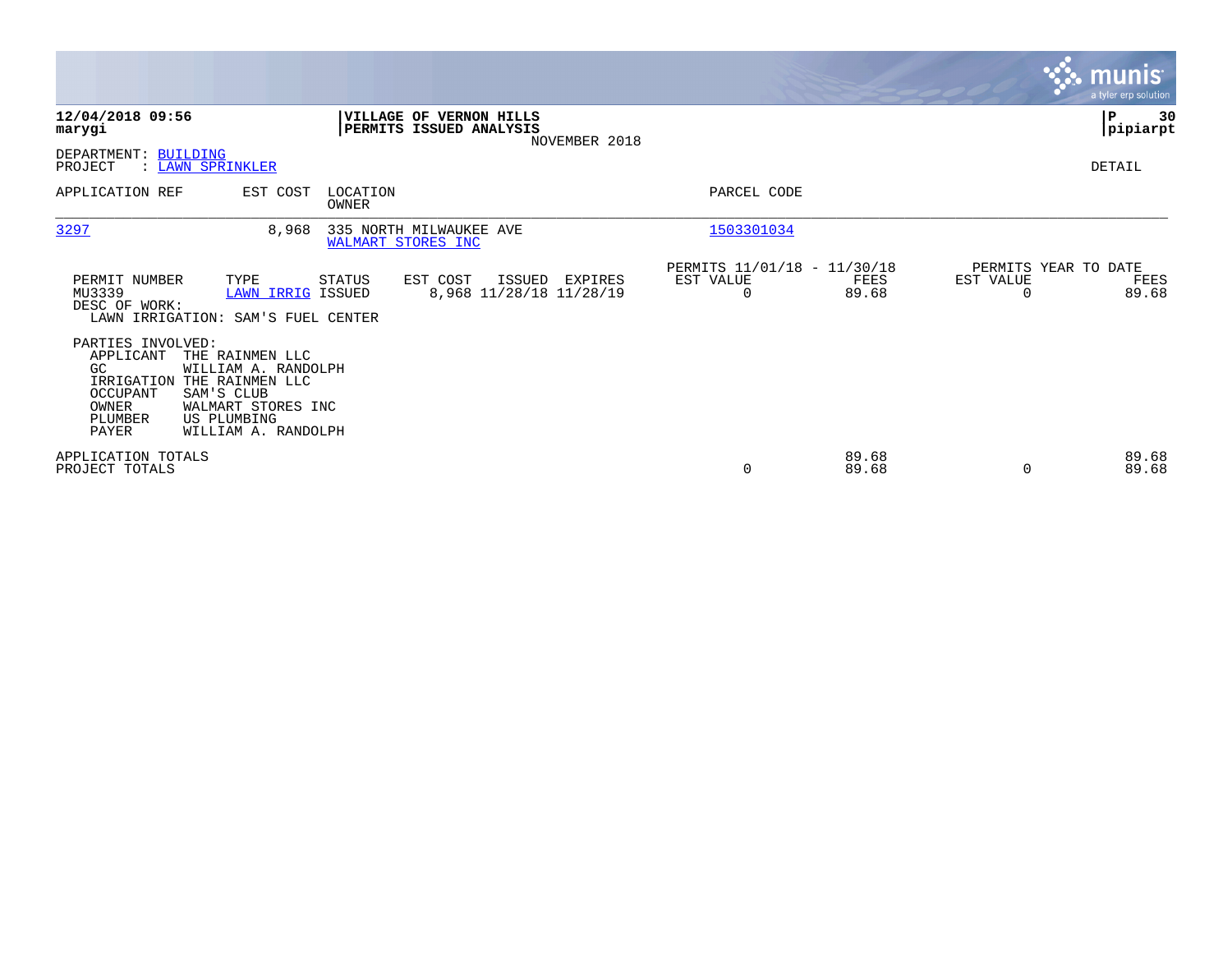|                                                                                                                                                                                                                                                                                           |                                                                     |                                                            |                  |                                               | munis<br>a tyler erp solution |
|-------------------------------------------------------------------------------------------------------------------------------------------------------------------------------------------------------------------------------------------------------------------------------------------|---------------------------------------------------------------------|------------------------------------------------------------|------------------|-----------------------------------------------|-------------------------------|
| 12/04/2018 09:56<br>marygi                                                                                                                                                                                                                                                                | VILLAGE OF VERNON HILLS<br>PERMITS ISSUED ANALYSIS<br>NOVEMBER 2018 |                                                            |                  |                                               | ΙP<br>31<br>pipiarpt          |
| DEPARTMENT: BUILDING<br>PROJECT<br>: MISC COMMERCIAL                                                                                                                                                                                                                                      |                                                                     |                                                            |                  |                                               | <b>DETAIL</b>                 |
| APPLICATION REF<br>EST COST<br>LOCATION<br><b>OWNER</b>                                                                                                                                                                                                                                   |                                                                     | PARCEL CODE                                                |                  |                                               |                               |
| 3139<br>3.000                                                                                                                                                                                                                                                                             | 935 LAKEVIEW PARKWAY 105<br>POD ENTERPRISES LLC                     | 1133302049                                                 |                  |                                               |                               |
| PERMIT NUMBER<br>TYPE<br>STATUS<br>MU3292<br>MISC COMM<br>ISSUED<br>DESC OF WORK:<br>REMOVE INTERIOR WALLS AND ELECTRICAL                                                                                                                                                                 | EST COST<br>ISSUED EXPIRES<br>3,000 11/13/18 11/13/19               | PERMITS 11/01/18 - 11/30/18<br>EST VALUE<br>$\overline{0}$ | FEES<br>275.00   | PERMITS YEAR TO DATE<br>EST VALUE<br>$\Omega$ | FEES<br>275.00                |
| PARTIES INVOLVED:<br>APPLICANT<br>DYNAMICS RESOURCES<br>CARPENTER<br>KTM CONSTRUCTION<br>ELECTRICIA NEUTRON ELECTRIC<br>GC<br>KTM CONSTRUCTION<br>DYNAMICS RESOURCES<br>GC<br>DYNAMICS RESOURCES<br><b>OCCUPANT</b><br>OWNER<br>POD ENTERPRISES LLC<br><b>PAYER</b><br>DYNAMICS RESOURCES |                                                                     |                                                            |                  |                                               |                               |
| APPLICATION TOTALS                                                                                                                                                                                                                                                                        |                                                                     |                                                            | 275.00           |                                               | 275.00                        |
| 3149<br>15,000                                                                                                                                                                                                                                                                            | 700 NORTH MILWAUKEE AVENUE 138-B<br>HAWTHORN HILLS SOUARE 1687 LLC  | 1504201051                                                 |                  |                                               |                               |
| PERMIT NUMBER<br>TYPE<br><b>STATUS</b><br>MU3289<br>MISC COMM<br>ISSUED<br>DESC OF WORK:<br>UNOCCUPIED TENANT AREA/ENTRY DOOR/ ELECTRIC                                                                                                                                                   | EST COST<br>ISSUED EXPIRES<br>15,000 11/12/18 11/12/19              | PERMITS 11/01/18 - 11/30/18<br>EST VALUE<br>$\Omega$       | FEES<br>350.00   | PERMITS YEAR TO DATE<br>EST VALUE<br>$\Omega$ | FEES<br>350.00                |
| PARTIES INVOLVED:<br>APPLICANT<br>BMC<br>CARPENTER<br>BMC<br>ELECTRICIA KRK ELECTRIC<br>GC.<br><b>BMC</b><br><b>OCCUPANT</b><br>HAWTHORN HILLS SQUARE 1687 LLC<br><b>OWNER</b><br>HAWTHORN HILLS SQUARE 1687 LLC<br><b>PAYER</b><br><b>BMC</b>                                            |                                                                     |                                                            |                  |                                               |                               |
| APPLICATION TOTALS<br>PROJECT TOTALS                                                                                                                                                                                                                                                      |                                                                     | 0                                                          | 350.00<br>625.00 | $\Omega$                                      | 350.00<br>625.00              |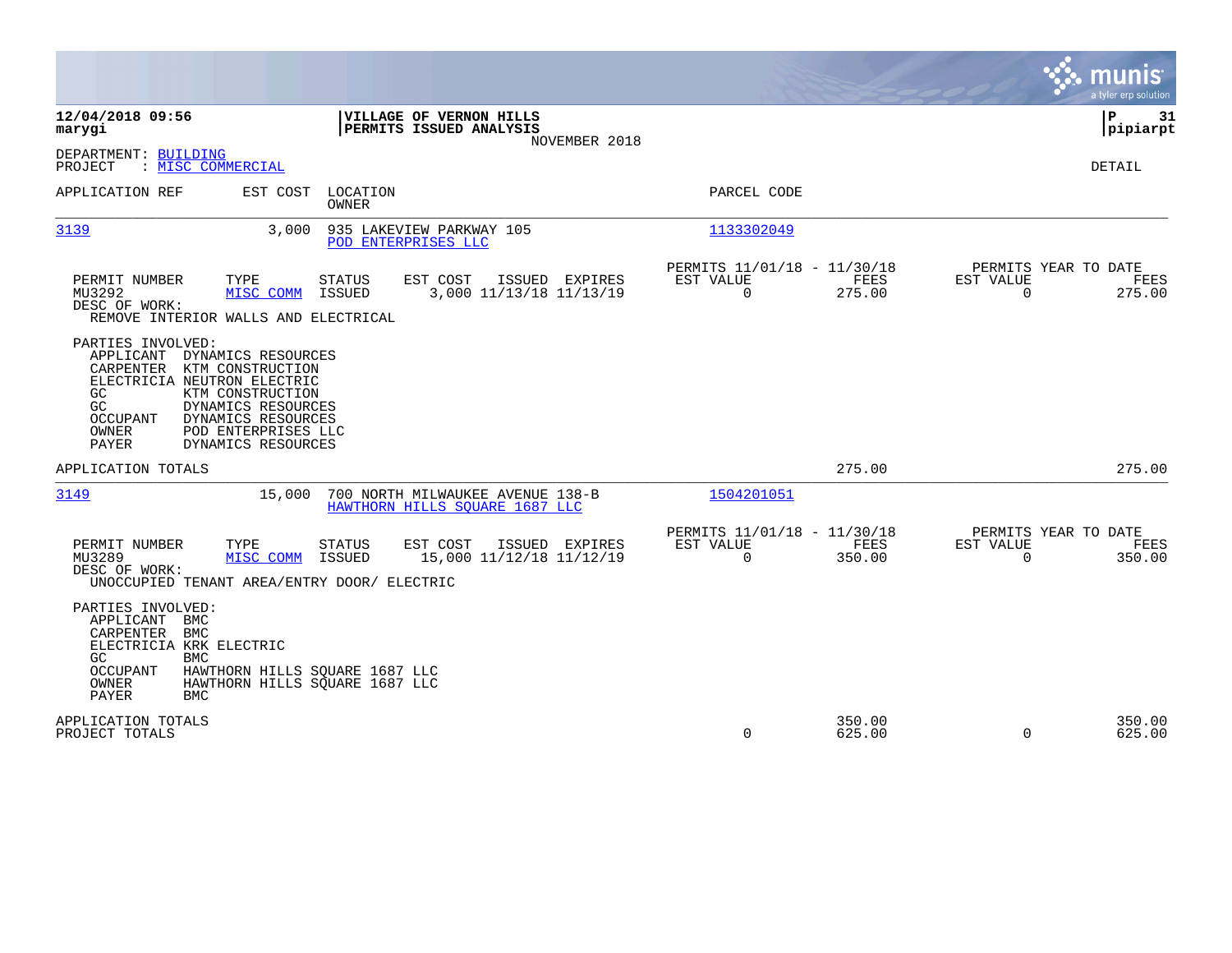|                                                                                 |                                                                                                                |                          |                                                                            |                       |                                              |                                               | <b>munis</b><br>a tyler erp solution |
|---------------------------------------------------------------------------------|----------------------------------------------------------------------------------------------------------------|--------------------------|----------------------------------------------------------------------------|-----------------------|----------------------------------------------|-----------------------------------------------|--------------------------------------|
| 12/04/2018 09:56<br>marygi                                                      |                                                                                                                |                          | <b>VILLAGE OF VERNON HILLS</b><br>PERMITS ISSUED ANALYSIS<br>NOVEMBER 2018 |                       |                                              |                                               | 32<br>P<br> pipiarpt                 |
| DEPARTMENT: BUILDING<br>PROJECT                                                 | : MISC ELECTRIC COMM                                                                                           |                          |                                                                            |                       |                                              |                                               | DETAIL                               |
| APPLICATION REF                                                                 | EST COST                                                                                                       | LOCATION<br><b>OWNER</b> |                                                                            | PARCEL CODE           |                                              |                                               |                                      |
| 3230                                                                            | 5,000                                                                                                          | PLACEHOLDER              | 913 NORTH MILWAUKEE AVENUE                                                 | 1134302008            |                                              |                                               |                                      |
| PERMIT NUMBER<br>MU3249<br>DESC OF WORK:                                        | TYPE<br>MISC ELEC<br>MISC ELEC TO HEAT BLDG G1                                                                 | STATUS<br>ISSUED         | ISSUED<br>EST COST<br>EXPIRES<br>5,000 11/02/18 11/12/19                   | EST VALUE<br>$\Omega$ | PERMITS 11/01/18 - 11/30/18<br>FEES<br>75.00 | PERMITS YEAR TO DATE<br>EST VALUE<br>$\Omega$ | FEES<br>75.00                        |
| PARTIES INVOLVED:<br>APPLICANT<br>ELECTRICIA 1ST CHOICE<br>GC<br>OWNER<br>PAYER | MIDWEST CONSTRUCTION PARTNERS<br>MIDWEST CONSTRUCTION PARTNERS<br>PLACEHOLDER<br>MIDWEST CONSTRUCTION PARTNERS |                          |                                                                            |                       |                                              |                                               |                                      |
| APPLICATION TOTALS<br>PROJECT TOTALS                                            |                                                                                                                |                          |                                                                            | 0                     | 75.00<br>75.00                               | 0                                             | 75.00<br>75.00                       |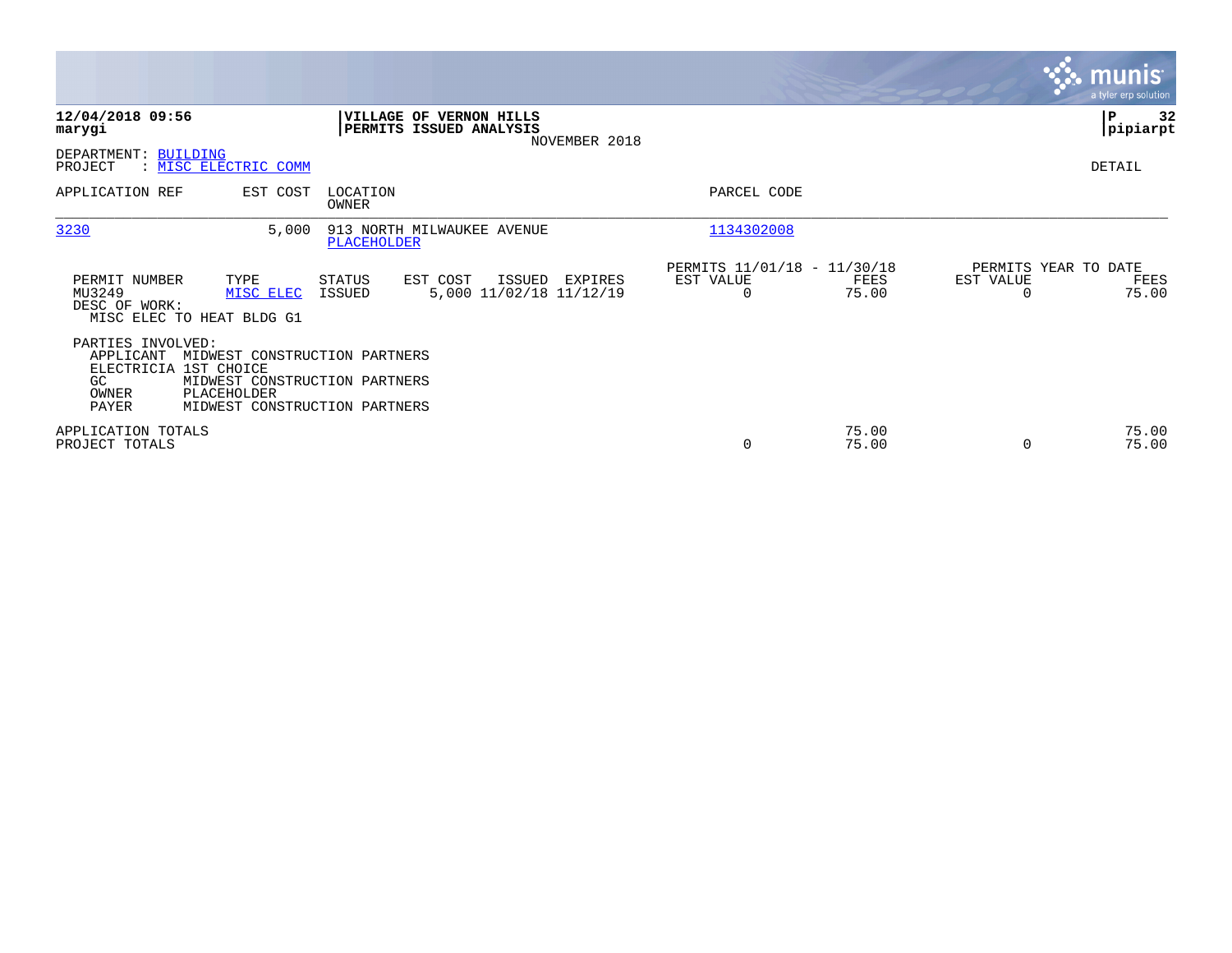|                                                                                                               |                                                                                                                                                                                                                          |                                                                     |                                                            | munis<br>a tyler erp solution                                                            |
|---------------------------------------------------------------------------------------------------------------|--------------------------------------------------------------------------------------------------------------------------------------------------------------------------------------------------------------------------|---------------------------------------------------------------------|------------------------------------------------------------|------------------------------------------------------------------------------------------|
| 12/04/2018 09:56<br>marygi                                                                                    |                                                                                                                                                                                                                          | VILLAGE OF VERNON HILLS<br>PERMITS ISSUED ANALYSIS<br>NOVEMBER 2018 |                                                            | ΙP<br>33<br> pipiarpt                                                                    |
| DEPARTMENT: BUILDING<br>PROJECT                                                                               | : MISC RESIDENTIAL                                                                                                                                                                                                       |                                                                     |                                                            | <b>DETAIL</b>                                                                            |
| APPLICATION REF                                                                                               | EST COST<br>LOCATION<br>OWNER                                                                                                                                                                                            |                                                                     | PARCEL CODE                                                |                                                                                          |
| 3127                                                                                                          | 8,000                                                                                                                                                                                                                    | 921N CREEK BEND DR<br>DEBORAH M & SCOTT E GOLAN                     | 1516102013                                                 |                                                                                          |
| PERMIT NUMBER<br>MU3254<br>DESC OF WORK:<br>POOL REMOVAL                                                      | TYPE<br><b>STATUS</b><br>MISC RES<br><b>ISSUED</b>                                                                                                                                                                       | EST COST<br>ISSUED EXPIRES<br>8,000 11/05/18 11/05/19               | PERMITS 11/01/18 - 11/30/18<br>EST VALUE<br>0              | PERMITS YEAR TO DATE<br>EST VALUE<br>FEES<br>FEES<br>80.00<br>0<br>80.00                 |
| PARTIES INVOLVED:<br>APPLICANT<br>EXCAVATOR<br>GC<br>OWNER<br>PAYER                                           | POOL BUSTERS LLC<br>POOL BUSTERS LLC<br>POOL BUSTERS LLC<br>DEBORAH M & SCOTT E GOLAN<br>POOL BUSTERS LLC                                                                                                                |                                                                     |                                                            |                                                                                          |
| APPLICATION TOTALS                                                                                            |                                                                                                                                                                                                                          |                                                                     |                                                            | 80.00<br>80.00                                                                           |
| 3168                                                                                                          | 100,000<br>PLACEHOLDER                                                                                                                                                                                                   | 317 FARMINGDALE CIR                                                 | 1505301052                                                 |                                                                                          |
| PERMIT NUMBER<br>MU3323<br>DESC OF WORK:<br>FIRE DAMAGE REPAIR: 317-323                                       | <b>STATUS</b><br>TYPE<br>MISC RES<br><b>ISSUED</b>                                                                                                                                                                       | EST COST<br>ISSUED EXPIRES<br>100,000 11/20/18 11/20/19             | PERMITS 11/01/18 - 11/30/18<br>EST VALUE<br>$\mathbf 0$    | PERMITS YEAR TO DATE<br>EST VALUE<br>FEES<br>FEES<br>1,000.00<br>$\mathbf 0$<br>1,000.00 |
| PARTIES INVOLVED:<br>APPLICANT LA DESIGN<br>CARPENTER<br>GC<br>GC<br>OWNER<br>PAYER<br>PAYER<br><b>ROOFER</b> | LAKELAND BUILDING SERVICES<br>ELECTRICIA IANSON ELECTRIC INC<br>LAKELAND BUILDING SERVICES<br>LAKELAND BUILDING SERVICES<br>PLACEHOLDER<br>PLYMOUTH FA4RMS CONDOMINIUMS<br>LAKELAND BUILDING SERVICES<br>BEE QUALITY INC |                                                                     |                                                            |                                                                                          |
| APPLICATION TOTALS                                                                                            |                                                                                                                                                                                                                          |                                                                     |                                                            | 1,000.00<br>1,000.00                                                                     |
| 3196                                                                                                          | 26,300<br>349 PIERCE CT<br><b>ANNE FERREL</b>                                                                                                                                                                            |                                                                     | 1132407093                                                 |                                                                                          |
| PERMIT NUMBER<br>MU3338<br>DESC OF WORK:                                                                      | STATUS<br>TYPE<br>MISC RES<br><b>ISSUED</b><br>UPDATE KITCHEN & BATHS (NO ADDITIONAL FIXTURES)                                                                                                                           | EST COST<br>ISSUED EXPIRES<br>26,300 11/28/18 11/28/19              | PERMITS 11/01/18 - 11/30/18<br>EST VALUE<br>$\overline{0}$ | PERMITS YEAR TO DATE<br>FEES<br>EST VALUE<br>FEES<br>263.00<br>$\mathbf 0$<br>263.00     |
| PARTIES INVOLVED:                                                                                             | APPLICANT JS POKORNY COMPANY INC                                                                                                                                                                                         |                                                                     |                                                            |                                                                                          |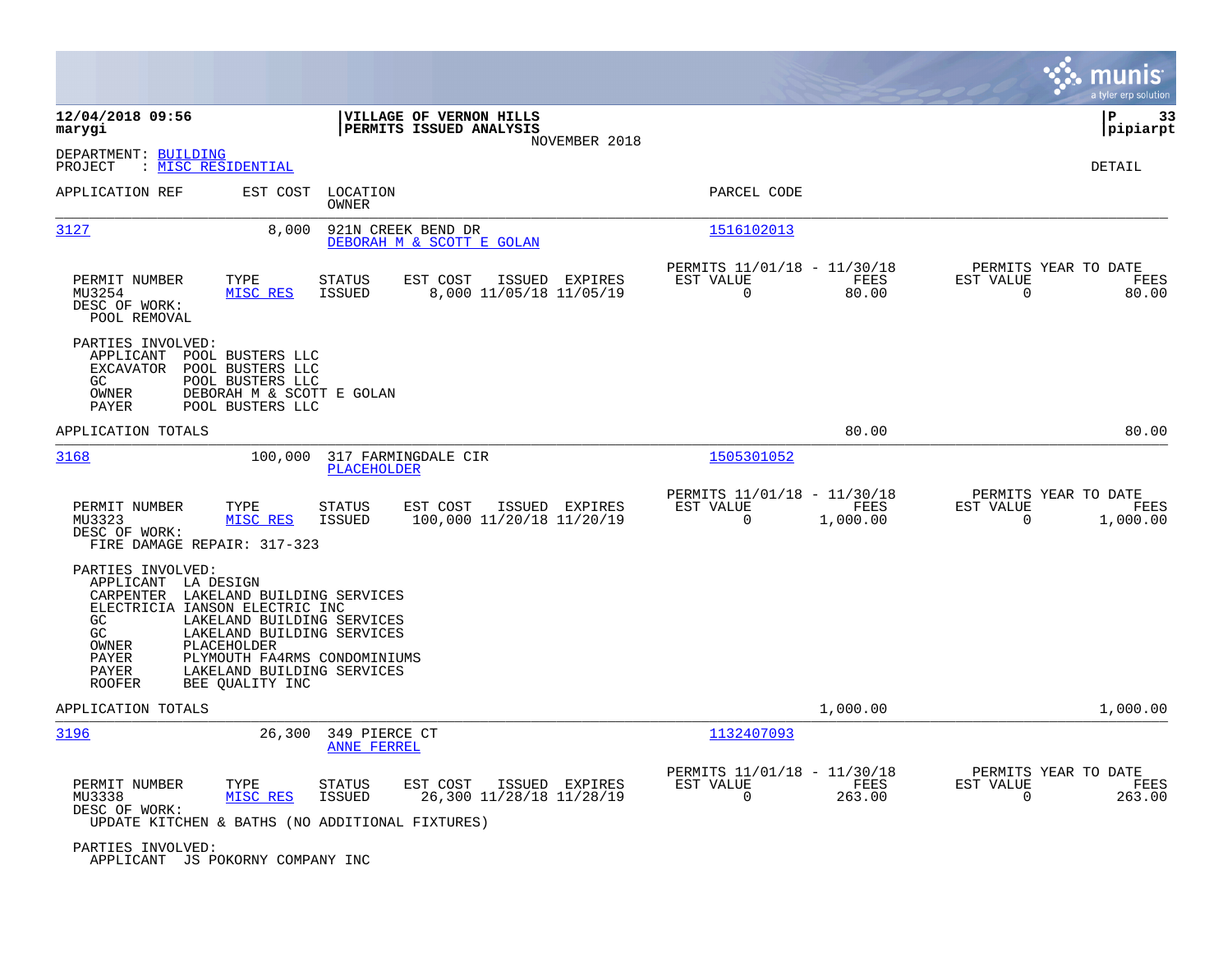|                                                                                                                                                                                    |                                                                                         |                                               |                   | munis <sup>®</sup><br>a tyler erp solution              |
|------------------------------------------------------------------------------------------------------------------------------------------------------------------------------------|-----------------------------------------------------------------------------------------|-----------------------------------------------|-------------------|---------------------------------------------------------|
| 12/04/2018 09:56<br>marygi                                                                                                                                                         | VILLAGE OF VERNON HILLS<br>PERMITS ISSUED ANALYSIS<br>NOVEMBER 2018                     |                                               |                   | P<br>34<br> pipiarpt                                    |
| DEPARTMENT: BUILDING<br>PROJECT<br>: MISC RESIDENTIAL                                                                                                                              |                                                                                         |                                               |                   | DETAIL                                                  |
| APPLICATION REF<br>EST COST<br>ELECTRICIA SEBA ELECTRIC CO<br>GC<br>JS POKORNY COMPANY INC<br>OWNER<br>ANNE FERREL<br>PLUMBER<br>R & M PLUMBING<br>PAYER<br>JS POKORNY COMPANY INC | LOCATION<br>OWNER                                                                       | PARCEL CODE                                   |                   |                                                         |
| APPLICATION TOTALS                                                                                                                                                                 |                                                                                         |                                               | 263.00            | 263.00                                                  |
| 3239<br>2,300                                                                                                                                                                      | 398 ROYAL ST GEORGE LN<br><b>HUI NING</b>                                               | 1128303024                                    |                   |                                                         |
| PERMIT NUMBER<br>TYPE<br>MU3238<br>MISC RES<br>DESC OF WORK:<br>ADD 90 x 29 WINDOW TO UPPER LEVEL SIDE WALL                                                                        | <b>STATUS</b><br>EST COST<br>ISSUED EXPIRES<br><b>ISSUED</b><br>2,300 11/01/18 11/27/19 | PERMITS 11/01/18 - 11/30/18<br>EST VALUE<br>0 | FEES<br>50.00     | PERMITS YEAR TO DATE<br>EST VALUE<br>FEES<br>0<br>50.00 |
| PARTIES INVOLVED:<br>APPLICANT<br>HUI NING<br>GC<br>CHICAGO WINDOW PROS<br>GC<br>HUI NING<br>HUI NING<br>OWNER<br>PAYER<br>HUI NING                                                |                                                                                         |                                               |                   |                                                         |
| APPLICATION TOTALS<br>PROJECT TOTALS                                                                                                                                               |                                                                                         | 0                                             | 50.00<br>1,393.00 | 50.00<br>1,393.00<br>0                                  |

 $\mathcal{L}^{\text{max}}$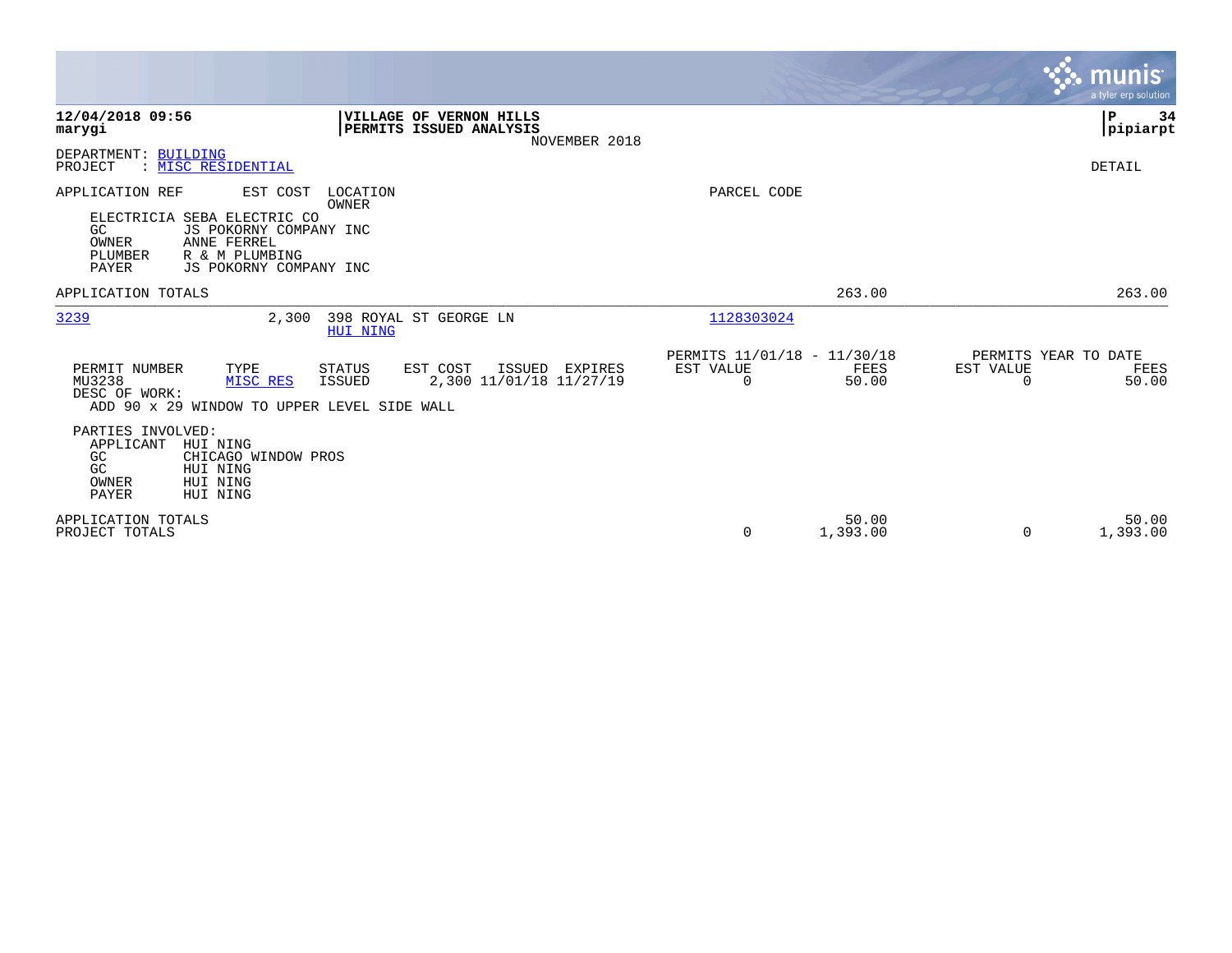|                                                                                                                                                     |                                                                     |                                                             | munis<br>a tyler erp solution                                                                   |
|-----------------------------------------------------------------------------------------------------------------------------------------------------|---------------------------------------------------------------------|-------------------------------------------------------------|-------------------------------------------------------------------------------------------------|
| 12/04/2018 09:56<br>marygi                                                                                                                          | VILLAGE OF VERNON HILLS<br>PERMITS ISSUED ANALYSIS<br>NOVEMBER 2018 |                                                             | Þ<br>35<br> pipiarpt                                                                            |
| DEPARTMENT: BUILDING<br>PROJECT<br>: PATIO                                                                                                          |                                                                     |                                                             | <b>DETAIL</b>                                                                                   |
| APPLICATION REF<br>EST COST LOCATION<br>OWNER                                                                                                       |                                                                     | PARCEL CODE                                                 |                                                                                                 |
| 9.000<br>3145                                                                                                                                       | 394 CHESTERFIELD LN<br>JANET S & RICARD W ADELMAN                   | 1508215005                                                  |                                                                                                 |
| PERMIT NUMBER<br>TYPE<br><b>STATUS</b><br>MU3236<br><b>PATIO</b><br>ISSUED<br>DESC OF WORK:<br>PATIO & SEATWALL IN REAR CORNER                      | EST COST<br>ISSUED EXPIRES<br>9,000 11/01/18 11/14/19               | PERMITS 11/01/18 - 11/30/18<br>EST VALUE<br>$\Omega$        | PERMITS YEAR TO DATE<br>FEES<br>EST VALUE<br>FEES<br>90.00<br>$\Omega$<br>90.00                 |
| PARTIES INVOLVED:<br>APPLICANT<br>GARVEC LANDSCAPES<br>GC<br>GARVEC LANDSCAPES<br>OWNER<br>JANET S & RICARD W ADELMAN                               |                                                                     |                                                             |                                                                                                 |
| APPLICATION TOTALS                                                                                                                                  |                                                                     |                                                             | 90.00<br>90.00                                                                                  |
| 3193<br>24,000                                                                                                                                      | 363 CHESTERFIELD LN<br>GERALD E & PATRICIA C NORA                   | 1508216004                                                  |                                                                                                 |
| PERMIT NUMBER<br>TYPE<br><b>STATUS</b><br>MU3258<br>ISSUED<br>PATIO<br>DESC OF WORK:<br>PATIO                                                       | EST COST<br>ISSUED EXPIRES<br>24,000 11/05/18 11/12/19              | PERMITS 11/01/18 - 11/30/18<br><b>EST VALUE</b><br>$\Omega$ | PERMITS YEAR TO DATE<br><b>FEES</b><br><b>EST VALUE</b><br>FEES<br>240.00<br>$\Omega$<br>240.00 |
| PARTIES INVOLVED:<br>APPLICANT<br>JB BRICKWORKS INC<br>GC<br>JB BRICKWORKS INC<br>OWNER<br>GERALD E & PATRICIA C NORA<br>PAYER<br>JB BRICKWORKS INC |                                                                     |                                                             |                                                                                                 |
| APPLICATION TOTALS<br>PROJECT TOTALS                                                                                                                |                                                                     | $\Omega$                                                    | 240.00<br>240.00<br>$\Omega$<br>330.00<br>330.00                                                |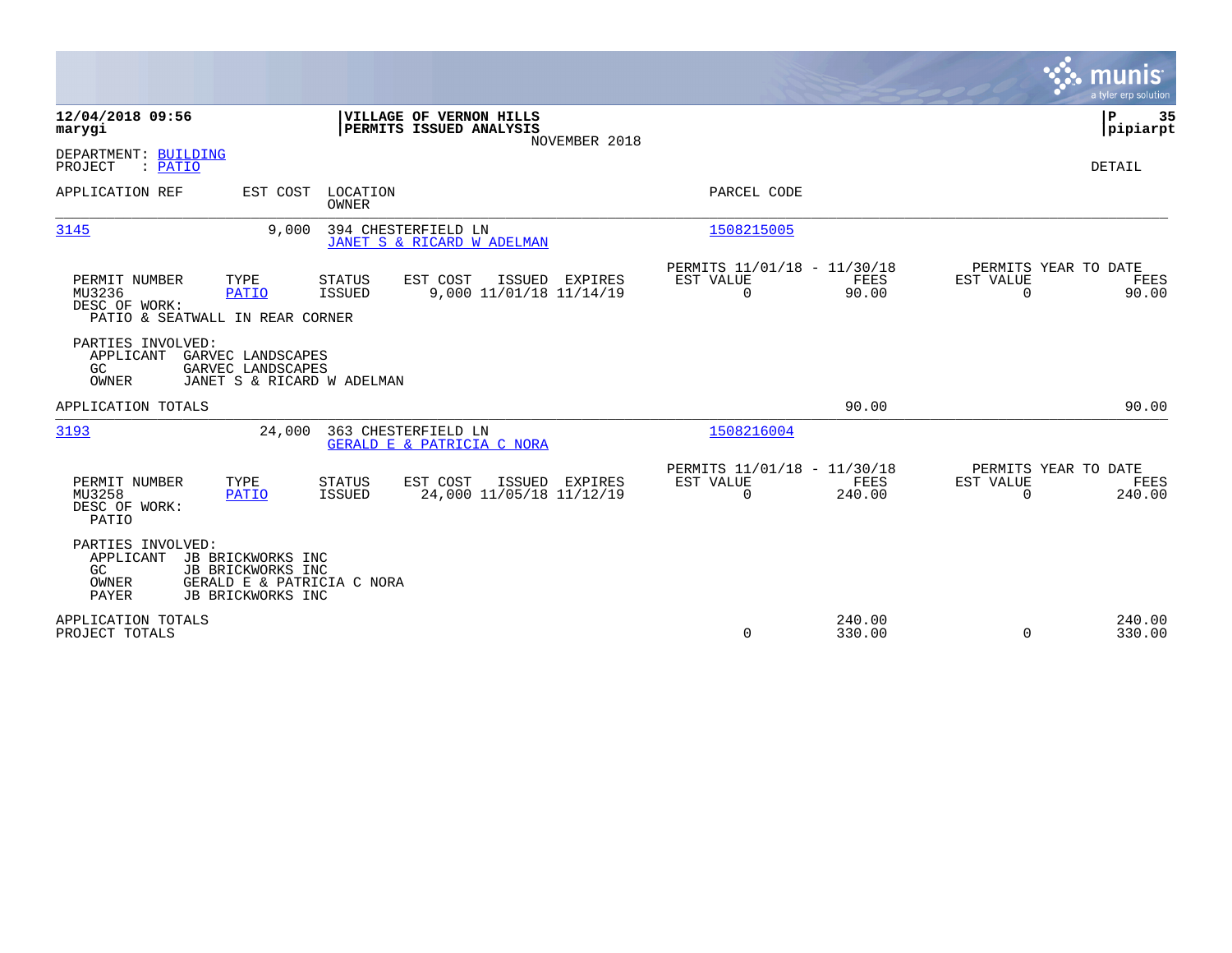|                                                            |                                                                                                                       |                   |                                                                     |                                                      |                |           | <b>munis</b><br>a tyler erp solution  |
|------------------------------------------------------------|-----------------------------------------------------------------------------------------------------------------------|-------------------|---------------------------------------------------------------------|------------------------------------------------------|----------------|-----------|---------------------------------------|
| 12/04/2018 09:56<br>marygi                                 |                                                                                                                       |                   | VILLAGE OF VERNON HILLS<br>PERMITS ISSUED ANALYSIS<br>NOVEMBER 2018 |                                                      |                |           | ∣P<br>36<br> pipiarpt                 |
| DEPARTMENT: BUILDING<br>PROJECT<br>: SIDEWALK              |                                                                                                                       |                   |                                                                     |                                                      |                |           | DETAIL                                |
| APPLICATION REF                                            | EST COST                                                                                                              | LOCATION<br>OWNER |                                                                     | PARCEL CODE                                          |                |           |                                       |
| 3310                                                       | 4,250                                                                                                                 | PLACEHOLDER       | 905 SOUTH COURT OF SHOREWOOD                                        | 1507205035                                           |                |           |                                       |
| PERMIT NUMBER<br>MU3345<br>DESC OF WORK:<br>SIDEWALK       | TYPE<br><b>SIDEWALK</b>                                                                                               | STATUS<br>ISSUED  | EST COST<br>ISSUED<br>EXPIRES<br>4,250 11/29/18 12/03/19            | PERMITS 11/01/18 - 11/30/18<br>EST VALUE<br>$\Omega$ | FEES<br>50.00  | EST VALUE | PERMITS YEAR TO DATE<br>FEES<br>50.00 |
| PARTIES INVOLVED:<br>APPLICANT<br>CONCRETE<br>GC.<br>OWNER | AMERICAN RESTORATION SERVICES<br>AMERICAN RESTORATION SERVICES<br>AMERICAN RESTORATION SERVICES<br><b>PLACEHOLDER</b> |                   |                                                                     |                                                      |                |           |                                       |
| APPLICATION TOTALS<br>PROJECT TOTALS                       |                                                                                                                       |                   |                                                                     | 0                                                    | 50.00<br>50.00 |           | 50.00<br>50.00                        |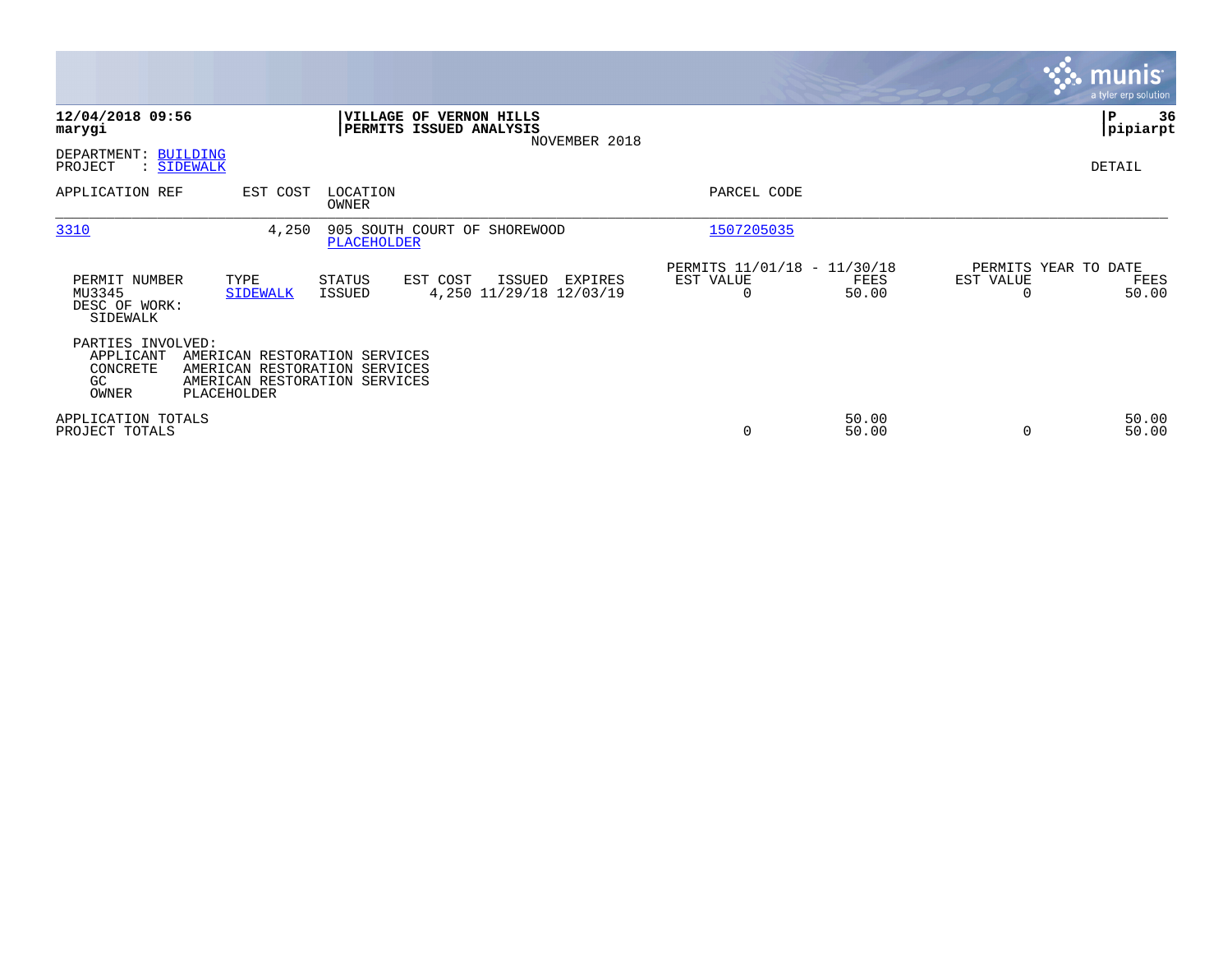|                                                                                                                                                                                                                              |                                                                                   |                                                                              | munis<br>a tyler erp solution                                      |
|------------------------------------------------------------------------------------------------------------------------------------------------------------------------------------------------------------------------------|-----------------------------------------------------------------------------------|------------------------------------------------------------------------------|--------------------------------------------------------------------|
| 12/04/2018 09:56<br>marygi                                                                                                                                                                                                   | VILLAGE OF VERNON HILLS<br>PERMITS ISSUED ANALYSIS                                |                                                                              | ΙP<br>37<br> pipiarpt                                              |
| DEPARTMENT: BUILDING<br>PROJECT<br>: <u>REROOF</u>                                                                                                                                                                           | NOVEMBER 2018                                                                     |                                                                              | DETAIL                                                             |
| APPLICATION REF<br>EST COST                                                                                                                                                                                                  | LOCATION<br>OWNER                                                                 | PARCEL CODE                                                                  |                                                                    |
| 3264<br>17,035                                                                                                                                                                                                               | 230S BALTUSROL DR<br>IGOR & IRINA FELDMAN                                         | 1133117006                                                                   |                                                                    |
| PERMIT NUMBER<br>TYPE<br>MU3246<br><b>REROOF</b><br>DESC OF WORK:<br>REROOF                                                                                                                                                  | <b>STATUS</b><br>EST COST<br>ISSUED EXPIRES<br>17,035 11/02/18 11/02/19<br>ISSUED | PERMITS 11/01/18 - 11/30/18<br>FEES<br>EST VALUE<br>$\overline{0}$<br>170.35 | PERMITS YEAR TO DATE<br>EST VALUE<br>FEES<br>$\mathbf 0$<br>170.35 |
| PARTIES INVOLVED:<br>APPLICANT<br>AFH CONSTRUCTION INC<br>GC.<br>AFH CONSTRUCTION INC<br>OWNER<br>IGOR & IRINA FELDMAN<br>PAYER<br>AFH CONSTRUCTION INC<br><b>ROOFER</b><br>AFH CONSTRUCTION INC                             |                                                                                   |                                                                              |                                                                    |
| APPLICATION TOTALS                                                                                                                                                                                                           |                                                                                   | 170.35                                                                       | 170.35                                                             |
| 3279<br>34,895                                                                                                                                                                                                               | 432 BAY TREE CT<br><b>DIANA NATSCH</b>                                            | 1133208020                                                                   |                                                                    |
| PERMIT NUMBER<br>TYPE<br>MU3259<br><b>REROOF</b><br>DESC OF WORK:<br>REROOF: BLDG 432-438                                                                                                                                    | <b>STATUS</b><br>EST COST<br>ISSUED EXPIRES<br>COMPLT<br>34,895 11/06/18 11/20/19 | PERMITS 11/01/18 - 11/30/18<br>EST VALUE<br>FEES<br>$\mathbf 0$<br>348.95    | PERMITS YEAR TO DATE<br>EST VALUE<br>FEES<br>$\mathbf 0$<br>348.95 |
| PARTIES INVOLVED:<br>APPLICANT<br>AMERICAN BUILDING CONTRACTORS<br>GC.<br>AMERICAN BUILDING CONTRACTORS<br>OWNER<br>DIANA NATSCH<br>PAYER<br>AMERICAN BUILDING CONTRACTORS<br><b>ROOFER</b><br>AMERICAN BUILDING CONTRACTORS |                                                                                   |                                                                              |                                                                    |
| APPLICATION TOTALS                                                                                                                                                                                                           |                                                                                   | 348.95                                                                       | 348.95                                                             |
| 3280<br>12,800                                                                                                                                                                                                               | 1102 WADSWORTH PL<br><b>UROS CEMERIKIC</b>                                        | 1132401021                                                                   |                                                                    |
| PERMIT NUMBER<br>TYPE<br>MU3260<br><b>REROOF</b><br>DESC OF WORK:<br><b>REROOF</b>                                                                                                                                           | EST COST<br>ISSUED EXPIRES<br>STATUS<br><b>ISSUED</b><br>12,800 11/06/18 11/06/19 | PERMITS 11/01/18 - 11/30/18<br>EST VALUE<br>FEES<br>0<br>128.00              | PERMITS YEAR TO DATE<br>EST VALUE<br>FEES<br>0<br>128.00           |
| PARTIES INVOLVED:<br>APPLICANT<br>UROS CEMERIKIC<br>UROS CEMERIKIC<br>GC.<br>OWNER<br>UROS CEMERIKIC<br>PAYER<br>UROS CEMERIKIC<br><b>ROOFER</b><br>VICTORY CONSTRUCTION                                                     |                                                                                   |                                                                              |                                                                    |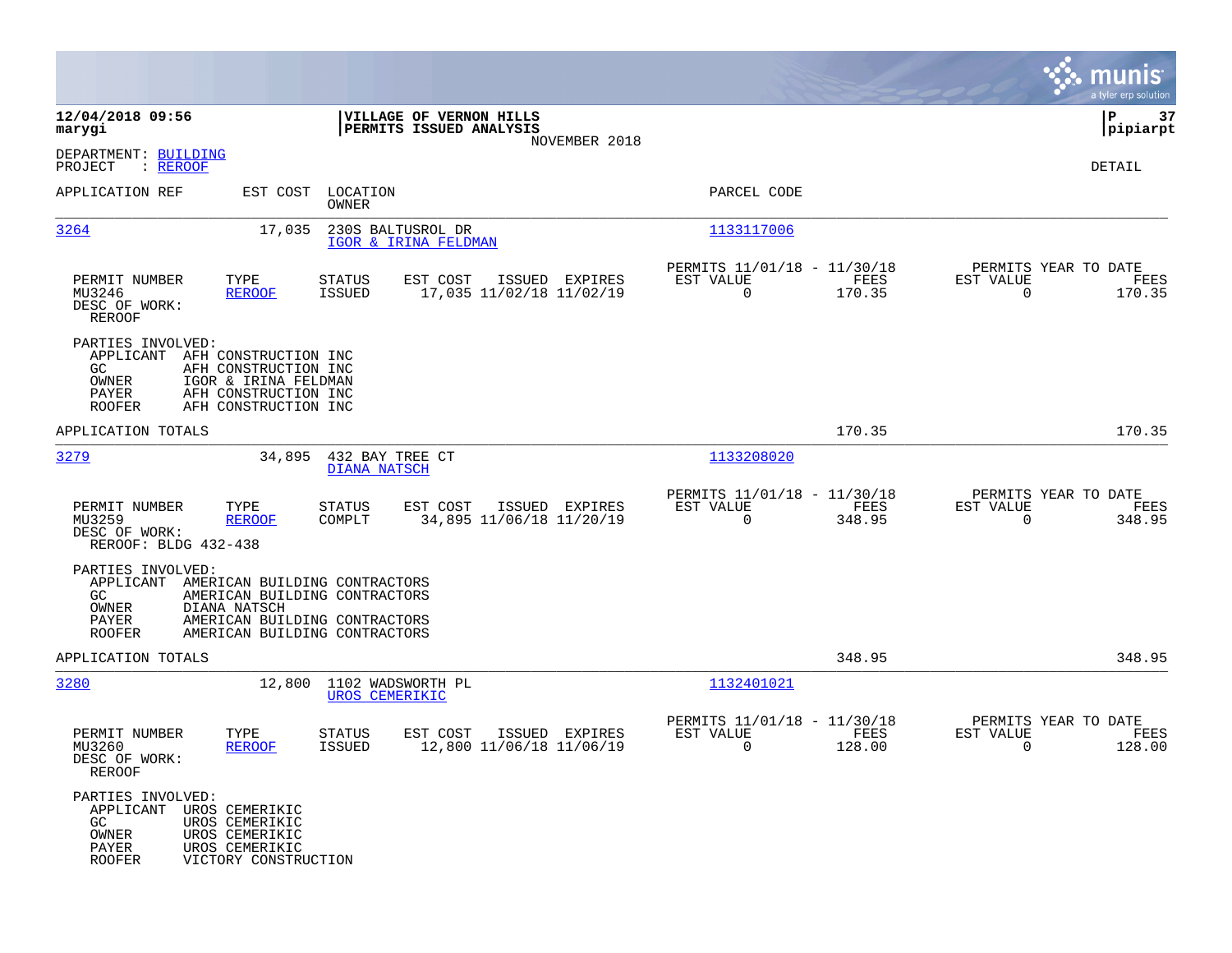|                                                                          |                                                                                                                    |                                                                     |                                                         |                |                                                  | munis<br>a tyler erp solution |
|--------------------------------------------------------------------------|--------------------------------------------------------------------------------------------------------------------|---------------------------------------------------------------------|---------------------------------------------------------|----------------|--------------------------------------------------|-------------------------------|
| 12/04/2018 09:56<br>marygi                                               |                                                                                                                    | VILLAGE OF VERNON HILLS<br>PERMITS ISSUED ANALYSIS<br>NOVEMBER 2018 |                                                         |                |                                                  | 38<br>IΡ<br>$ $ pipiarpt      |
| DEPARTMENT: BUILDING<br>PROJECT<br>: <u>REROOF</u>                       |                                                                                                                    |                                                                     |                                                         |                |                                                  | <b>DETAIL</b>                 |
| APPLICATION REF                                                          | EST COST<br>LOCATION<br>OWNER                                                                                      |                                                                     | PARCEL CODE                                             |                |                                                  |                               |
| APPLICATION TOTALS                                                       |                                                                                                                    |                                                                     |                                                         | 128.00         |                                                  | 128.00                        |
| 3281                                                                     | 5,000<br><b>MANUEL TOURJMAN</b>                                                                                    | 112 DICKINSON CT                                                    | 1132201024                                              |                |                                                  |                               |
| PERMIT NUMBER<br>MU3261<br>DESC OF WORK:<br><b>REROOF</b>                | TYPE<br>STATUS<br><b>REROOF</b><br>COMPLT                                                                          | EST COST<br>ISSUED EXPIRES<br>5,000 11/06/18 11/12/19               | PERMITS 11/01/18 - 11/30/18<br>EST VALUE<br>$\mathbf 0$ | FEES<br>50.00  | PERMITS YEAR TO DATE<br>EST VALUE<br>$\mathbf 0$ | FEES<br>50.00                 |
| PARTIES INVOLVED:<br>APPLICANT<br>GC.<br>OWNER<br>PAYER<br><b>ROOFER</b> | MANUEL TOURJMAN<br>MANUEL TOURJMAN<br>MANUEL TOURJMAN<br>MANUEL TOURJMAN<br>A AFFORDABLE ROOFING                   |                                                                     |                                                         |                |                                                  |                               |
| APPLICATION TOTALS                                                       |                                                                                                                    |                                                                     |                                                         | 50.00          |                                                  | 50.00                         |
| 3291                                                                     | 12,000<br>1674 LOCKE LN                                                                                            | S & EMI FAMILY LIMITED PARTNERSHIP                                  | 1129312025                                              |                |                                                  |                               |
| PERMIT NUMBER<br>MU3279<br>DESC OF WORK:<br>REROOF                       | TYPE<br><b>STATUS</b><br>COMPLT<br><b>REROOF</b>                                                                   | EST COST<br>ISSUED EXPIRES<br>12,000 11/09/18 11/20/19              | PERMITS 11/01/18 - 11/30/18<br>EST VALUE<br>$\mathbf 0$ | FEES<br>120.00 | PERMITS YEAR TO DATE<br>EST VALUE<br>0           | FEES<br>120.00                |
| PARTIES INVOLVED:<br>APPLICANT<br>GC.<br>OWNER<br>PAYER<br><b>ROOFER</b> | MCMAHON SERVICES<br>MCMAHON SERVICES<br>S & EMI FAMILY LIMITED PARTNERSHIP<br>MCMAHON SERVICES<br>MCMAHON SERVICES |                                                                     |                                                         |                |                                                  |                               |
| APPLICATION TOTALS                                                       |                                                                                                                    |                                                                     |                                                         | 120.00         |                                                  | 120.00                        |
| 3312                                                                     | 7,400                                                                                                              | 210 SOUTH DEERPATH DR<br><b>JOHN &amp; COLLEEN BLASE</b>            | 1508209017                                              |                |                                                  |                               |
| PERMIT NUMBER<br>MU3312<br>DESC OF WORK:<br>REROOF                       | TYPE<br>STATUS<br><u>REROOF</u><br>ISSUED                                                                          | EST COST ISSUED EXPIRES<br>7,400 11/16/18 11/16/19                  | PERMITS 11/01/18 - 11/30/18<br>EST AUTOE<br>$\Omega$    | FEES<br>74.00  | PERMITS YEAR TO DATE<br>EST VALUE<br>$\Omega$    | F.F.F.P.<br>74.00             |
| PARTIES INVOLVED:<br>APPLICANT E&L ROOFING & WINDOWS LLC<br>GC<br>OWNER  | E&L ROOFING & WINDOWS LLC<br>JOHN & COLLEEN BLASE                                                                  |                                                                     |                                                         |                |                                                  |                               |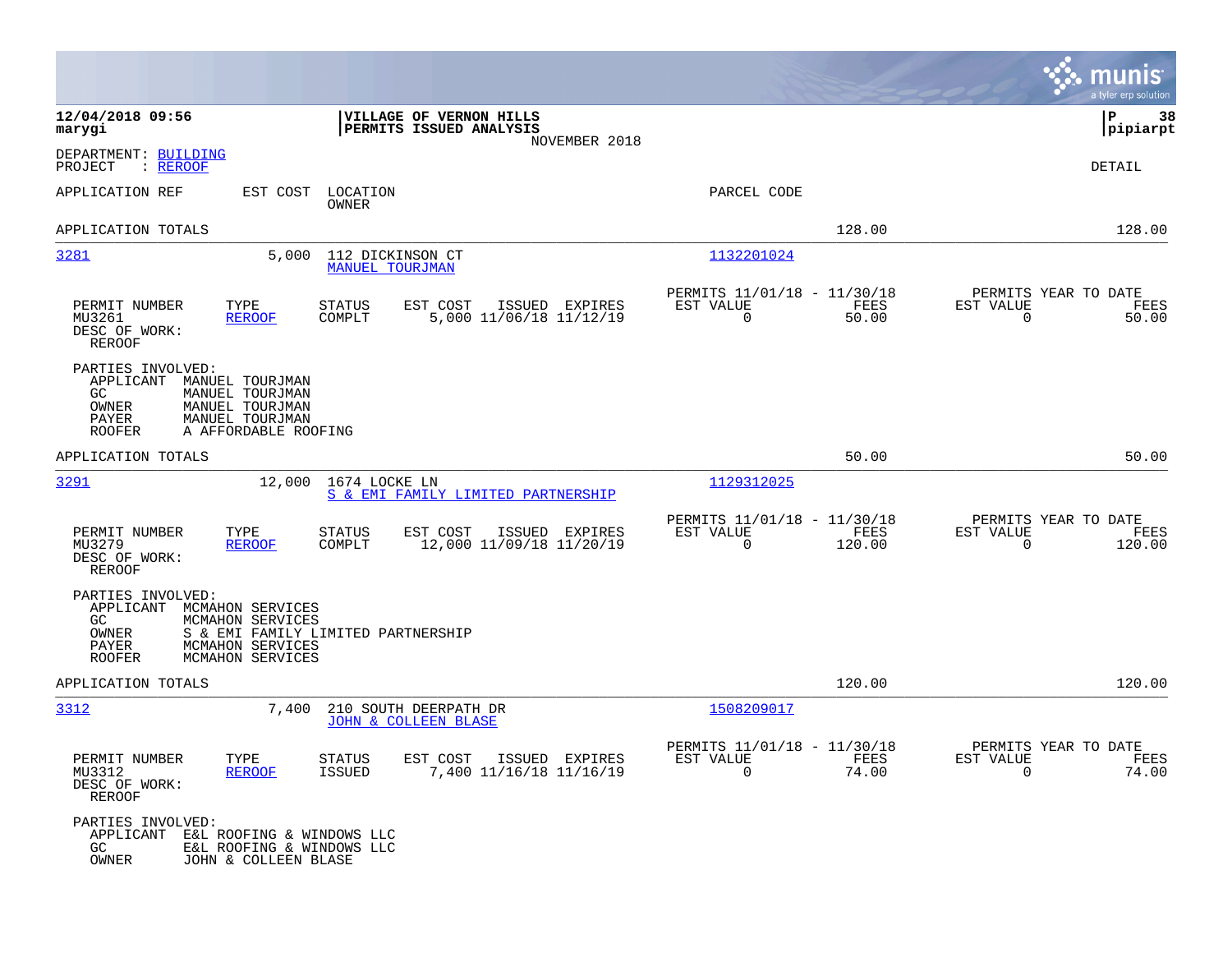|                                                                                                                                                        |                                                        |                                                        |               |                                                            |                |                                                     | munis<br>a tyler erp solution |
|--------------------------------------------------------------------------------------------------------------------------------------------------------|--------------------------------------------------------|--------------------------------------------------------|---------------|------------------------------------------------------------|----------------|-----------------------------------------------------|-------------------------------|
| 12/04/2018 09:56<br>marygi                                                                                                                             |                                                        | VILLAGE OF VERNON HILLS<br>PERMITS ISSUED ANALYSIS     | NOVEMBER 2018 |                                                            |                |                                                     | 39<br>l P<br> pipiarpt        |
| DEPARTMENT: BUILDING<br>PROJECT<br>: REROOF                                                                                                            |                                                        |                                                        |               |                                                            |                |                                                     | DETAIL                        |
| APPLICATION REF                                                                                                                                        | EST COST LOCATION<br>OWNER                             |                                                        |               | PARCEL CODE                                                |                |                                                     |                               |
| PAYER<br><b>ROOFER</b>                                                                                                                                 | E&L ROOFING & WINDOWS LLC<br>E&L ROOFING & WINDOWS LLC |                                                        |               |                                                            |                |                                                     |                               |
| APPLICATION TOTALS                                                                                                                                     |                                                        |                                                        |               |                                                            | 74.00          |                                                     | 74.00                         |
| 3329                                                                                                                                                   | 9,966 313 EVERGREEN DR<br><b>GEORGE N MANOS</b>        |                                                        |               | 1508213005                                                 |                |                                                     |                               |
| PERMIT NUMBER<br>TYPE<br>MU3329<br>DESC OF WORK:<br><b>REROOF</b>                                                                                      | STATUS<br>ISSUED<br><b>REROOF</b>                      | EST COST<br>ISSUED EXPIRES<br>9,966 11/26/18 11/26/19  |               | PERMITS 11/01/18 - 11/30/18<br>EST VALUE<br>$\Omega$       | FEES<br>99.66  | PERMITS YEAR TO DATE<br>EST VALUE<br>$\mathbf 0$    | FEES<br>99.66                 |
| PARTIES INVOLVED:<br>APPLICANT<br>ROOFING AID<br>GC.<br>ROOFING AID<br>OWNER<br>GEORGE N MANOS<br>PAYER<br>ROOFING AID<br><b>ROOFER</b><br>ROOFING AID |                                                        |                                                        |               |                                                            |                |                                                     |                               |
| APPLICATION TOTALS                                                                                                                                     |                                                        |                                                        |               |                                                            | 99.66          |                                                     | 99.66                         |
| 3333                                                                                                                                                   | 17,448 1430N BUTLER CT                                 | MITCHELL A & BOBBI KREGER                              |               | 1132105013                                                 |                |                                                     |                               |
| PERMIT NUMBER<br>TYPE<br>MU3341<br>DESC OF WORK:<br>REROOF                                                                                             | <b>STATUS</b><br><b>REROOF</b><br><b>ISSUED</b>        | EST COST<br>ISSUED EXPIRES<br>17,448 11/28/18 11/28/19 |               | PERMITS 11/01/18 - 11/30/18<br>EST VALUE<br>$\Omega$       | FEES<br>174.48 | PERMITS YEAR TO DATE<br>EST VALUE<br>$\Omega$       | FEES<br>174.48                |
| PARTIES INVOLVED:<br>APPLICANT JP PARCI<br>GC.<br>JP PARCI<br>OWNER<br>PAYER<br>JP PARCI<br>JP PARCI<br><b>ROOFER</b>                                  | MITCHELL A & BOBBI KREGER                              |                                                        |               |                                                            |                |                                                     |                               |
| APPLICATION TOTALS                                                                                                                                     |                                                        |                                                        |               |                                                            | 174.48         |                                                     | 174.48                        |
| 3335                                                                                                                                                   | 10,390                                                 | 120 SOUTH DEERPATH DR<br>JOHN G & PAMELA J FINCH       |               | 1508207027                                                 |                |                                                     |                               |
| PERMIT NUMBER<br>TYPE<br>MU3344<br>DESC OF WORK:<br>REROOF                                                                                             | STATUS<br><b>REROOF</b><br>ISSUED                      | EST COST<br>ISSUED EXPIRES<br>10,390 11/28/18 11/28/19 |               | PERMITS 11/01/18 - 11/30/18<br>EST VALUE<br>$\overline{0}$ | FEES<br>103.90 | PERMITS YEAR TO DATE<br>EST VALUE<br>$\overline{0}$ | FEES<br>103.90                |
| PARTIES INVOLVED:<br>APPLICANT AAA BETTER ROOF INC                                                                                                     |                                                        |                                                        |               |                                                            |                |                                                     |                               |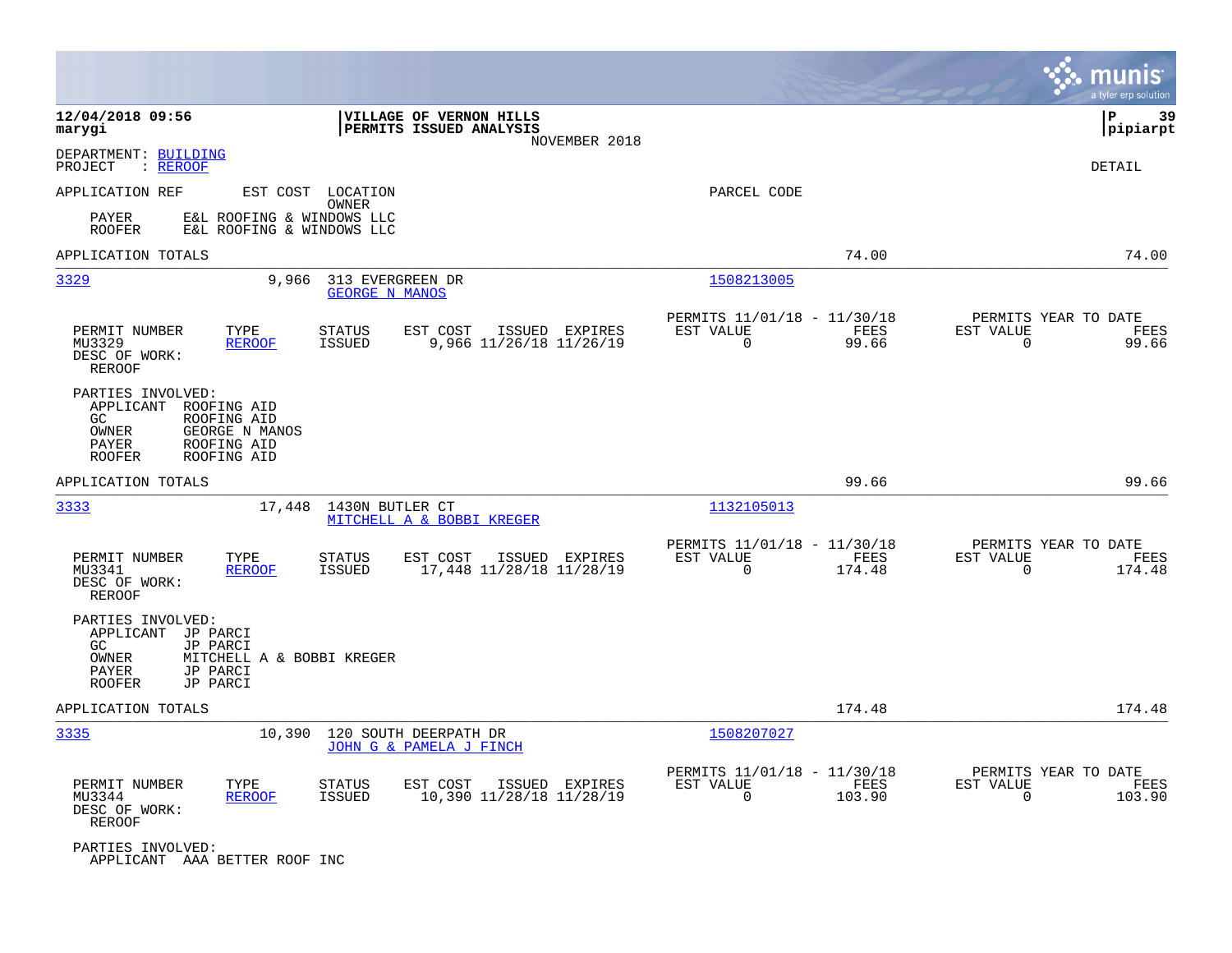|                                                    |                                                                                                                               |                         | <b>munis</b><br>a tyler erp solution |
|----------------------------------------------------|-------------------------------------------------------------------------------------------------------------------------------|-------------------------|--------------------------------------|
| 12/04/2018 09:56<br>marygi                         | <b> VILLAGE OF</b><br><b>VERNON HILLS</b><br>PERMITS ISSUED ANALYSIS<br>NOVEMBER 2018                                         |                         | 40<br>  P<br>pipiarpt                |
| DEPARTMENT: BUILDING<br>PROJECT<br>: REROOF        |                                                                                                                               |                         | DETAIL                               |
| APPLICATION REF<br>GC.<br>OWNER<br>PAYER<br>ROOFER | EST COST<br>LOCATION<br>OWNER<br>AAA BETTER ROOF INC<br>JOHN G & PAMELA J FINCH<br>AAA BETTER ROOF INC<br>AAA BETTER ROOF INC | PARCEL CODE             |                                      |
| APPLICATION TOTALS<br>PROJECT TOTALS               |                                                                                                                               | 103.90<br>1,269.34<br>0 | 103.90<br>1,269.34<br>0              |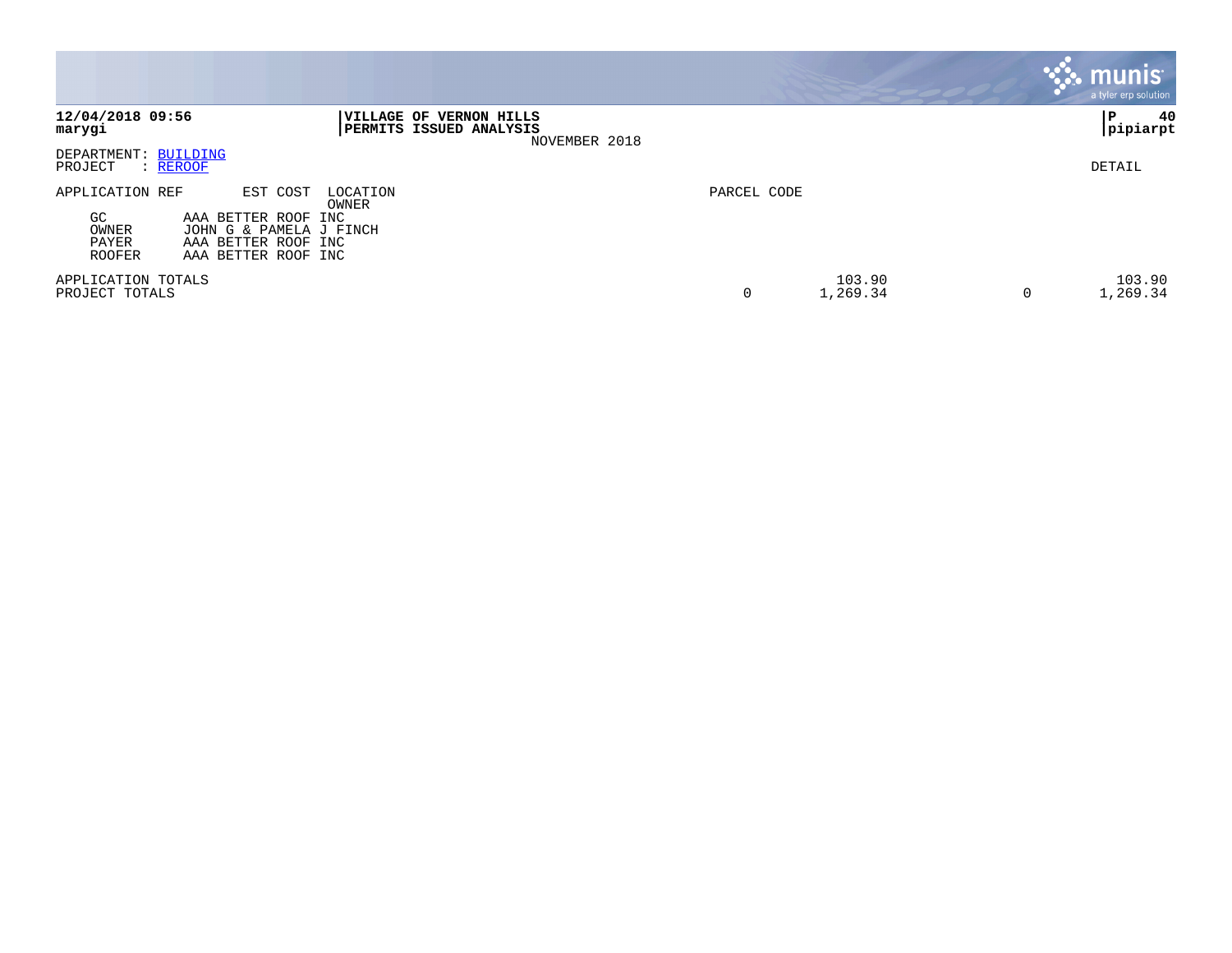|                                                        |                                                       |                   |                                                    |               |                                                         |                |                | <b>munis</b><br>a tyler erp solution  |
|--------------------------------------------------------|-------------------------------------------------------|-------------------|----------------------------------------------------|---------------|---------------------------------------------------------|----------------|----------------|---------------------------------------|
| 12/04/2018 09:56<br>marygi                             |                                                       |                   | VILLAGE OF VERNON HILLS<br>PERMITS ISSUED ANALYSIS | NOVEMBER 2018 |                                                         |                |                | P<br>41<br> pipiarpt                  |
| DEPARTMENT: BUILDING<br>PROJECT                        | : SECURITY SYSTEM                                     |                   |                                                    |               |                                                         |                |                | DETAIL                                |
| APPLICATION REF                                        | EST COST                                              | LOCATION<br>OWNER |                                                    |               | PARCEL CODE                                             |                |                |                                       |
| 3260                                                   | 914                                                   | PLACEHOLDER       | 925 NORTH MILWAUKEE AVENUE 100                     |               | 1134302008                                              |                |                |                                       |
| PERMIT NUMBER<br>MU3240<br>DESC OF WORK:               | TYPE<br>SEC SYSTEM ISSUED<br>SEC SYST - KUMA'S CORNER | STATUS            | EST COST<br>ISSUED<br>914 11/01/18 11/01/19        | EXPIRES       | PERMITS 11/01/18 - 11/30/18<br>EST VALUE<br>$\mathbf 0$ | FEES<br>75.00  | EST VALUE<br>0 | PERMITS YEAR TO DATE<br>FEES<br>75.00 |
| PARTIES INVOLVED:<br>APPLICANT<br>GC<br>OWNER<br>PAYER | ADT LLC<br>ADT LLC<br>PLACEHOLDER<br>ADT LLC          |                   |                                                    |               |                                                         |                |                |                                       |
| APPLICATION TOTALS<br>PROJECT TOTALS                   |                                                       |                   |                                                    |               | $\mathbf 0$                                             | 75.00<br>75.00 | $\Omega$       | 75.00<br>75.00                        |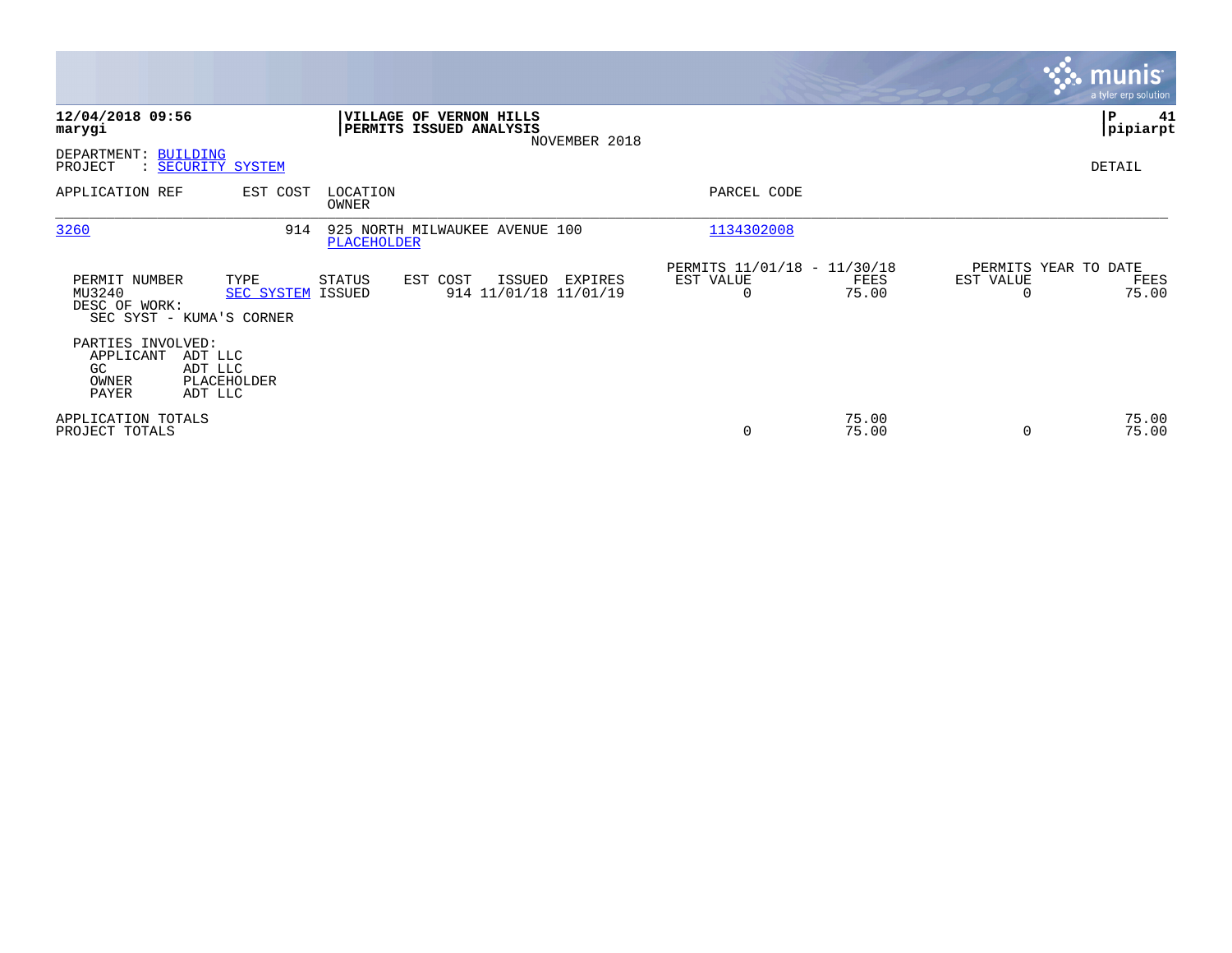|                                                                                        |                                                                                                      |                                                                                                                                                                                        |                |                                                         |               |                                               | munis<br>a tyler erp solution |
|----------------------------------------------------------------------------------------|------------------------------------------------------------------------------------------------------|----------------------------------------------------------------------------------------------------------------------------------------------------------------------------------------|----------------|---------------------------------------------------------|---------------|-----------------------------------------------|-------------------------------|
| 12/04/2018 09:56<br>marygi                                                             |                                                                                                      | VILLAGE OF VERNON HILLS<br>PERMITS ISSUED ANALYSIS                                                                                                                                     |                |                                                         |               |                                               | 42<br>IΡ<br> pipiarpt         |
| DEPARTMENT: BUILDING<br>PROJECT<br>: SEWER REPAIR                                      |                                                                                                      |                                                                                                                                                                                        | NOVEMBER 2018  |                                                         |               |                                               | DETAIL                        |
| APPLICATION REF                                                                        | EST COST<br>LOCATION<br>OWNER                                                                        |                                                                                                                                                                                        |                | PARCEL CODE                                             |               |                                               |                               |
| 3261                                                                                   | 5,500                                                                                                | 343 CHESTERFIELD LN<br>JORGE D & ELSA B BRIONI                                                                                                                                         |                | 1508216002                                              |               |                                               |                               |
| PERMIT NUMBER<br>MU3241<br>DESC OF WORK:<br>SEWER REPAIR                               | TYPE<br><b>STATUS</b><br><b>SEWER REP</b><br>COMPLT                                                  | EST COST<br>5,500 11/01/18 11/05/19                                                                                                                                                    | ISSUED EXPIRES | PERMITS 11/01/18 - 11/30/18<br>EST VALUE<br>$\mathbf 0$ | FEES<br>55.00 | PERMITS YEAR TO DATE<br>EST VALUE<br>$\Omega$ | FEES<br>55.00                 |
| PARTIES INVOLVED:<br>APPLICANT S & K PLUMBING CO<br>GC.<br>OWNER<br>PAYER<br>SEWER     | S & K PLUMBING CO<br>JORGE D & ELSA B BRIONI<br>S & K PLUMBING CO<br>S & K PLUMBING CO               |                                                                                                                                                                                        |                |                                                         |               |                                               |                               |
| APPLICATION TOTALS                                                                     |                                                                                                      |                                                                                                                                                                                        |                |                                                         | 55.00         |                                               | 55.00                         |
| 3283                                                                                   | 7,052                                                                                                | 353 EVERGREEN DR<br>WILLIAM S & RADIANA TORBIK                                                                                                                                         |                | 1508213009                                              |               |                                               |                               |
| PERMIT NUMBER<br>MU3264<br>DESC OF WORK:<br>SEWER REPAIR                               | TYPE<br>STATUS<br><b>SEWER REP</b><br>COMPLT                                                         | EST COST<br>7,052 11/07/18 11/07/19                                                                                                                                                    | ISSUED EXPIRES | PERMITS 11/01/18 - 11/30/18<br>EST VALUE<br>$\Omega$    | FEES<br>70.52 | PERMITS YEAR TO DATE<br>EST VALUE<br>$\Omega$ | FEES<br>70.52                 |
| PARTIES INVOLVED:<br>GC.<br>OWNER<br>PAYER<br>SEWER                                    | WILLIAM S & RADIANA TORBIK                                                                           | APPLICANT ABC PLUMBING, HEATING, COOLING, ELECTRIC<br>ABC PLUMBING, HEATING, COOLING, ELECTRIC<br>ABC PLUMBING, HEATING, COOLING, ELECTRIC<br>ABC PLUMBING, HEATING, COOLING, ELECTRIC |                |                                                         |               |                                               |                               |
| APPLICATION TOTALS                                                                     |                                                                                                      |                                                                                                                                                                                        |                |                                                         | 70.52         |                                               | 70.52                         |
| 3286                                                                                   | 4,000                                                                                                | 307 HOBBLE BUSH LN<br>THERESE MURPHY-SWANSON                                                                                                                                           |                | 1509108003                                              |               |                                               |                               |
| PERMIT NUMBER<br>MU3269<br>DESC OF WORK:<br>SHEAR OFF SEWER REPAIR                     | TYPE<br>STATUS<br>SEWER REP<br>COMPLT                                                                | EST COST<br>4,000 11/07/18 11/26/19                                                                                                                                                    | ISSUED EXPIRES | PERMITS 11/01/18 - 11/30/18<br>EST VALUE<br>0           | FEES<br>50.00 | PERMITS YEAR TO DATE<br>EST VALUE<br>0        | FEES<br>50.00                 |
| PARTIES INVOLVED:<br>APPLICANT A WATER TIGHT PLUMBING<br>GC<br>OWNER<br>PAYER<br>SEWER | A WATER TIGHT PLUMBING<br>THERESE MURPHY-SWANSON<br>A WATER TIGHT PLUMBING<br>A WATER TIGHT PLUMBING |                                                                                                                                                                                        |                |                                                         |               |                                               |                               |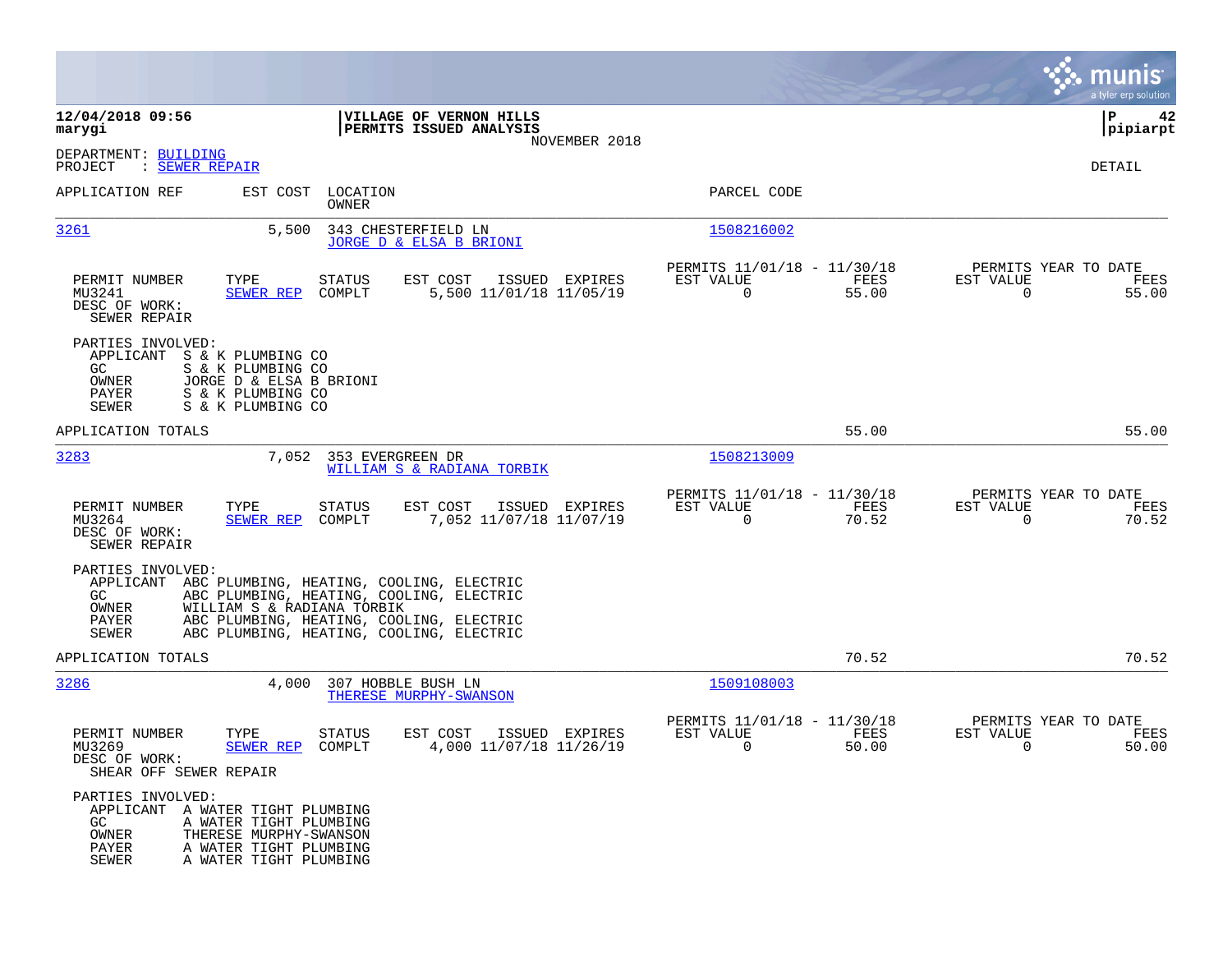|                                                                                                                                                                                                                                                                                                                                                                                                                                             | a tyler erp solution                                                                                                                                            |
|---------------------------------------------------------------------------------------------------------------------------------------------------------------------------------------------------------------------------------------------------------------------------------------------------------------------------------------------------------------------------------------------------------------------------------------------|-----------------------------------------------------------------------------------------------------------------------------------------------------------------|
| 12/04/2018 09:56<br>VILLAGE OF VERNON HILLS<br>PERMITS ISSUED ANALYSIS<br>marygi                                                                                                                                                                                                                                                                                                                                                            | P<br>43<br> pipiarpt<br>NOVEMBER 2018                                                                                                                           |
| DEPARTMENT: BUILDING<br>: SEWER REPAIR<br>PROJECT                                                                                                                                                                                                                                                                                                                                                                                           | DETAIL                                                                                                                                                          |
| EST COST<br>LOCATION<br>APPLICATION REF<br><b>OWNER</b>                                                                                                                                                                                                                                                                                                                                                                                     | PARCEL CODE                                                                                                                                                     |
| APPLICATION TOTALS                                                                                                                                                                                                                                                                                                                                                                                                                          | 50.00<br>50.00                                                                                                                                                  |
| 3313<br>INVERNESS DRIVE<br>3,900<br>Inverness HOA                                                                                                                                                                                                                                                                                                                                                                                           | 1129204036                                                                                                                                                      |
| PERMIT NUMBER<br>TYPE<br>STATUS<br>EST COST<br>ISSUED EXPIRES<br>3,900 11/19/18 11/19/19<br>MU3313<br>SEWER REP<br>ISSUED<br>DESC OF WORK:<br>INSTALL DRAIN TILES FROM DOWNSPOUTS TO STORM SEWER.<br>1880-1884 TREVINO<br>PARTIES INVOLVED:<br>APPLICANT<br>PHOENIX LANDSCAPING<br>PHOENIX LANDSCAPING<br>GC.<br>OWNER<br>Inverness HOA<br><b>PAYER</b><br>PHOENIX LANDSCAPING<br><b>SEWER</b><br>PHOENIX LANDSCAPING<br>APPLICATION TOTALS | PERMITS 11/01/18 - 11/30/18<br>PERMITS YEAR TO DATE<br>EST VALUE<br>FEES<br>EST VALUE<br>FEES<br>$\mathbf 0$<br>50.00<br>$\mathbf 0$<br>50.00<br>50.00<br>50.00 |
| 3338<br>3,000<br>18 MANCHESTER LN<br>ROBERTO PESA                                                                                                                                                                                                                                                                                                                                                                                           | 1508206017                                                                                                                                                      |
| EST COST<br>PERMIT NUMBER<br>TYPE<br>STATUS<br>ISSUED EXPIRES<br>3,000 11/29/18 11/29/19<br>MU3347<br>SEWER REP<br><b>ISSUED</b><br>DESC OF WORK:<br>CLEAN OUT                                                                                                                                                                                                                                                                              | PERMITS 11/01/18 - 11/30/18<br>PERMITS YEAR TO DATE<br>EST VALUE<br><b>FEES</b><br>EST VALUE<br>FEES<br>$\Omega$<br>50.00<br>$\Omega$<br>50.00                  |
| PARTIES INVOLVED:<br>ROBERTO PESA<br>APPLICANT<br>GC.<br>ROBERTO PESA<br>OWNER<br>ROBERTO PESA<br><b>PAYER</b><br>ROBERTO PESA<br><b>SEWER</b><br>BEHM ENTERPRISES                                                                                                                                                                                                                                                                          |                                                                                                                                                                 |
| APPLICATION TOTALS<br>PROJECT TOTALS                                                                                                                                                                                                                                                                                                                                                                                                        | 50.00<br>50.00<br>$\mathbf 0$<br>275.52<br>$\mathbf 0$<br>275.52                                                                                                |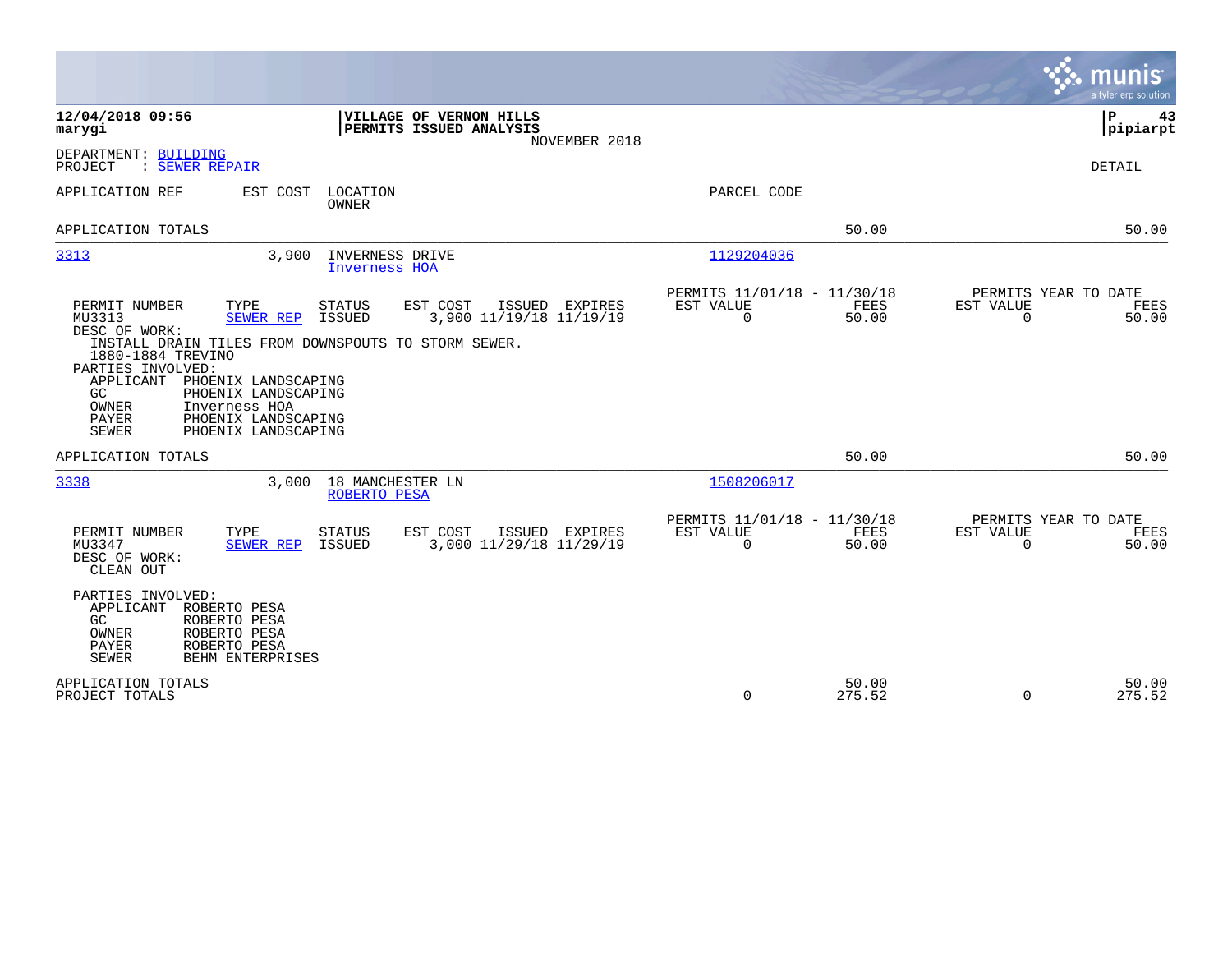|                                                                                                                                                                     |                                                                                                                                                                                                                  |                   |                                                                                                                       |                                                      |                        |                       | <b>munis</b><br>a tyler erp solution      |
|---------------------------------------------------------------------------------------------------------------------------------------------------------------------|------------------------------------------------------------------------------------------------------------------------------------------------------------------------------------------------------------------|-------------------|-----------------------------------------------------------------------------------------------------------------------|------------------------------------------------------|------------------------|-----------------------|-------------------------------------------|
| 12/04/2018 09:56<br>marygi                                                                                                                                          |                                                                                                                                                                                                                  |                   | <b>VILLAGE OF VERNON HILLS</b><br>PERMITS ISSUED ANALYSIS<br>NOVEMBER 2018                                            |                                                      |                        |                       | P<br>44<br> pipiarpt                      |
| DEPARTMENT: BUILDING<br>PROJECT                                                                                                                                     | : SITE WORK                                                                                                                                                                                                      |                   |                                                                                                                       |                                                      |                        |                       | DETAIL                                    |
| APPLICATION REF                                                                                                                                                     | EST COST                                                                                                                                                                                                         | LOCATION<br>OWNER |                                                                                                                       | PARCEL CODE                                          |                        |                       |                                           |
| 3132                                                                                                                                                                | 229,547                                                                                                                                                                                                          | PLACEHOLDER       | 864 EAST TOWNLINE ROAD                                                                                                | 1134302008                                           |                        |                       |                                           |
| PERMIT NUMBER<br>MU3274<br>DESC OF WORK:<br>LANDSCAPE<br>PARTIES INVOLVED:<br>APPLICANT<br>CONCRETE<br><b>EXCAVATOR</b><br>GC.<br>OCCUPANT<br>OWNER<br><b>SEWER</b> | TYPE<br><b>SITE WORK</b><br>REGENCY CENTERS LP<br>MILLER CONCRETE<br>ELECTRICIA 1ST CHOICE<br>RICHARD KUBINSKI EXCAVATING<br>MIDWEST CONSTRUCTION PARTNERS<br>SHAKE SHACK<br>PLACEHOLDER<br>ARIA SEWER AND WATER | STATUS<br>ISSUED  | EST COST<br>ISSUED EXPIRES<br>229,547 11/08/18 11/08/19<br>SITE WORK: UNDERGROUND UTILITIES, GRADING, INFRASTRUCTURE, | PERMITS 11/01/18 - 11/30/18<br>EST VALUE<br>$\Omega$ | FEES<br>10,582.00      | EST VALUE<br>$\Omega$ | PERMITS YEAR TO DATE<br>FEES<br>10,582.00 |
| APPLICATION TOTALS<br>PROJECT TOTALS                                                                                                                                |                                                                                                                                                                                                                  |                   |                                                                                                                       | 0                                                    | 10,582.00<br>10,582.00 |                       | 10,582.00<br>10,582.00                    |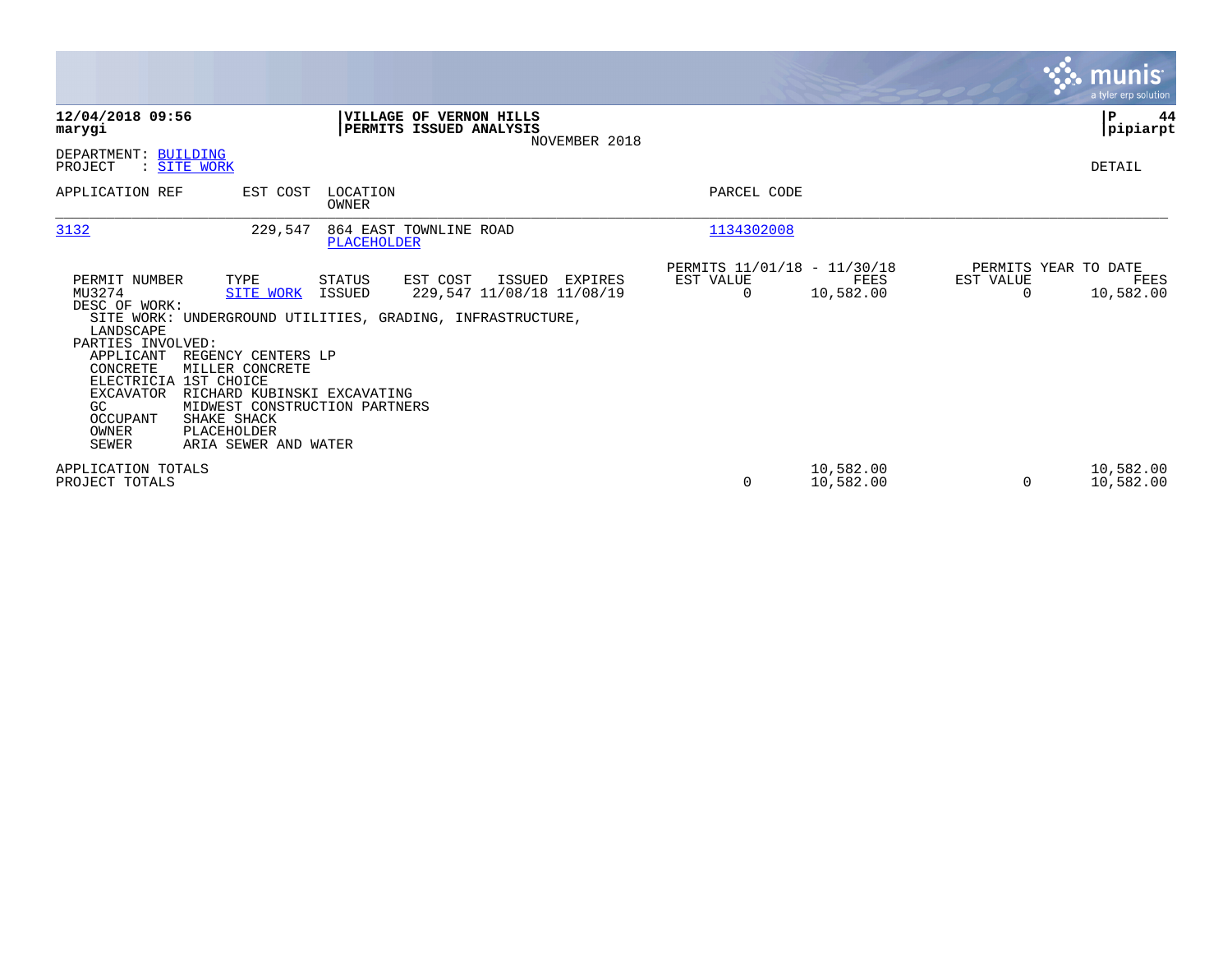|                                                                                                                                                       |                                                                     |               |                                                        |                |                                                            |               |                                                     | munis<br>a tyler erp solution |
|-------------------------------------------------------------------------------------------------------------------------------------------------------|---------------------------------------------------------------------|---------------|--------------------------------------------------------|----------------|------------------------------------------------------------|---------------|-----------------------------------------------------|-------------------------------|
| 12/04/2018 09:56<br>marygi                                                                                                                            |                                                                     |               | VILLAGE OF VERNON HILLS<br>PERMITS ISSUED ANALYSIS     |                |                                                            |               |                                                     | ΙP<br>45<br> pipiarpt         |
| DEPARTMENT: BUILDING<br>: VOICE/DATA<br>PROJECT                                                                                                       |                                                                     |               |                                                        | NOVEMBER 2018  |                                                            |               |                                                     | DETAIL                        |
| APPLICATION REF                                                                                                                                       | EST COST LOCATION                                                   | OWNER         |                                                        |                | PARCEL CODE                                                |               |                                                     |                               |
| 3262                                                                                                                                                  | 3,000                                                               | PLACEHOLDER   | 875 NORTH MILWAUKEE AVENUE 600                         |                | 1134302008                                                 |               |                                                     |                               |
| PERMIT NUMBER<br>MU3243<br>DESC OF WORK:<br>VOICE/DATA/PHONE                                                                                          | TYPE<br><b>VOICE/DATA COMPLT</b>                                    | <b>STATUS</b> | EST COST<br>3,000 11/01/18 11/01/19                    | ISSUED EXPIRES | PERMITS 11/01/18 - 11/30/18<br>EST VALUE<br>$\mathbf 0$    | FEES<br>75.00 | PERMITS YEAR TO DATE<br>EST VALUE<br>$\Omega$       | FEES<br>75.00                 |
| PARTIES INVOLVED:<br>APPLICANT RG COMMUNICATIONS<br>GC.<br>OCCUPANT<br>OWNER<br>PLACEHOLDER<br>PAYER                                                  | RG COMMUNICATIONS<br>ROTI MODERN MEDITERRANEAN<br>RG COMMUNICATIONS |               |                                                        |                |                                                            |               |                                                     |                               |
| APPLICATION TOTALS                                                                                                                                    |                                                                     |               |                                                        |                |                                                            | 75.00         |                                                     | 75.00                         |
| 3270                                                                                                                                                  | 2,500                                                               |               | 1800 NORTH MILWAUKEE AVENUE<br>USTRUST BOA CUNEO TRUST |                | 1128413070                                                 |               |                                                     |                               |
| PERMIT NUMBER<br>MU3257<br>DESC OF WORK:<br>DATA, PHONE                                                                                               | TYPE<br>VOICE/DATA COMPLT                                           | STATUS        | EST COST<br>ISSUED EXPIRES<br>2,500 11/05/18 11/05/19  |                | PERMITS 11/01/18 - 11/30/18<br>EST VALUE<br>$\mathbf 0$    | FEES<br>75.00 | PERMITS YEAR TO DATE<br>EST VALUE<br>$\mathbf 0$    | FEES<br>75.00                 |
| PARTIES INVOLVED:<br>APPLICANT XANDER TECH<br>XANDER TECH<br>GC.<br>LOW VOLTAG XANDER TECH<br>OCCUPANT<br>ALDI FOODS<br>OWNER<br>PAYER<br>XANDER TECH | USTRUST BOA CUNEO TRUST                                             |               |                                                        |                |                                                            |               |                                                     |                               |
| APPLICATION TOTALS                                                                                                                                    |                                                                     |               |                                                        |                |                                                            | 75.00         |                                                     | 75.00                         |
| 3303                                                                                                                                                  |                                                                     | PLACEHOLDER   | 392 875 NORTH MILWAUKEE AVENUE 600                     |                | 1134302008                                                 |               |                                                     |                               |
| PERMIT NUMBER<br>MU3302<br>DESC OF WORK:<br>VOICE/DATA                                                                                                | TYPE<br><b>VOICE/DATA COMPLT</b>                                    | <b>STATUS</b> | EST COST<br>392 11/14/18 11/14/19                      | ISSUED EXPIRES | PERMITS 11/01/18 - 11/30/18<br>EST VALUE<br>$\overline{0}$ | FEES<br>75.00 | PERMITS YEAR TO DATE<br>EST VALUE<br>$\overline{0}$ | FEES<br>75.00                 |
| PARTIES INVOLVED:<br>APPLICANT ADT LLC<br>ELECTRICIA ADT LLC<br>GC<br>ADT LLC<br>OCCUPANT                                                             | ROTI MODERN MEDITERRANEAN                                           |               |                                                        |                |                                                            |               |                                                     |                               |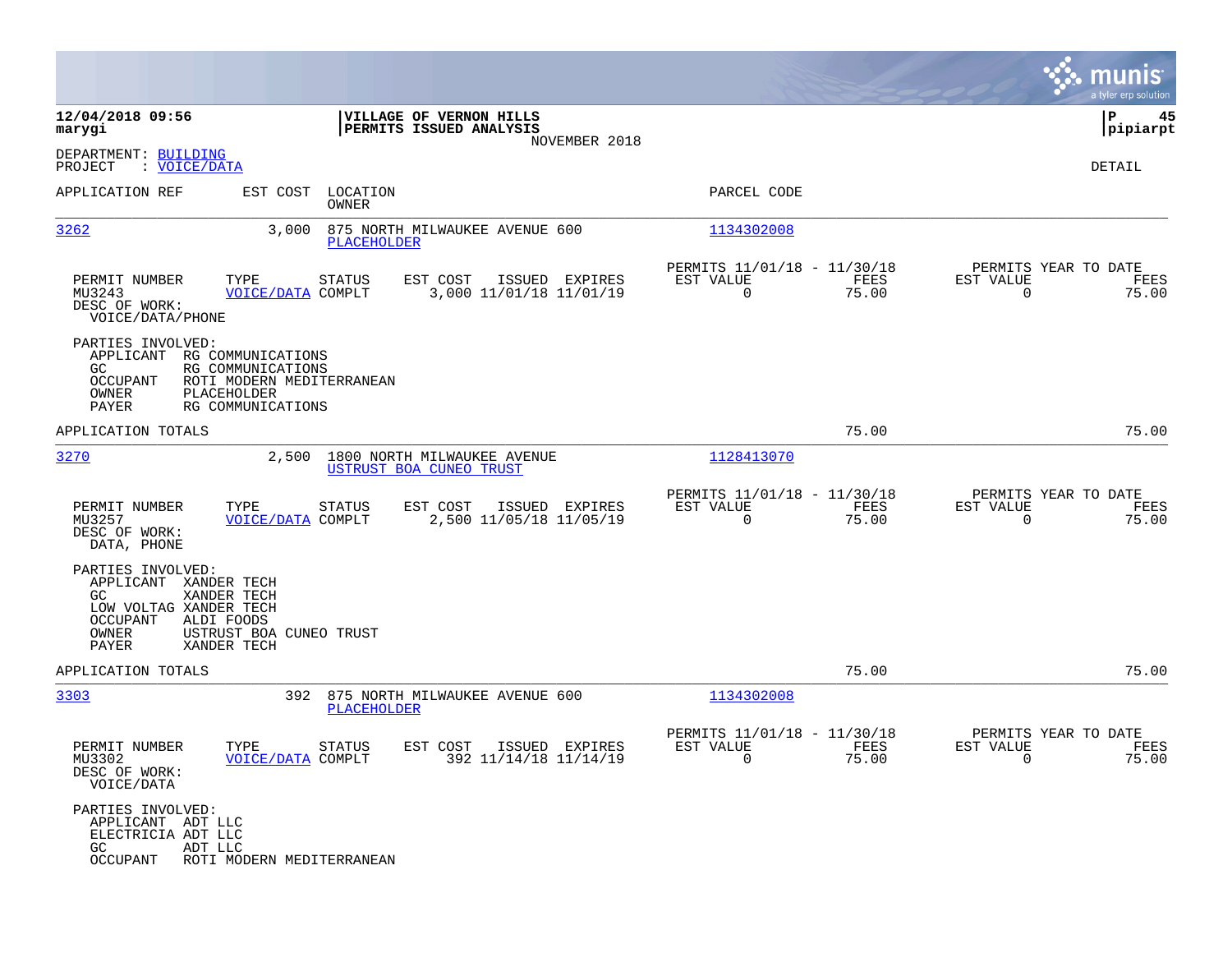|                                                 |                                                                     |             |                 | <b>munis</b><br>a tyler erp solution |
|-------------------------------------------------|---------------------------------------------------------------------|-------------|-----------------|--------------------------------------|
| 12/04/2018 09:56<br>marygi                      | VILLAGE OF VERNON HILLS<br>PERMITS ISSUED ANALYSIS<br>NOVEMBER 2018 |             |                 | 46<br>l P<br> pipiarpt               |
| DEPARTMENT: BUILDING<br>PROJECT<br>: VOICE/DATA |                                                                     |             |                 | DETAIL                               |
| APPLICATION REF<br>EST COST                     | LOCATION<br>OWNER                                                   | PARCEL CODE |                 |                                      |
| OWNER<br>PLACEHOLDER<br>PAYER<br>ADT LLC        |                                                                     |             |                 |                                      |
| APPLICATION TOTALS<br>PROJECT TOTALS            |                                                                     | 0           | 75.00<br>225.00 | 75.00<br>225.00<br>0                 |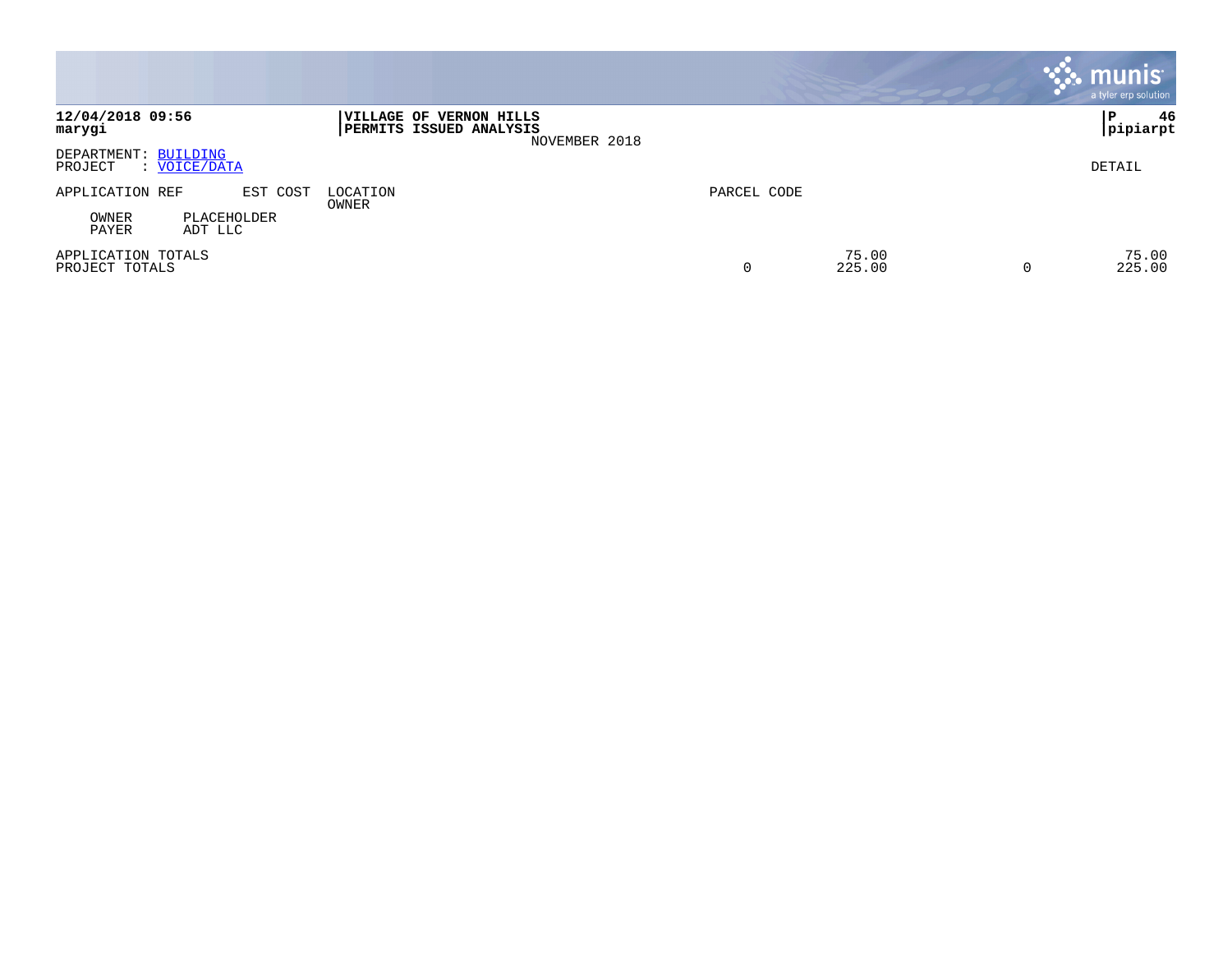|                                                                                      |                                                                                                                                |                                                               |                                                            |                    |                                                  | munis<br>a tyler erp solution |
|--------------------------------------------------------------------------------------|--------------------------------------------------------------------------------------------------------------------------------|---------------------------------------------------------------|------------------------------------------------------------|--------------------|--------------------------------------------------|-------------------------------|
| 12/04/2018 09:56<br>marygi                                                           |                                                                                                                                | VILLAGE OF VERNON HILLS<br>PERMITS ISSUED ANALYSIS            |                                                            |                    |                                                  | 47<br>P<br> pipiarpt          |
| DEPARTMENT: BUILDING<br>: WATER HEATER<br>PROJECT                                    |                                                                                                                                | NOVEMBER 2018                                                 |                                                            |                    |                                                  | DETAIL                        |
| APPLICATION REF                                                                      | EST COST LOCATION<br>OWNER                                                                                                     |                                                               | PARCEL CODE                                                |                    |                                                  |                               |
| 3290                                                                                 | 800<br>613 ONTARIO ST                                                                                                          | KENNETH A & COLLEEN A MOONEY                                  | 1509315002                                                 |                    |                                                  |                               |
| PERMIT NUMBER<br>MU3277<br>DESC OF WORK:<br>WATER HEATER                             | TYPE<br>STATUS<br>WATER HEAT ISSUED                                                                                            | ISSUED EXPIRES<br>EST COST<br>800 11/09/18 11/09/19           | PERMITS 11/01/18 - 11/30/18<br>EST VALUE<br>$\overline{0}$ | FEES<br>.00        | PERMITS YEAR TO DATE<br>EST VALUE<br>$\mathbf 0$ | FEES<br>.00                   |
| PARTIES INVOLVED:<br>APPLICANT ALL STAR PLUMBING<br>GC.<br>OWNER<br>PLUMBER<br>PAYER | ALL STAR PLUMBING<br>KENNETH A & COLLEEN A MOONEY<br>ALL STAR PLUMBING<br>ALL STAR PLUMBING                                    |                                                               |                                                            |                    |                                                  |                               |
| APPLICATION TOTALS                                                                   |                                                                                                                                |                                                               |                                                            | .00                |                                                  | .00                           |
| 3293                                                                                 | 750<br>110 BROOKWOOD CT<br>PLACEHOLDER                                                                                         |                                                               | 1505308122                                                 |                    |                                                  |                               |
| PERMIT NUMBER<br>MU3280<br>DESC OF WORK:<br>WATER HEATER                             | STATUS<br>TYPE<br><b>WATER HEAT ISSUED</b>                                                                                     | EST COST<br>ISSUED EXPIRES<br>750 11/12/18 11/12/19           | PERMITS 11/01/18 - 11/30/18<br>EST VALUE<br>$\Omega$       | FEES<br>.00        | PERMITS YEAR TO DATE<br>EST VALUE<br>$\Omega$    | FEES<br>.00                   |
| PARTIES INVOLVED:<br>APPLICANT<br>GC.<br>PLACEHOLDER<br>OWNER<br>PLUMBER<br>PAYER    | B. KIESGEN PLUMBING INC<br>B. KIESGEN PLUMBING INC<br>B. KIESGEN PLUMBING INC<br>B. KIESGEN PLUMBING INC                       |                                                               |                                                            |                    |                                                  |                               |
| APPLICATION TOTALS                                                                   |                                                                                                                                |                                                               |                                                            | .00                |                                                  | .00                           |
| 3309                                                                                 | 3,800                                                                                                                          | 700 NORTH MILWAUKEE AVE 130<br>HAWTHORN HILLS SOUARE 1687 LLC | 1504201051                                                 |                    |                                                  |                               |
| PERMIT NUMBER<br>MU3307<br>DESC OF WORK:<br>WATER HEATER                             | TYPE<br><b>STATUS</b><br>WATER HEAT ISSUED                                                                                     | EST COST<br>ISSUED EXPIRES<br>3,800 11/15/18 11/15/19         | PERMITS 11/01/18 - 11/30/18<br>EST VALUE<br>$\mathbf 0$    | <b>FEES</b><br>.00 | PERMITS YEAR TO DATE<br>EST VALUE<br>0           | FEES<br>.00                   |
| PARTIES INVOLVED:<br>GC<br><b>OCCUPANT</b><br>OWNER<br>PLUMBER<br>PAYER              | MRMB CONSTRUCTIONS INC<br>MUMBAI TANDOOR<br>HAWTHORN HILLS SOUARE 1687 LLC<br>MRMB CONSTRUCTIONS INC<br>MRMB CONSTRUCTIONS INC |                                                               |                                                            |                    |                                                  |                               |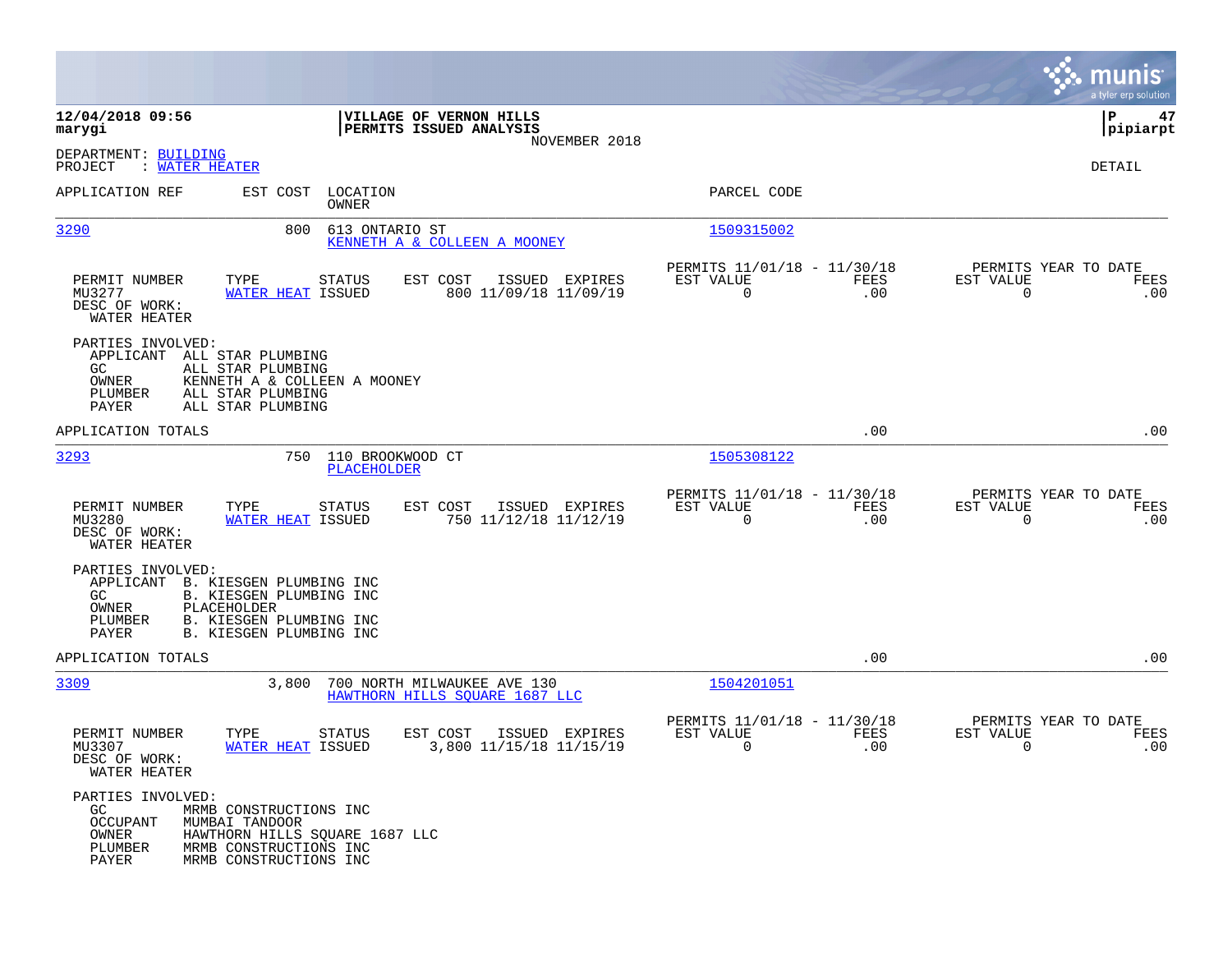|                                                                                                                                                                                                          |                                                                        |                                                         |             |                                                  | munis<br>a tyler erp solution |
|----------------------------------------------------------------------------------------------------------------------------------------------------------------------------------------------------------|------------------------------------------------------------------------|---------------------------------------------------------|-------------|--------------------------------------------------|-------------------------------|
| 12/04/2018 09:56<br>marygi                                                                                                                                                                               | VILLAGE OF VERNON HILLS<br>PERMITS ISSUED ANALYSIS<br>NOVEMBER 2018    |                                                         |             |                                                  | P<br>48<br> pipiarpt          |
| DEPARTMENT: BUILDING<br>PROJECT<br>: WATER HEATER                                                                                                                                                        |                                                                        |                                                         |             |                                                  | DETAIL                        |
| APPLICATION REF<br>EST COST                                                                                                                                                                              | LOCATION<br>OWNER                                                      | PARCEL CODE                                             |             |                                                  |                               |
| APPLICATION TOTALS                                                                                                                                                                                       |                                                                        |                                                         | .00         |                                                  | .00                           |
| 3314<br>1,128                                                                                                                                                                                            | 569 CENTRAL PARK PL<br>C LEE T YEH                                     | 1509314006                                              |             |                                                  |                               |
| PERMIT NUMBER<br>TYPE<br>MU3314<br><b>WATER HEAT ISSUED</b><br>DESC OF WORK:<br>WATER HEATER                                                                                                             | <b>STATUS</b><br>EST COST<br>ISSUED EXPIRES<br>1,128 11/19/18 11/19/19 | PERMITS 11/01/18 - 11/30/18<br>EST VALUE<br>$\mathbf 0$ | FEES<br>.00 | PERMITS YEAR TO DATE<br>EST VALUE<br>$\mathbf 0$ | FEES<br>.00                   |
| PARTIES INVOLVED:<br>APPLICANT C LEE T YEH<br>GC.<br>C LEE T YEH<br>C LEE T YEH<br>OWNER<br>PLUMBER<br>ABT<br><b>PAYER</b><br>C LEE T YEH                                                                |                                                                        |                                                         |             |                                                  |                               |
| APPLICATION TOTALS                                                                                                                                                                                       |                                                                        |                                                         | .00         |                                                  | .00                           |
| 3330<br>1,641                                                                                                                                                                                            | 108 MIDWAY LN<br>YU TANG & LIPING SHEN                                 | 1509103028                                              |             |                                                  |                               |
| PERMIT NUMBER<br>TYPE<br>MU3332<br>WATER HEAT ISSUED<br>DESC OF WORK:<br>WATER HEATER                                                                                                                    | EST COST<br>STATUS<br>ISSUED EXPIRES<br>1,641 11/27/18 11/27/19        | PERMITS 11/01/18 - 11/30/18<br>EST VALUE<br>$\mathbf 0$ | FEES<br>.00 | PERMITS YEAR TO DATE<br>EST VALUE<br>$\mathbf 0$ | FEES<br>.00                   |
| PARTIES INVOLVED:<br>APPLICANT<br>YU TANG & LIPING SHEN<br>GC.<br>YU TANG & LIPING SHEN<br>OWNER<br>YU TANG & LIPING SHEN<br>PLUMBER<br>DRF TRUSTED PROPERTY SOLUTIONS<br>YU TANG & LIPING SHEN<br>PAYER |                                                                        |                                                         |             |                                                  |                               |
| APPLICATION TOTALS                                                                                                                                                                                       |                                                                        |                                                         | .00         |                                                  | .00                           |
| 3340<br>400                                                                                                                                                                                              | 507W ARLINGTON CT<br>KENNETH B CORIN                                   | 1504103009                                              |             |                                                  |                               |
| PERMIT NUMBER<br>TYPE<br>MU3348<br>WATER HEAT ISSUED<br>DESC OF WORK:<br>WATER HEATER                                                                                                                    | STATUS<br>EST COST ISSUED EXPIRES<br>400 11/30/18 11/30/19             | PERMITS 11/01/18 - 11/30/18<br>EST VALUE<br>$\Omega$    | FEES<br>.00 | PERMITS YEAR TO DATE<br>EST VALUE<br>$\Omega$    | FEES<br>.00                   |
| PARTIES INVOLVED:<br>APPLICANT<br>KENNETH B CORIN<br>KENNETH B CORIN<br>GC<br>OWNER<br>KENNETH B CORIN                                                                                                   |                                                                        |                                                         |             |                                                  |                               |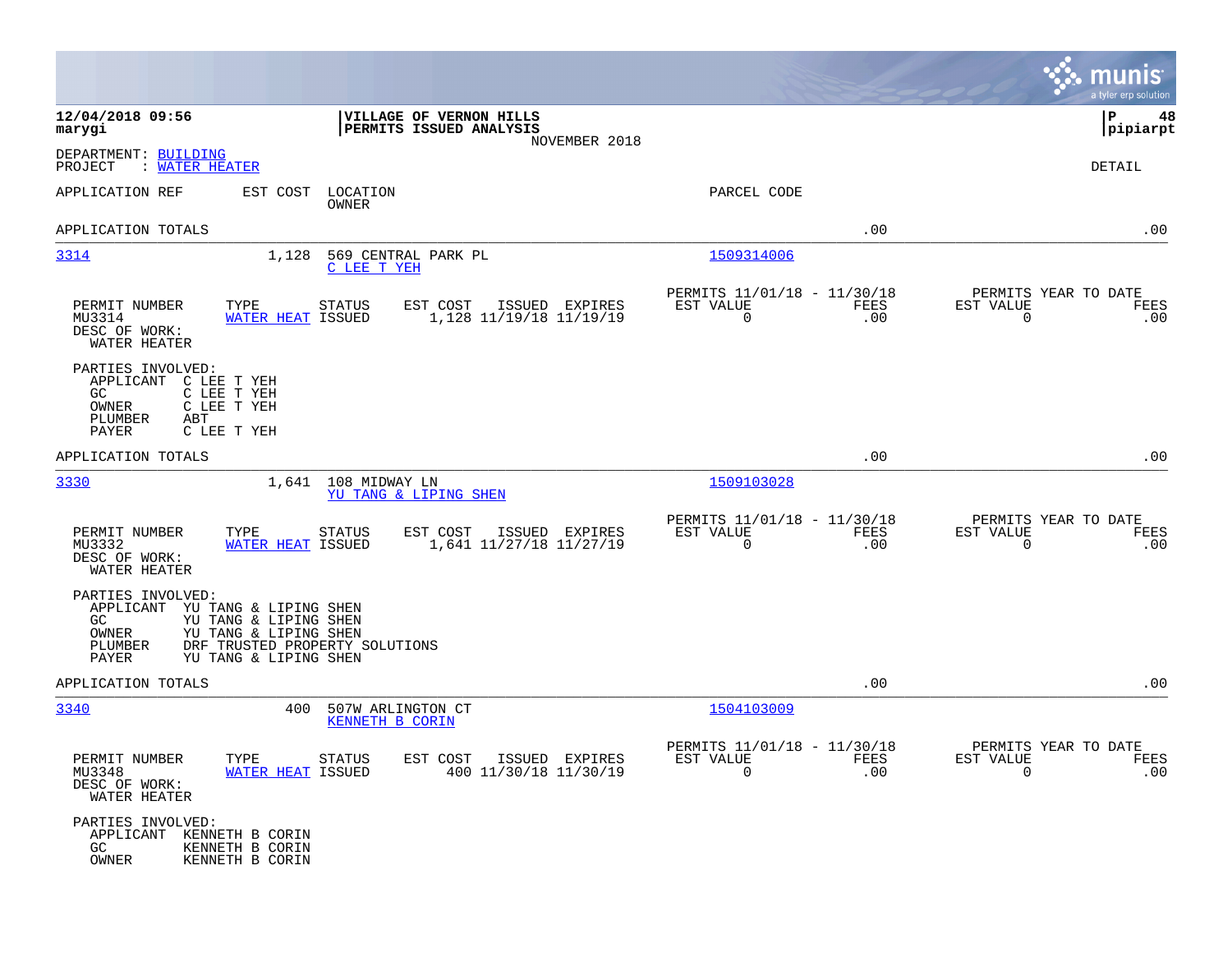|                                                   |                                                                            |             |            | munis <sup>®</sup><br>a tyler erp solution |
|---------------------------------------------------|----------------------------------------------------------------------------|-------------|------------|--------------------------------------------|
| 12/04/2018 09:56<br>marygi                        | VILLAGE OF VERNON HILLS<br><b>PERMITS ISSUED ANALYSIS</b><br>NOVEMBER 2018 |             |            | 49<br>l P<br> pipiarpt                     |
| DEPARTMENT: BUILDING<br>PROJECT<br>: WATER HEATER |                                                                            |             |            | DETAIL                                     |
| EST COST<br>APPLICATION REF                       | LOCATION<br>OWNER                                                          | PARCEL CODE |            |                                            |
| <b>DRF</b><br>PLUMBER<br>PAYER<br>KENNETH B CORIN |                                                                            |             |            |                                            |
| APPLICATION TOTALS<br>PROJECT TOTALS              |                                                                            | 0           | .00<br>.00 | .00<br>.00<br>$\Omega$                     |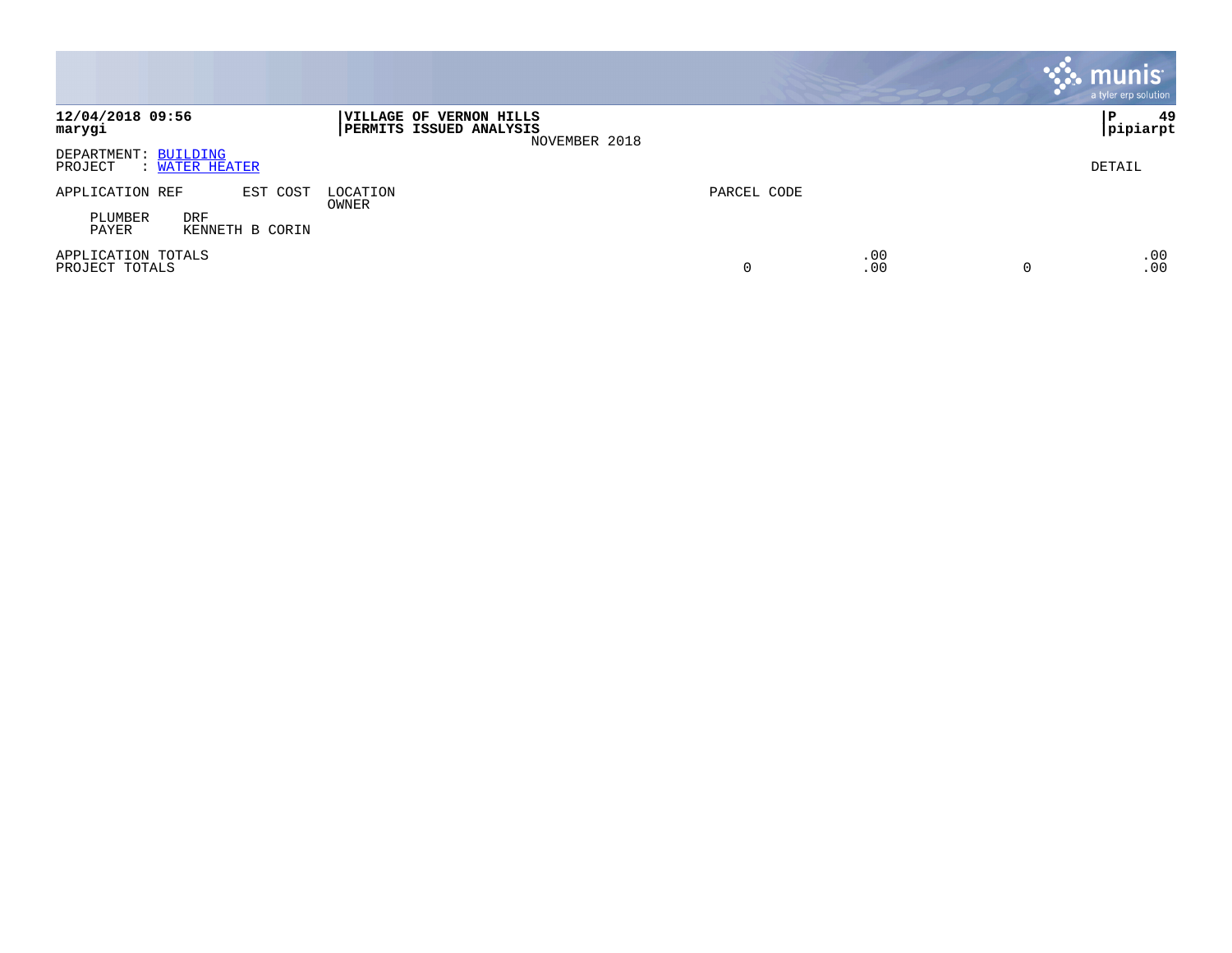|                                                                                                                                                        |                                                                                  |                                                                        | munis<br>a tyler erp solution                                   |
|--------------------------------------------------------------------------------------------------------------------------------------------------------|----------------------------------------------------------------------------------|------------------------------------------------------------------------|-----------------------------------------------------------------|
| 12/04/2018 09:56<br>marygi                                                                                                                             | VILLAGE OF VERNON HILLS<br>PERMITS ISSUED ANALYSIS<br>NOVEMBER 2018              |                                                                        | l P<br>50<br> pipiarpt                                          |
| DEPARTMENT: BUILDING<br>: CO/CART/KIOSK<br>PROJECT                                                                                                     |                                                                                  |                                                                        | DETAIL                                                          |
| APPLICATION REF                                                                                                                                        | EST COST<br>LOCATION<br>OWNER                                                    | PARCEL CODE                                                            |                                                                 |
| 2871                                                                                                                                                   | 0<br>9011 HAWTHORN CENTER<br>CENTENNIAL                                          | 1133401086                                                             |                                                                 |
| PERMIT NUMBER<br>TYPE<br>MU3336<br>CO NO FEE<br>DESC OF WORK:<br>KIOSK: HICKORY FARMS                                                                  | <b>STATUS</b><br>EST COST<br>ISSUED EXPIRES<br>COMPLT<br>$0$ 11/27/18 11/27/19   | PERMITS 11/01/18 - 11/30/18<br>EST VALUE<br>FEES<br>$\mathbf 0$<br>.00 | PERMITS YEAR TO DATE<br>EST VALUE<br>FEES<br>$\mathbf 0$<br>.00 |
| PARTIES INVOLVED:<br>GC.<br>HICKORY FARMS # 10817<br>OCCUPANT<br>HICKORY FARMS # 10817<br>OWNER<br>CENTENNIAL<br><b>PAYER</b><br>HICKORY FARMS # 10817 |                                                                                  |                                                                        |                                                                 |
| APPLICATION TOTALS                                                                                                                                     |                                                                                  | .00                                                                    | .00                                                             |
| 3240                                                                                                                                                   | 1035 HAWTHORN CTR<br>$\Omega$<br>CENTENNIAL                                      | 1133401086                                                             |                                                                 |
| TYPE<br>PERMIT NUMBER<br>MU3239<br>CO NO FEE<br>DESC OF WORK:<br>CART: NRG GLOBAL                                                                      | EST COST<br>ISSUED EXPIRES<br>STATUS<br>COMPLT<br>$0$ 11/01/18 11/01/19          | PERMITS 11/01/18 - 11/30/18<br>EST VALUE<br>FEES<br>$\Omega$<br>.00    | PERMITS YEAR TO DATE<br>EST VALUE<br>FEES<br>$\mathbf 0$<br>.00 |
| PARTIES INVOLVED:<br>GC.<br>NRG GLOBAL INC<br><b>OCCUPANT</b><br>NRG GLOBAL INC<br>OWNER<br>CENTENNIAL<br>NRG GLOBAL INC<br>PAYER                      |                                                                                  |                                                                        |                                                                 |
| APPLICATION TOTALS                                                                                                                                     |                                                                                  | .00                                                                    | .00                                                             |
| 3252                                                                                                                                                   | 2135 HAWTHORN CENTER<br>0<br>CENTENNIAL                                          | 1133401086                                                             |                                                                 |
| PERMIT NUMBER<br>TYPE<br>CO NO FEE<br>MU3304<br>DESC OF WORK:<br>KIOSK - AXN E-CIGARETTE & VAPE                                                        | <b>STATUS</b><br>EST COST ISSUED EXPIRES<br>$0$ 11/14/18 11/14/19<br>COMPLT      | PERMITS 11/01/18 - 11/30/18<br>EST VALUE<br>FEES<br>$\mathbf 0$<br>.00 | PERMITS YEAR TO DATE<br>EST VALUE<br>FEES<br>$\mathbf 0$<br>.00 |
| PARTIES INVOLVED:<br>APPLICANT AXN E-CIGARETTE AND VAPE<br>GC<br>OCCUPANT<br>OWNER<br>CENTENNIAL<br>PAYER                                              | AXN E-CIGARETTE AND VAPE<br>AXN E-CIGARETTE AND VAPE<br>AXN E-CIGARETTE AND VAPE |                                                                        |                                                                 |
| APPLICATION TOTALS                                                                                                                                     |                                                                                  | .00                                                                    | .00                                                             |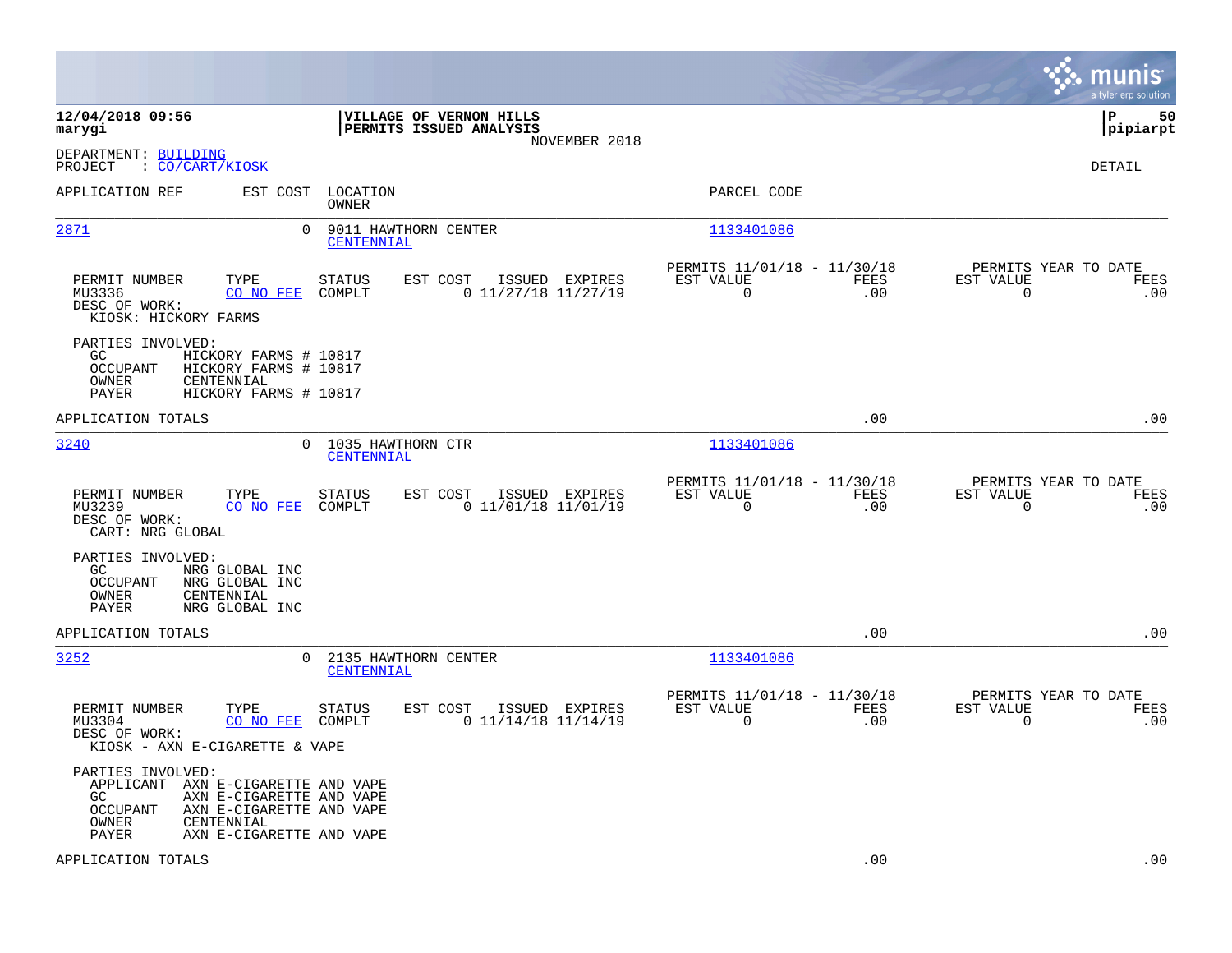|                                                                                                                                                                                                        |                                                                                                                      |                                                                        |                                                                                       | munis<br>a tyler erp solution |
|--------------------------------------------------------------------------------------------------------------------------------------------------------------------------------------------------------|----------------------------------------------------------------------------------------------------------------------|------------------------------------------------------------------------|---------------------------------------------------------------------------------------|-------------------------------|
| 12/04/2018 09:56<br>marygi                                                                                                                                                                             | VILLAGE OF VERNON HILLS<br>PERMITS ISSUED ANALYSIS                                                                   |                                                                        | ∣P                                                                                    | 51<br>pipiarpt                |
| DEPARTMENT: BUILDING<br>PROJECT<br>: <u>CO/CART/KIOSK</u>                                                                                                                                              | NOVEMBER 2018                                                                                                        |                                                                        |                                                                                       | DETAIL                        |
| APPLICATION REF<br>EST COST                                                                                                                                                                            | LOCATION<br>OWNER                                                                                                    | PARCEL CODE                                                            |                                                                                       |                               |
| 3306<br>$\Omega$                                                                                                                                                                                       | 1020 HAWTHORN CTR<br>CENTENNIAL                                                                                      | 1133401086                                                             |                                                                                       |                               |
| PERMIT NUMBER<br>TYPE<br>MU3311<br>CO NO FEE<br>MU3305<br>$CO-C/K$<br>DESC OF WORK:<br>KIOSK FOLKLORE CRAFTS                                                                                           | <b>STATUS</b><br>EST COST<br>ISSUED<br>EXPIRES<br>COMPLT<br>$0$ 11/16/18 11/16/19<br>$0$ 11/14/18 11/14/19<br>COMPLT | PERMITS 11/01/18 - 11/30/18<br>EST VALUE<br>$\mathbf 0$<br>0           | PERMITS YEAR TO DATE<br>FEES<br>EST VALUE<br>.00<br>$\mathbf 0$<br>100.00<br>$\Omega$ | FEES<br>.00<br>100.00         |
| PARTIES INVOLVED:<br>APPLICANT FOLKLORE CRAFTS<br>GC<br>FOLKLORE CRAFTS<br>OCCUPANT<br>FOLKLORE CRAFTS<br>OWNER<br>CENTENNIAL<br>PAYER<br>FOLKLORE CRAFTS                                              |                                                                                                                      |                                                                        |                                                                                       |                               |
| APPLICATION TOTALS                                                                                                                                                                                     |                                                                                                                      |                                                                        | 100.00                                                                                | 100.00                        |
| 3307<br>$\Omega$                                                                                                                                                                                       | 9012 HAWTHORN CTR<br>CENTENNIAL                                                                                      | 1133401086                                                             |                                                                                       |                               |
| TYPE<br>PERMIT NUMBER<br>MU3306<br>$CO-C/K$<br>DESC OF WORK:<br>KIOSK - OLD SCHOOL PUZZLES & GAMES                                                                                                     | <b>STATUS</b><br>EST COST<br>ISSUED EXPIRES<br><b>ISSUED</b><br>$0$ 11/14/18 12/03/19                                | PERMITS 11/01/18 - 11/30/18<br>EST VALUE<br>$\Omega$                   | PERMITS YEAR TO DATE<br>FEES<br>EST VALUE<br>100.00<br>$\mathbf 0$                    | FEES<br>100.00                |
| PARTIES INVOLVED:<br>APPLICANT OLD SCHOOL PUZZLES & GAMES<br>GC.<br>OLD SCHOOL PUZZLES & GAMES<br>OCCUPANT<br>OLD SCHOOL PUZZLES & GAMES<br>OWNER<br>CENTENNIAL<br>PAYER<br>OLD SCHOOL PUZZLES & GAMES |                                                                                                                      |                                                                        |                                                                                       |                               |
| APPLICATION TOTALS                                                                                                                                                                                     |                                                                                                                      |                                                                        | 100.00                                                                                | 100.00                        |
| 3317<br>$\Omega$                                                                                                                                                                                       | 1055 HAWTHORN CENTER<br>CENTENNIAL                                                                                   | 1133401086                                                             |                                                                                       |                               |
| TYPE<br>PERMIT NUMBER<br>MU3328<br>CO NO FEE<br>MU3315<br>$CO-C/K$<br>DESC OF WORK:<br>CART: FIRST STUDENT                                                                                             | <b>STATUS</b><br>EST COST<br>ISSUED EXPIRES<br>$0$ 11/26/18 11/26/19<br>COMPLT<br>$0$ 11/19/18 11/20/19<br>COMPLT    | PERMITS 11/01/18 - 11/30/18<br>EST VALUE<br>$\mathbf 0$<br>$\mathbf 0$ | PERMITS YEAR TO DATE<br>FEES<br>EST VALUE<br>.00<br>0<br>$\Omega$<br>100.00           | FEES<br>.00<br>100.00         |
| PARTIES INVOLVED:<br>GC.<br>FIRST STUDENT<br>FIRST STUDENT<br>OCCUPANT<br>OWNER<br>CENTENNIAL                                                                                                          |                                                                                                                      |                                                                        |                                                                                       |                               |

 $\mathcal{L}^{\text{max}}$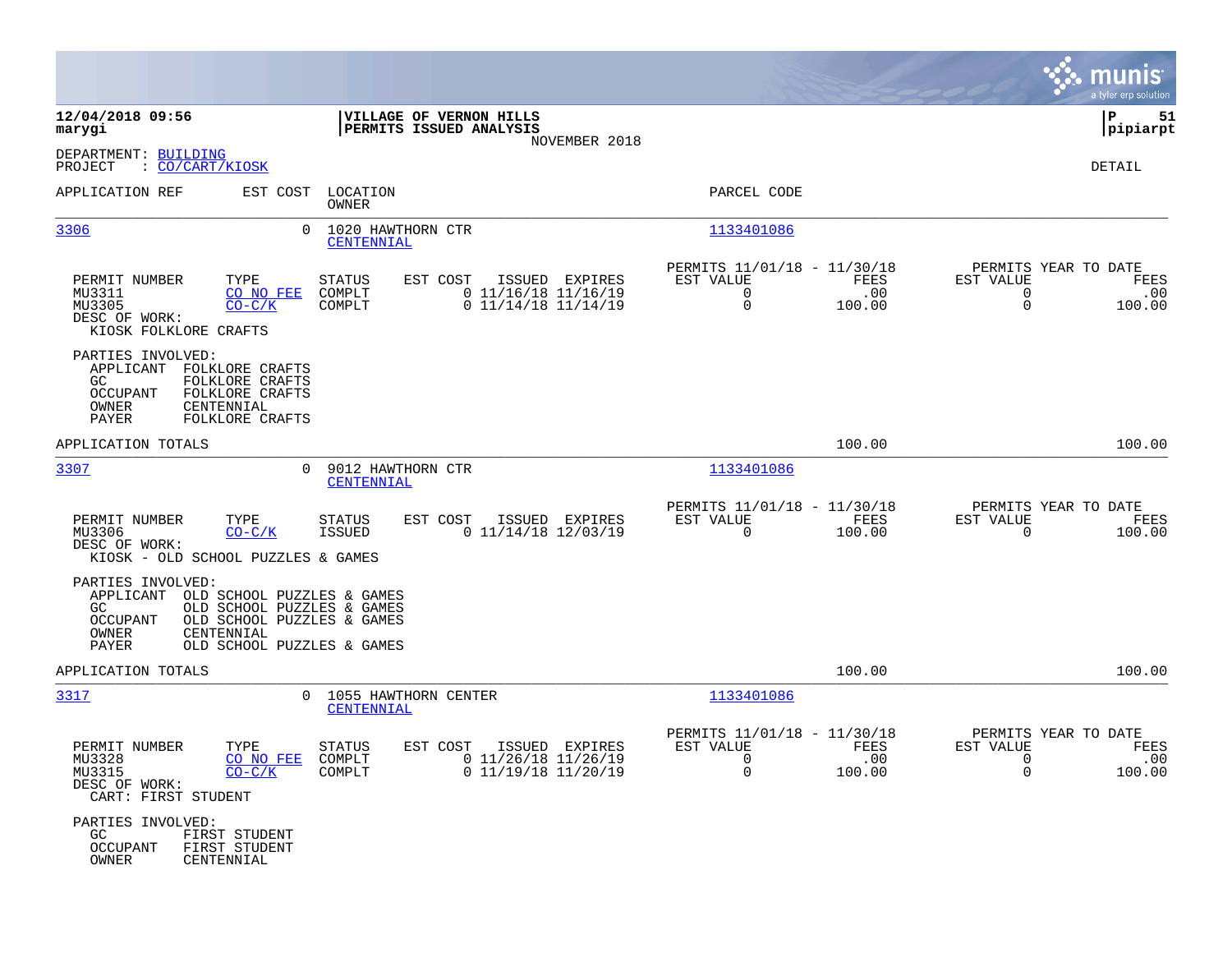|                                                                                                                                                                                                                                       |                                                                                    | <b>munis</b><br>a tyler erp solution                                        |
|---------------------------------------------------------------------------------------------------------------------------------------------------------------------------------------------------------------------------------------|------------------------------------------------------------------------------------|-----------------------------------------------------------------------------|
| 12/04/2018 09:56<br>VILLAGE OF VERNON HILLS<br>PERMITS ISSUED ANALYSIS<br>marygi<br>NOVEMBER 2018                                                                                                                                     |                                                                                    | 52<br>P<br> pipiarpt                                                        |
| DEPARTMENT: BUILDING<br>PROJECT<br>: CO/CART/KIOSK                                                                                                                                                                                    |                                                                                    | DETAIL                                                                      |
| APPLICATION REF<br>EST COST<br>LOCATION<br>OWNER<br><b>PAYER</b><br>FIRST STUDENT                                                                                                                                                     | PARCEL CODE                                                                        |                                                                             |
| APPLICATION TOTALS                                                                                                                                                                                                                    | 100.00                                                                             | 100.00                                                                      |
| 3324<br>3000 HAWTHORN CENTER<br>$\Omega$<br>CENTENNIAL                                                                                                                                                                                | 1133401086                                                                         |                                                                             |
| PERMIT NUMBER<br>TYPE<br>STATUS<br>EST COST<br>ISSUED<br>EXPIRES<br>$0$ 11/28/18 11/28/19<br>MU3343<br>COMPLT<br>CO NO FEE<br>MU3322<br>$0$ 11/20/18 11/27/19<br>$CO-C/K$<br>COMPLT<br>DESC OF WORK:<br>CO: CART, MATRIX BATH SYSTEMS | PERMITS 11/01/18 - 11/30/18<br>EST VALUE<br>FEES<br>0<br>.00<br>$\Omega$<br>100.00 | PERMITS YEAR TO DATE<br>EST VALUE<br>FEES<br>.00<br>0<br>$\Omega$<br>100.00 |
| PARTIES INVOLVED:<br>APPLICANT<br>MATRIX BASEMENT SYSTEMS INC<br>GC<br>MATRIX BASEMENT SYSTEMS INC<br>OCCUPANT<br>MATRIX BASEMENT SYSTEMS INC<br>OWNER<br>CENTENNIAL<br><b>PAYER</b><br>MATRIX BASEMENT SYSTEMS INC                   |                                                                                    |                                                                             |
| APPLICATION TOTALS<br>PROJECT TOTALS                                                                                                                                                                                                  | 100.00<br>0<br>400.00                                                              | 100.00<br>400.00<br>$\Omega$                                                |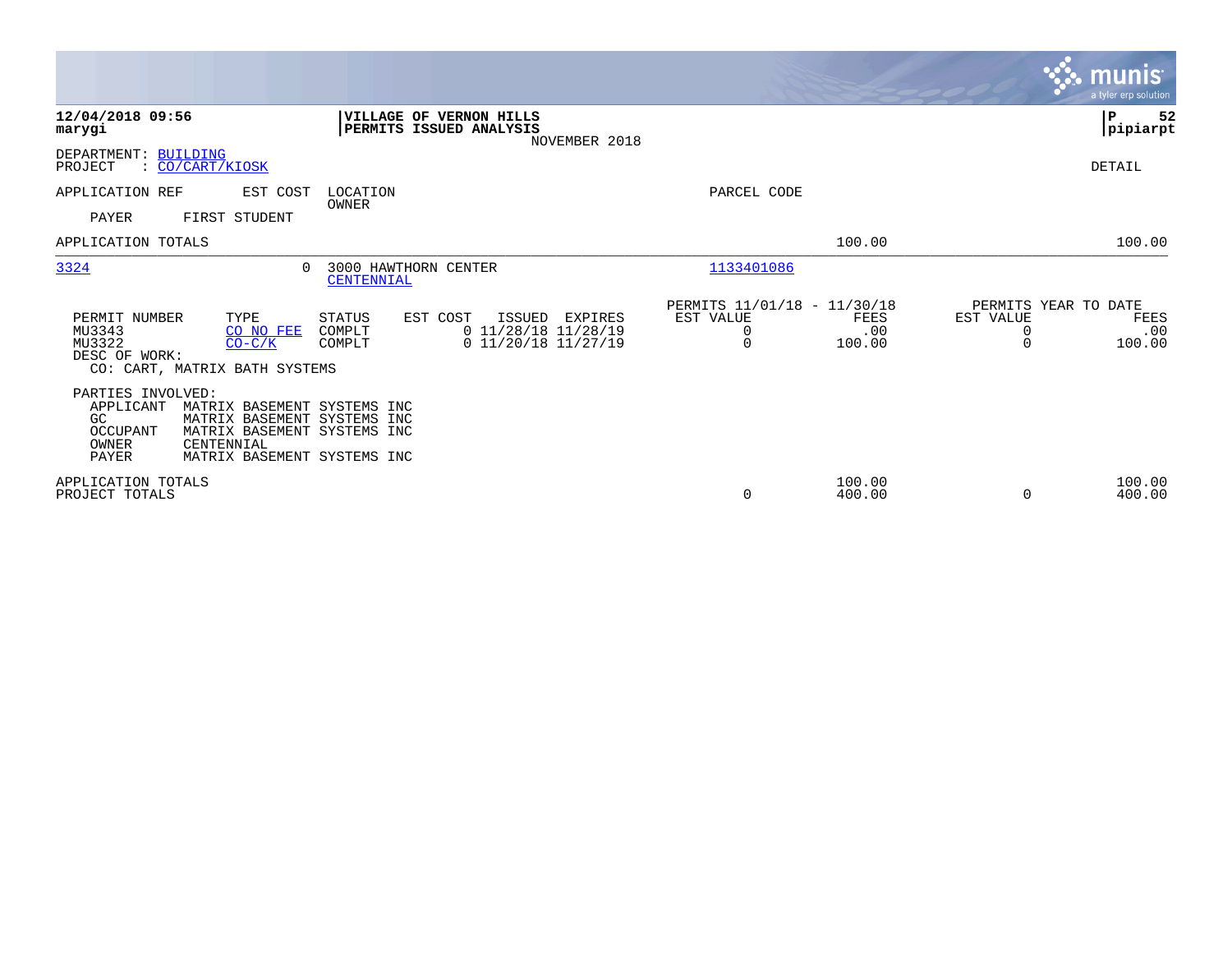|                                                                                                                                                                                                                                                |                                                                                  |                                                                           | munis<br>a tyler erp solution                                      |
|------------------------------------------------------------------------------------------------------------------------------------------------------------------------------------------------------------------------------------------------|----------------------------------------------------------------------------------|---------------------------------------------------------------------------|--------------------------------------------------------------------|
| 12/04/2018 09:56<br>marygi                                                                                                                                                                                                                     | VILLAGE OF VERNON HILLS<br>PERMITS ISSUED ANALYSIS<br>NOVEMBER 2018              |                                                                           | lР<br>53<br> pipiarpt                                              |
| DEPARTMENT: BUILDING<br>: <u>SIGN</u><br>PROJECT                                                                                                                                                                                               |                                                                                  |                                                                           | <b>DETAIL</b>                                                      |
| APPLICATION REF<br>EST COST                                                                                                                                                                                                                    | LOCATION<br>OWNER                                                                | PARCEL CODE                                                               |                                                                    |
| 3165<br>6,724                                                                                                                                                                                                                                  | 901 NORTH MILWAUKEE AVENUE 850<br>PLACEHOLDER                                    | 1134302008                                                                |                                                                    |
| PERMIT NUMBER<br>TYPE<br>MU3262<br><b>SIGN</b><br>DESC OF WORK:<br>SIGN: THE DAILEY METHOD                                                                                                                                                     | STATUS<br>EST COST<br>ISSUED EXPIRES<br>6,724 11/06/18 11/26/19<br>ISSUED        | PERMITS 11/01/18 - 11/30/18<br>EST VALUE<br>FEES<br>$\mathbf 0$<br>106.00 | PERMITS YEAR TO DATE<br>EST VALUE<br>FEES<br>0<br>106.00           |
| PARTIES INVOLVED:<br>APPLICANT SOUTH WATER SIGNS<br>ELECTRICIA DEPAUL ELECTRIC SERVICES<br>GC.<br>SOUTH WATER SIGNS<br><b>OCCUPANT</b><br>THE DAILEY METHOD<br>OWNER<br>PLACEHOLDER<br>SOUTH WATER SIGNS<br>PAYER<br>SOUTH WATER SIGNS<br>SIGN |                                                                                  |                                                                           |                                                                    |
| APPLICATION TOTALS                                                                                                                                                                                                                             |                                                                                  | 106.00                                                                    | 106.00                                                             |
| 3205<br>3,900                                                                                                                                                                                                                                  | 901 NORTH MILWAUKEE AVENUE 700<br>PLACEHOLDER                                    | 1134302008                                                                |                                                                    |
| PERMIT NUMBER<br>TYPE<br>MU3252<br><b>SIGN</b><br>DESC OF WORK:<br>SIGN: EUROPEAN WAX CENTER                                                                                                                                                   | STATUS<br>EST COST<br>ISSUED EXPIRES<br>COMPLT<br>3,900 11/05/18 11/05/19        | PERMITS 11/01/18 - 11/30/18<br>FEES<br>EST VALUE<br>$\mathbf 0$<br>103.00 | PERMITS YEAR TO DATE<br>EST VALUE<br>FEES<br>$\mathbf 0$<br>103.00 |
| PARTIES INVOLVED:<br>APPLICANT AUBREY SIGN CO<br>ELECTRICIA CENTRAL STATES SIGNS<br>GC<br>AUBREY SIGN CO<br><b>OCCUPANT</b><br>EUROPEAN WAX CENTER<br>PLACEHOLDER<br>OWNER<br>PAYER<br>AUBREY SIGN CO<br>AUBREY SIGN CO<br>SIGN                |                                                                                  |                                                                           |                                                                    |
| APPLICATION TOTALS                                                                                                                                                                                                                             |                                                                                  | 103.00                                                                    | 103.00                                                             |
| 3220<br>6,750                                                                                                                                                                                                                                  | 901 NORTH MILWAUKEE AVENUE 650<br>PLACEHOLDER                                    | 1134302008                                                                |                                                                    |
| PERMIT NUMBER<br>TYPE<br>MU3256<br><b>SIGN</b><br>DESC OF WORK:<br>SIGN: ANDREAS HOGUE                                                                                                                                                         | STATUS<br>EST COST<br>ISSUED EXPIRES<br><b>ISSUED</b><br>6,750 11/05/18 11/05/19 | PERMITS 11/01/18 - 11/30/18<br>EST VALUE<br>FEES<br>$\mathbf 0$<br>104.00 | PERMITS YEAR TO DATE<br>EST VALUE<br>FEES<br>$\mathbf 0$<br>104.00 |
| PARTIES INVOLVED:<br>APPLICANT DOYLE SIGNS                                                                                                                                                                                                     |                                                                                  |                                                                           |                                                                    |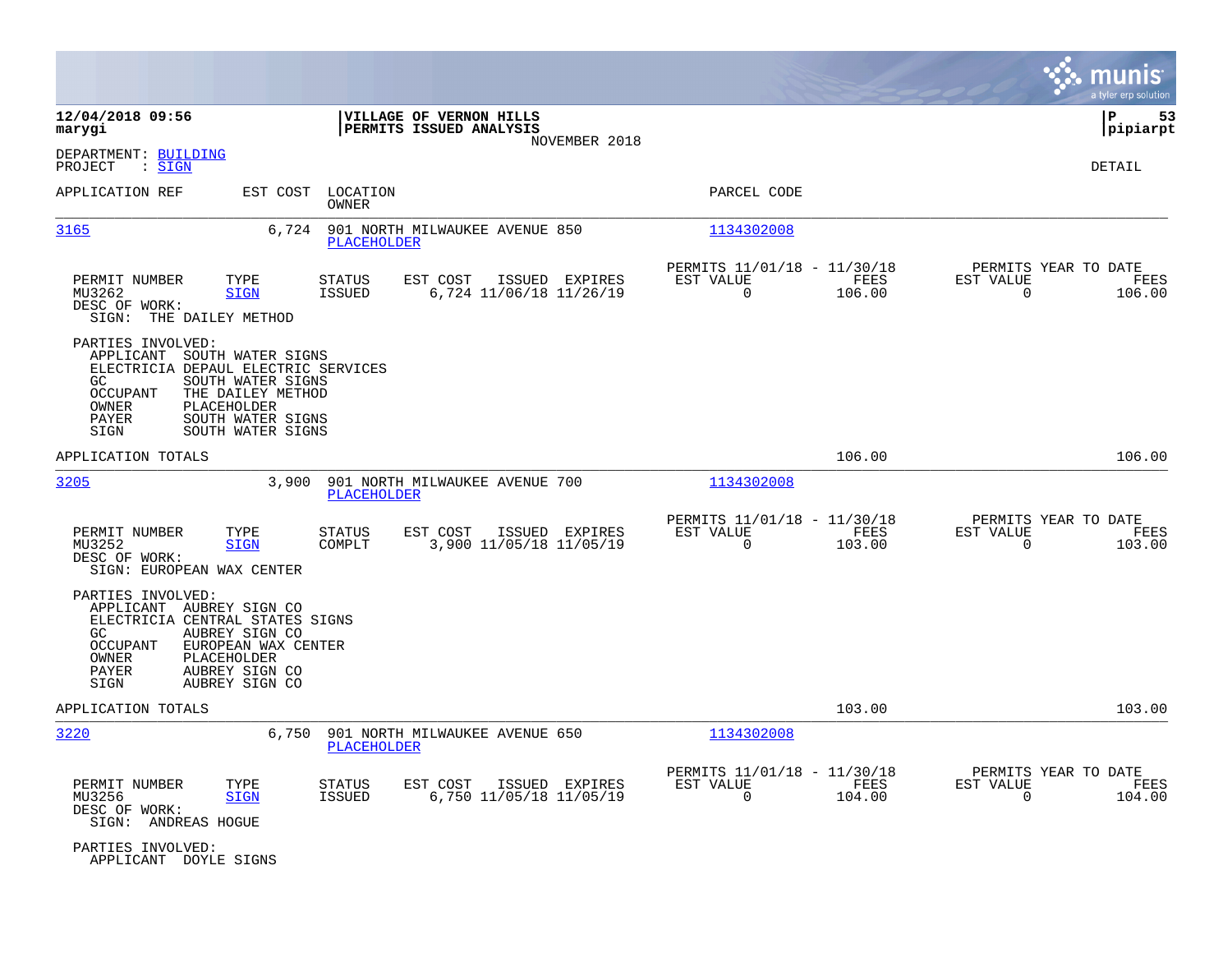|                                                                                                                                                                                                                                                                          |                                                                                   |                                                      |                  |                                                  | munis<br>a tyler erp solution |
|--------------------------------------------------------------------------------------------------------------------------------------------------------------------------------------------------------------------------------------------------------------------------|-----------------------------------------------------------------------------------|------------------------------------------------------|------------------|--------------------------------------------------|-------------------------------|
| 12/04/2018 09:56<br>marygi                                                                                                                                                                                                                                               | <b>VILLAGE OF VERNON HILLS</b><br><b>PERMITS ISSUED ANALYSIS</b><br>NOVEMBER 2018 |                                                      |                  |                                                  | l P<br>54<br> pipiarpt        |
| DEPARTMENT: BUILDING<br>: SIGN<br>PROJECT                                                                                                                                                                                                                                |                                                                                   |                                                      |                  |                                                  | DETAIL                        |
| APPLICATION REF<br>EST COST                                                                                                                                                                                                                                              | LOCATION<br>OWNER                                                                 | PARCEL CODE                                          |                  |                                                  |                               |
| ELECTRICIA DOYLE SIGNS<br><b>DOYLE SIGNS</b><br>GC.<br>OCCUPANT<br>ANDREAS HOGUE SALON<br>OWNER<br>PLACEHOLDER<br>DOYLE SIGNS<br>PAYER<br>SIGN<br><b>DOYLE SIGNS</b>                                                                                                     |                                                                                   |                                                      |                  |                                                  |                               |
| APPLICATION TOTALS                                                                                                                                                                                                                                                       |                                                                                   |                                                      | 104.00           |                                                  | 104.00                        |
| 3221<br>1,140                                                                                                                                                                                                                                                            | 901 NORTH MILWAUKEE AVENUE 600<br>PLACEHOLDER                                     | 1134302008                                           |                  |                                                  |                               |
| PERMIT NUMBER<br>TYPE<br><b>STATUS</b><br>MU3255<br><b>SIGN</b><br><b>ISSUED</b><br>DESC OF WORK:<br>BLADE SIGN: NORDSTROM RACK                                                                                                                                          | EST COST<br>ISSUED EXPIRES<br>1,140 11/05/18 11/05/19                             | PERMITS 11/01/18 - 11/30/18<br>EST VALUE<br>0        | FEES<br>78.00    | PERMITS YEAR TO DATE<br>EST VALUE<br>$\mathbf 0$ | FEES<br>78.00                 |
| PARTIES INVOLVED:<br>APPLICANT<br>DOYLE SIGNS<br>GC.<br>DOYLE SIGNS<br><b>OCCUPANT</b><br>NORDSTROM RACK<br>OWNER<br>PLACEHOLDER<br>PAYER<br>DOYLE SIGNS<br>DOYLE SIGNS<br>SIGN                                                                                          |                                                                                   |                                                      |                  |                                                  |                               |
| APPLICATION TOTALS                                                                                                                                                                                                                                                       |                                                                                   |                                                      | 78.00            |                                                  | 78.00                         |
| 3259<br>2,500                                                                                                                                                                                                                                                            | 700 NORTH MILWAUKEE AVE 122<br>HAWTHORN HILLS SOUARE 1687 LLC                     | 1504201051                                           |                  |                                                  |                               |
| PERMIT NUMBER<br>TYPE<br><b>STATUS</b><br>MU3333<br><b>SIGN</b><br><b>ISSUED</b><br>DESC OF WORK:<br>SIGN: PURE BARRE                                                                                                                                                    | EST COST<br>ISSUED EXPIRES<br>2,500 11/27/18 11/27/19                             | PERMITS 11/01/18 - 11/30/18<br>EST VALUE<br>$\Omega$ | FEES<br>104.00   | PERMITS YEAR TO DATE<br>EST VALUE<br>$\Omega$    | FEES<br>104.00                |
| PARTIES INVOLVED:<br>APPLICANT AURORA SIGN CO<br>ELECTRICIA AURORA SIGN CO<br>GC.<br>PURE BARRE FITNESS<br>PURE BARRE FITNESS<br>OCCUPANT<br>OWNER<br>HAWTHORN HILLS SQUARE 1687 LLC<br>PAYER<br>AURORA SIGN CO<br>PURE BARRE FITNESS<br>PAYER<br>AURORA SIGN CO<br>SIGN |                                                                                   |                                                      |                  |                                                  |                               |
| APPLICATION TOTALS<br>PROJECT TOTALS                                                                                                                                                                                                                                     |                                                                                   | $\Omega$                                             | 104.00<br>495.00 | $\Omega$                                         | 104.00<br>495.00              |
| DEPARTMENT TOTALS                                                                                                                                                                                                                                                        |                                                                                   | 2,788,578                                            | 79,688.42        | 2,788,578                                        | 79,688.42                     |